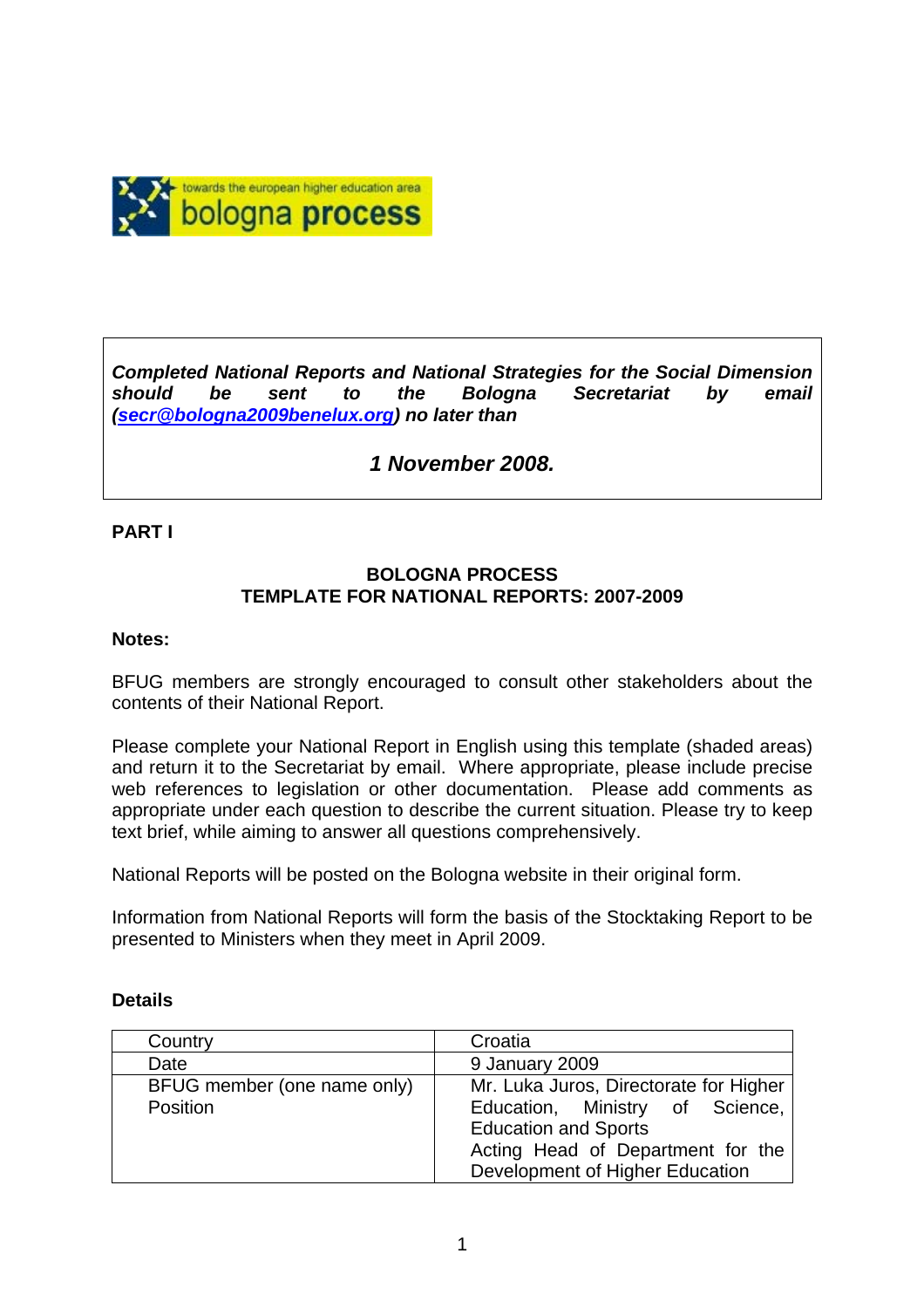| Email address              | luka.juros@mzos.hr                                                                                                                                                                                                                                                                                                                                                                                                                                                                                                                                                                                                                     |
|----------------------------|----------------------------------------------------------------------------------------------------------------------------------------------------------------------------------------------------------------------------------------------------------------------------------------------------------------------------------------------------------------------------------------------------------------------------------------------------------------------------------------------------------------------------------------------------------------------------------------------------------------------------------------|
| Contributors to the report | Ms Emira Becic, PhD, Directorate for<br>Science, MSES<br>Ms Emita Blagdan, Agency<br>for<br>Science and Higher Education<br>Mr. Filip Gasparovic, Agency for<br>Mobility and EU Programmes<br>Ms Vesna Dodikovic Jurkovic,<br>Agency for Science and Higher<br>Education<br>Ms Loredana Maravic, Directorate for<br>Cooperation<br>International<br>and<br>European Cooperation, MSES<br>Ms Tina Saric, Agency for Mobility<br>and EU Programmes<br>Ms Silvana Siebert, Directorate for<br>Cooperation<br>International<br>and<br>European Cooperation, MSES<br>Mr. Tomislav Vodicka, Directorate for<br><b>Higher Education, MSES</b> |
|                            |                                                                                                                                                                                                                                                                                                                                                                                                                                                                                                                                                                                                                                        |

## **1. Main developments since London 2007**

Please describe the important developments relating to the Bologna Process, including legislative reforms and changes in institutional structures, since the London meeting in 2007.

In the previous stocktaking report (2005-2007), the Republic of Croatia reported about the restructuring of all degree programmes in 2005, the introduction of a new system of recognition in the same year, and the increase in the activities of the Agency for Science and Higher Education in its external quality assurance role. The main developments in the Bologna Process in Croatia since that time are the following.

In April 2007 the Croatian Parliament passed Amendments to the Act on Scientific Activity and Higher Education which introduced two significant changes to the system of incentives for investments from enterprises into the higher education sector. Firstly, the definition of persons and legal entities who can apply for state funding of scientific projects was broadened. Secondly, a system of tax reductions was introduced in which scientific research allows for a reduction of tax obligations. Both of these incentives encourage the collaboration between the higher education institutions, research institutes and the private enterprises. This also facilitates the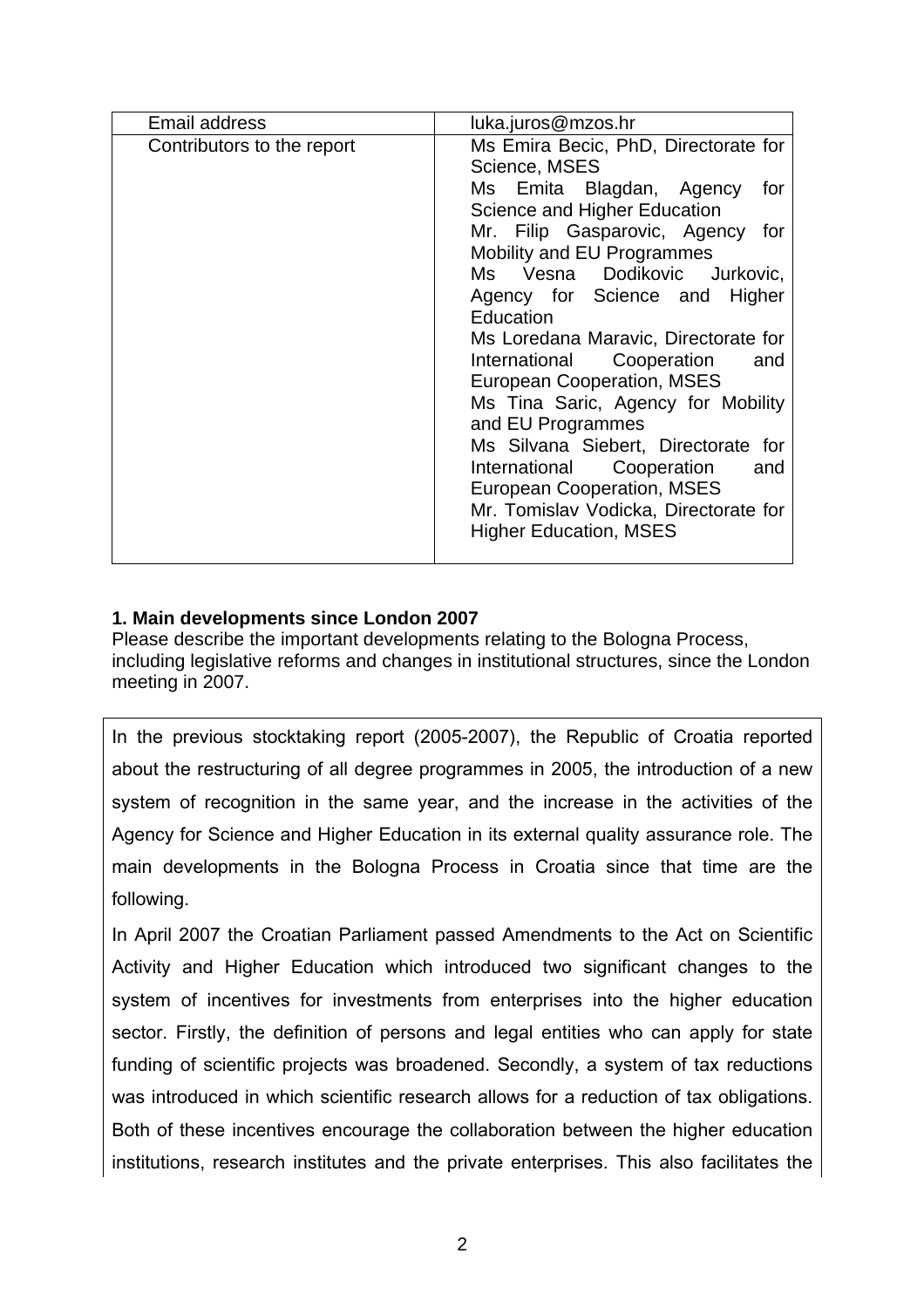commercialization of scientific research and the entry of private funding into higher education.

The Croatian Government adopted the Baseline for the Croatian Qualifications Framework in July 2007. The Baseline determines the glossary of terms, outlines the CROQF aims and principles (which follow the guidelines in the proposals and discussions for the Framework for Qualifications of the EHEA and the European Qualifications Framework) and sets out the credit ranges and qualifications gained. The national committee for the establishment and implementation of the CROQF, which was established in September 2007, includes all relevant stakeholders (among others are the representatives of the academia, the employers and the trade unions). A 5-year working plan was adopted and in April 2008 a special Operations team was assembled for the development of draft documents.

The EU/CoE/UNESCO format of the diploma supplement was established in Croatia through the Ordinance on the Content of Diplomas and Diploma Supplements in January 2005. Amendments to this Ordinance that came into force in April 2007 ensure that all students graduating from the reformed Bologna study programmes at Croatian higher education institutions from 2007 will receive their diploma supplements automatically, free of charge, in Croatian and English and in the EU/CoE/UNESCO format. The Ministry of Science, Education and Sports (MSES) issued a nation-wide handbook in July 2008.

In July 2007 the new Act on Student Council and other Student Organizations was passed. The Act reformed the system of student representation in Croatia and allowed stronger student oversight over the functioning of their representatives. The new Act also stipulates that all higher education institutions shall have a student ombudsman. The student ombudsman is appointed by the student representative body and has the authority to discuss student complaints with the management of the institution, advise students on their statutory and legal rights and assist them in any disciplinary cases.

The Act on Academic and Professional Titles and Academic Degree was passed in September 2007 and established an overarching system of titles for students graduating from Bologna study programmes, as well as provided a framework for comparison of pre-Bologna and Bologna titles. Following the publishing of the list of

3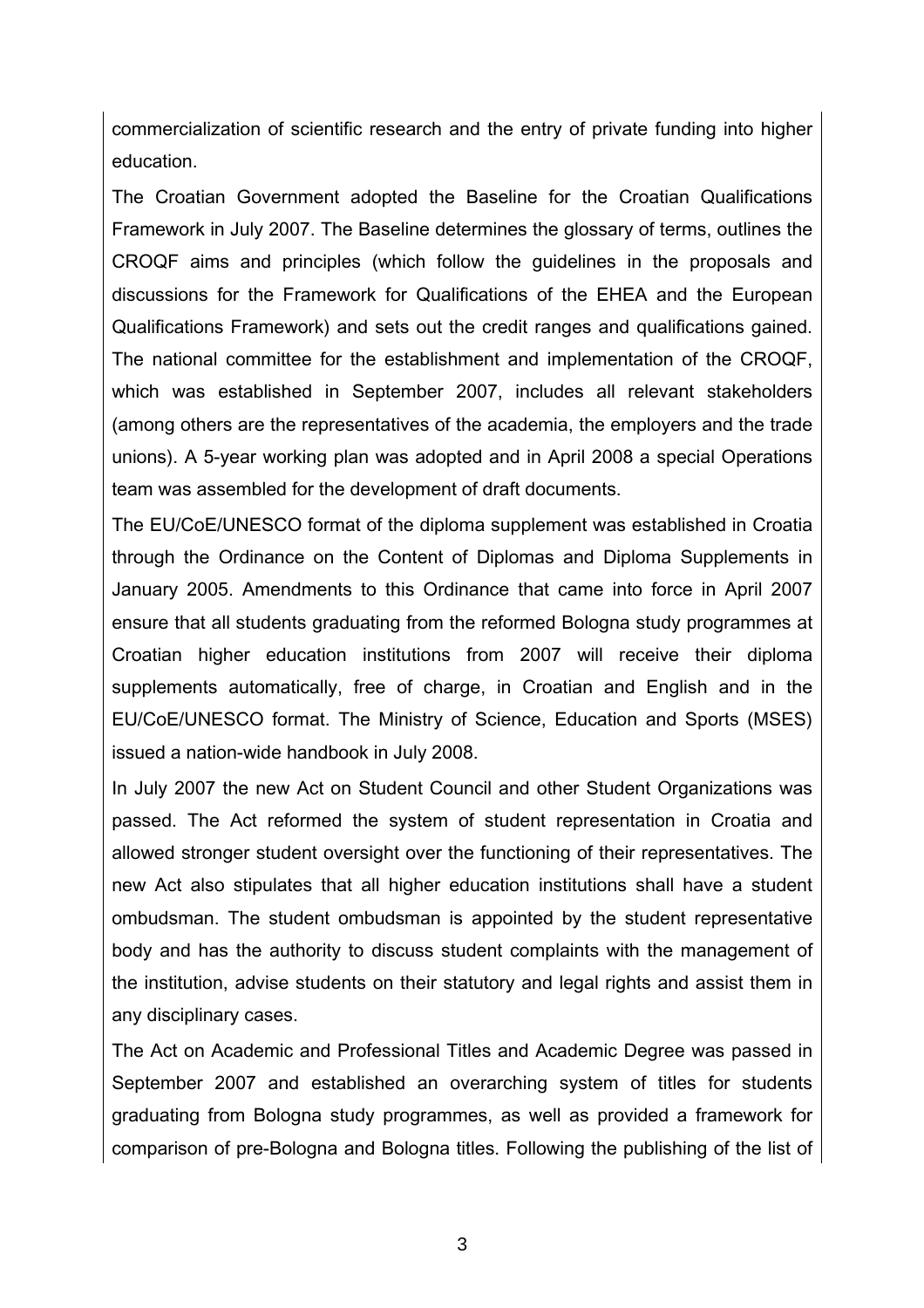all new academic and professional titles and degrees by the Rectors' Council, the higher education institutions have been setting up the rules and procedures for this equalization process.

The incentive for polycentric development of higher education has continued in Croatia since 2007, with the Ministry of Science, Education and Sports (MSES) and the Development and Employment Fund of the Republic of Croatia investing 8 million euro to support the establishment and development of professional study programmes outside of traditional higher education centres.

The Agency for Mobility and the EU Programmes was established in 2007 with a mandate of implementing the EU Lifelong Learning Programme (a part of which is ERASMUS programme for higher education mobility). The Agency is also providing support for the ECTS coordinators at higher education institutions.

#### **2. Partnership**

Please describe the structure which oversees the implementation of the Bologna Process in your country.

The three-dimensions oversight of the implementation of the Bologna Process that was reported in the 2005-2007 period has been continued in this period as well. The three dimensions are: operational coordination, stakeholder information dissemination, and wider information dissemination.

Operational coordination includes activities related to the development of legislation or bylaws. This process is coordinated either by the MSES which, in consultation with the main stakeholders, introduces legislative and administrative changes at the national level, and the Croatian Rectors' Conference through its Committee for the Implementation of the Bologna Process which coordinates joint activities and provides guidance to higher education institutions.

The National Bologna Follow-up Group consists of 21 members and includes representatives of Croatian universities, polytechnics and schools of professional higher education, trade unions, the Croatian Student Council, the business sector, the National Council for Higher Education, the Agency for Science and Higher Education and the nongovernmental organizations active in the higher education sector. The Group discusses avenues for further change and in this way serves as an advisory body to the MSES on further activities within the Bologna Process. It also disseminates information among the main stakeholders. As part of the reform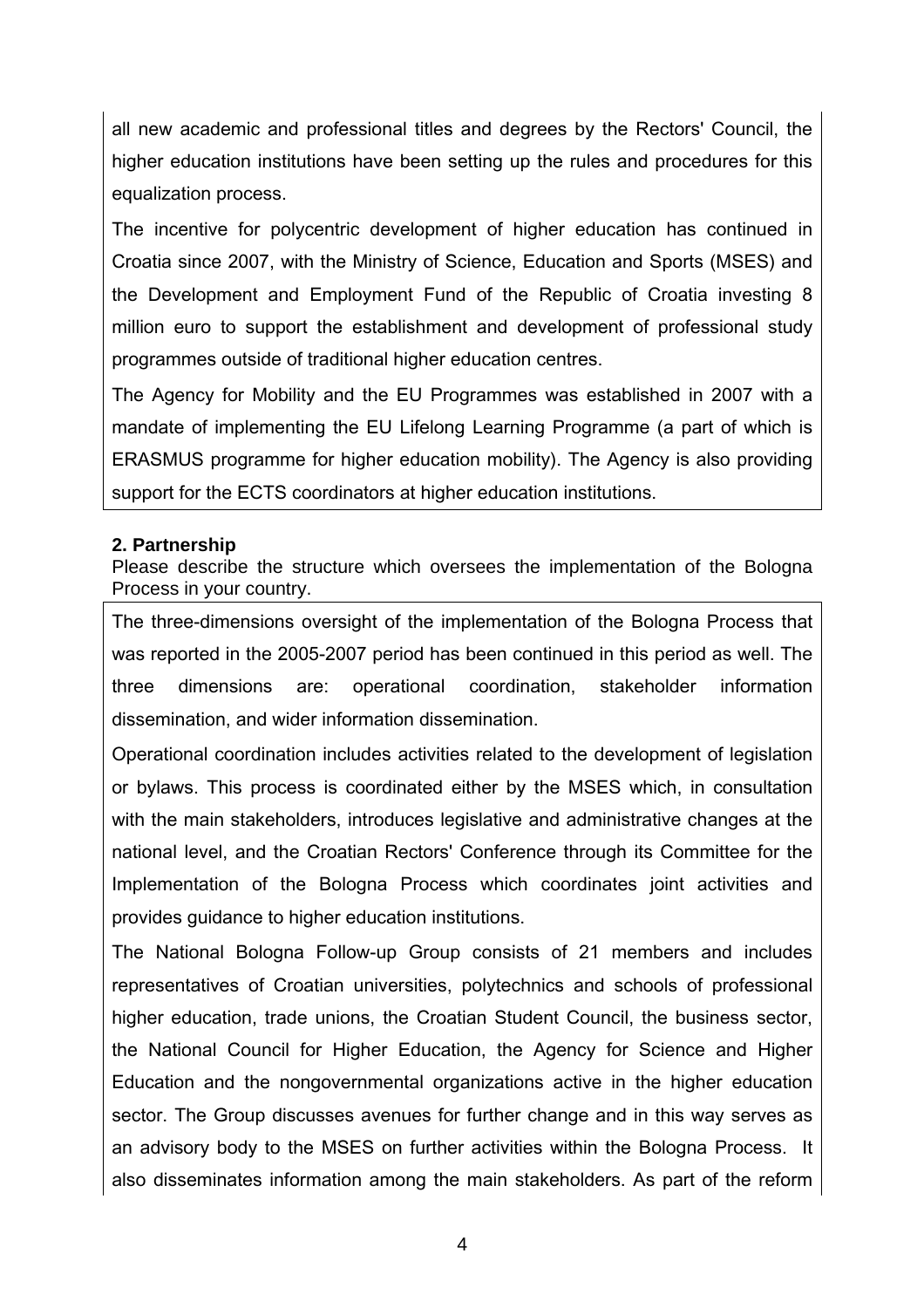process, the functioning of the National Bologna Follow-up Group and its role is currently being re-evaluated.

The Tempus projects "Moving ahead with the Bologna Process in Croatia" and "Furtherance of Bologna Process in Croatia" which worked on information dissemination about the Bologna Process finished at the end of 2007. As part of the projects, a booklet about the Bologna Process for employers was published conjointly with the Croatian Chamber of Economy.

In March 2008 the national group of Higher education reform experts was founded with support from the European Commission. The experts held three conferences in Rijeka, Split and Zagreb, promoting and informing the stakeholders about elements of the Bologna reforms. It is notable that at the Zagreb conference, a special presentation and training was held for new student ombudspersons by the Austrian student ombudsman.

| a) Does your country have a national working group for Bologna follow-up <sup>1</sup> |                 |                 |
|---------------------------------------------------------------------------------------|-----------------|-----------------|
|                                                                                       | Yes $\boxtimes$ | No <sub>1</sub> |
| b) Does your national Bologna follow-up group include representatives of              |                 |                 |
| Ministry                                                                              | Yes $\boxtimes$ | $No \Box$       |
| Rectors' conference                                                                   | Yes $\Box$      | No $\boxtimes$  |
| Academic staff                                                                        | Yes $\boxtimes$ | No <sub>1</sub> |
| <b>Students</b>                                                                       | Yes $\boxtimes$ | No <sub>1</sub> |
| Staff trade unions                                                                    | Yes $\boxtimes$ | $No \square$    |
| <b>National Quality Assurance Agency</b>                                              | Yes $\boxtimes$ | No <sub>1</sub> |
| <b>Employers</b>                                                                      | Yes $\boxtimes$ | $No \Box$       |
|                                                                                       |                 |                 |

Other (please specify) Other representatives in the national Bologna follow-up group include representatives of the National Employment Bureau, the representatives of a postgraduate student nongovernmental organization, and representatives of the NGO Institute for the Development of Education.

| c) Does your country have a Bologna promoters' group <sup>2</sup>         | Yes $\boxtimes$ | $No \Box$       |
|---------------------------------------------------------------------------|-----------------|-----------------|
| d) Does your national Bologna promoters' group include representatives of |                 |                 |
| Ministry                                                                  | Yes $\Box$      | No $\boxtimes$  |
| Rectors' conference                                                       | Yes $\Box$      | No $\boxtimes$  |
| Academic staff                                                            | Yes $\boxtimes$ | No <sub>1</sub> |

 $\overline{a}$ 

 $1$  A group that develops policy proposals for implementing the Bologna Process

 $2$  A group that supports/advises HEIs on implementation of the Bologna Process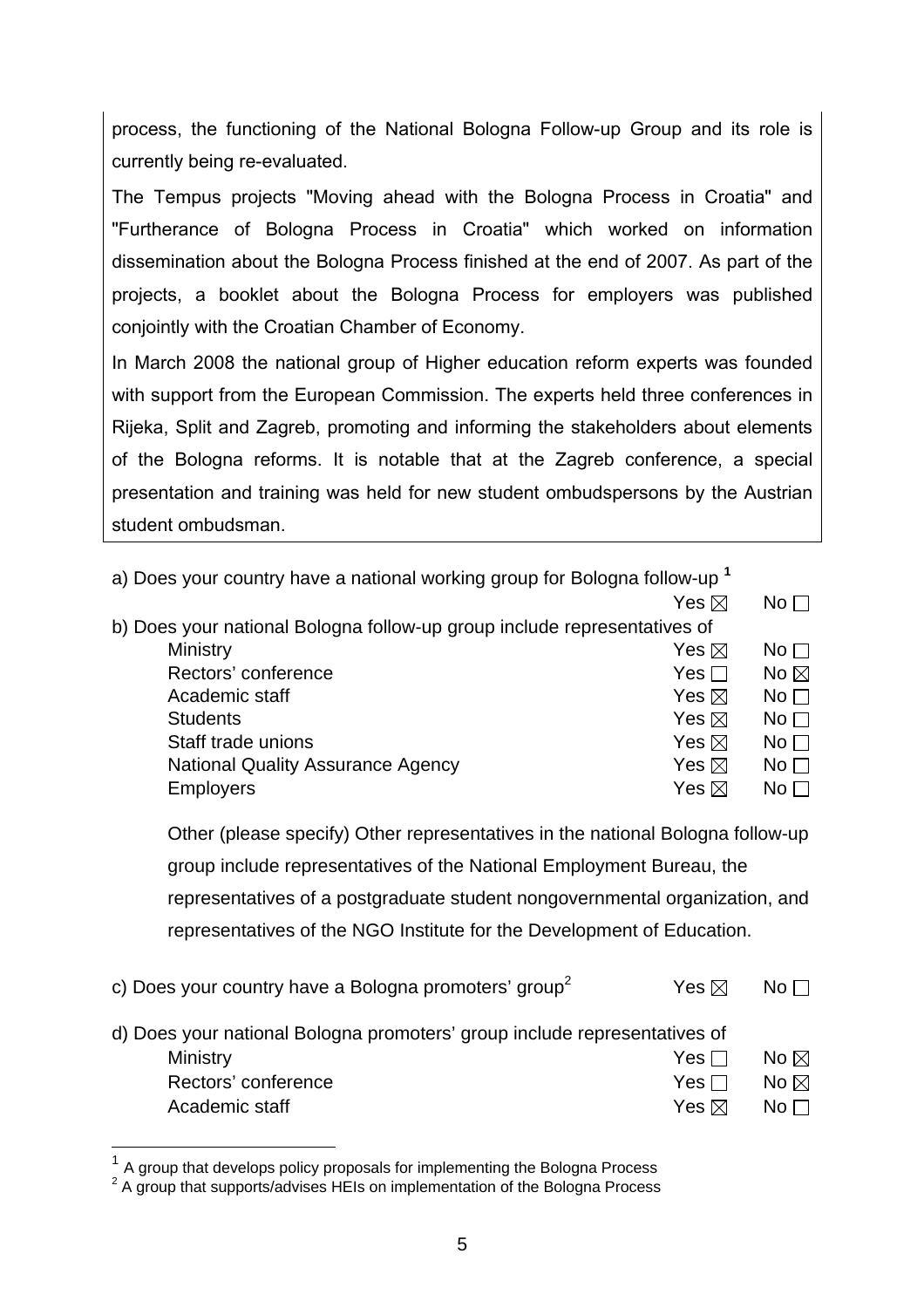| <b>Students</b>                          | Yes $\boxtimes$ | $\overline{\mathsf{No}}$ $\Box$ |
|------------------------------------------|-----------------|---------------------------------|
| Staff trade unions                       | Yes ⊟           | No $\boxtimes$                  |
| <b>National Quality Assurance Agency</b> | Yes $\Box$      | No $\boxtimes$                  |
| <b>Employers</b>                         | Yes ⊟           | No $\boxtimes$                  |
| Other (please specify)                   |                 |                                 |

*Please add any additional comments if necessary***:** 

The first Bologna promoters' group was founded in Croatia in 2004 as part of the Tempus project Cro4Bologna, which was coordinated by the University of Zagreb (http://www.unizg.hr/tempusprojects/Cro4Bologna/prva.htm). The project disseminated information and provided advice about the Bologna process during the introduction of the restructured study programmes in 2005. However, after the completion of the project the work of the Bologna promoters was largely taken over by the national Bologna follow-up group.

The work of the first Bologna promoters' group has been continued through the work of higher education reform experts, which were established in March 2008 with support from the European Commission. This group includes five of the previous Bologna promoters, and thus ensures continuation of previous expertise and work.

## **DEGREE SYSTEM**

#### **3. Stage of implementation of the first and second cycle**

a) Please describe the progress made towards introducing the first and second cycles.

In the 2005/06 academic year, following an evaluation of all study programmes offered in Croatia, three main cycles of study were introduced and students could no longer enrol in the pre-Bologna programmes.

After the Act on Scientific Activity and Higher Education was passed in 2003, all higher education institutions were legally obliged to restructure their study programmes in accordance with the principles of the Bologna Process and apply them for accreditation to the MSES. The MSES requested a recommendation from the National Council for Higher Education (NCHE). The NCHE appointed expert committees which, in cooperation with the Agency for Science and Higher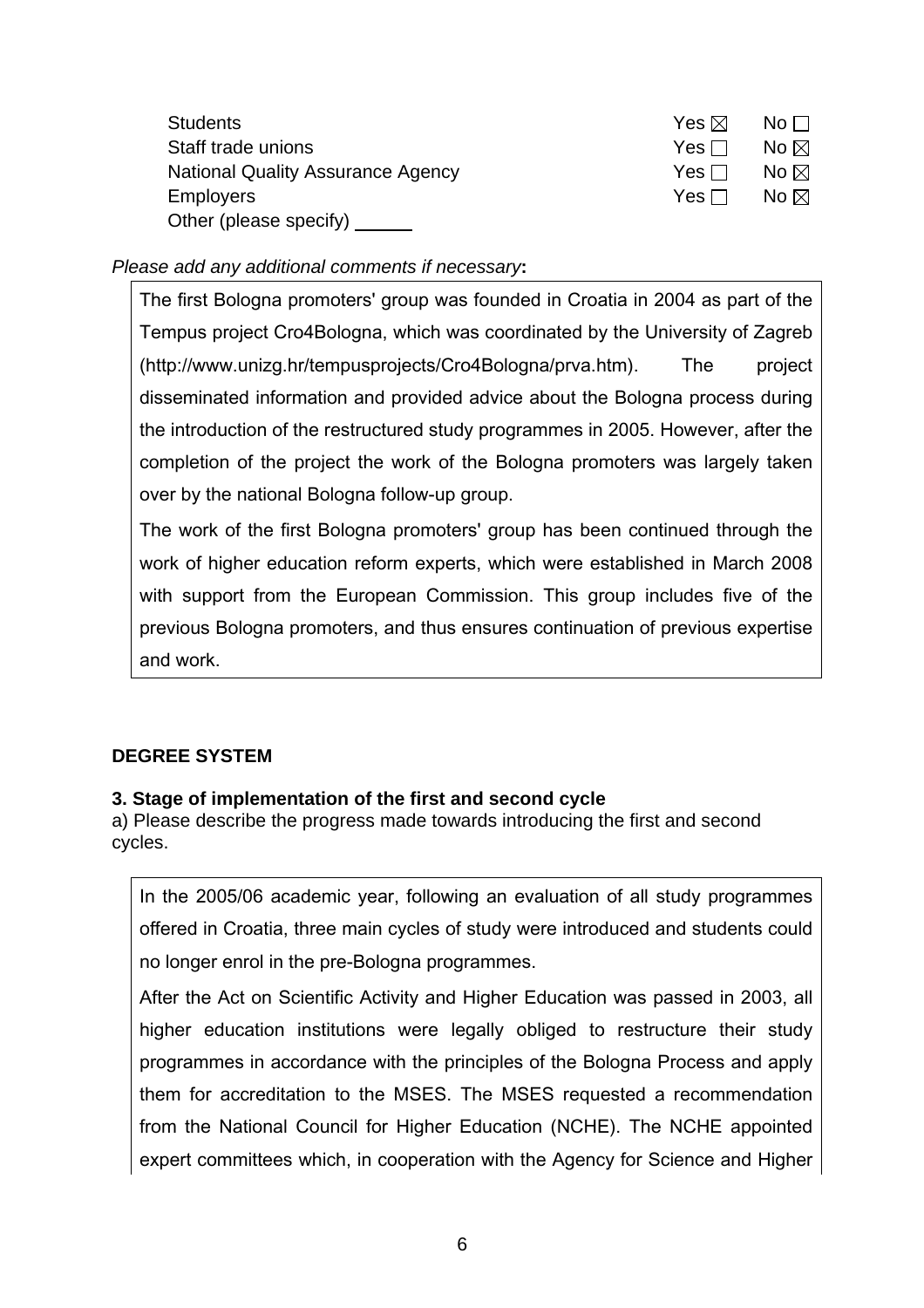Education, performed evaluations and submitted reports. A draft report was sent to the HEIs which could provide comments and submit further clarifications and additions. The National Council then provided a final evaluation of the proposed study programme and recommended to the minister to issue or deny an accreditation.

b) Please give the percentage of the total number of all<sup>3</sup> students below doctoral level enrolled in the two cycle degree system in 2008/09.

| Total number of all     | Number enrolled in the  | % of all students enrolled |
|-------------------------|-------------------------|----------------------------|
| students below doctoral | two cycle degree system | in the two cycle degree    |
| level                   | in 2008/09 <sup>4</sup> | system in 2008/09          |
| 138,026 (2007/2008)     | 104,740 (2007/2008)     | 75.8% (2007/2008)          |

Important note: The number of students above is quoted from the Central Statistics Bureau (report is available at: http://www.dzs.hr/Hrv/Publication/2008/8-1-

7\_1h2008.htm). This number does not include the students in the so-called "apsolventi" status, i.e. students who have finished all coursework, but who have not yet completed all their examinations and other course requirements. By law, these students have still got the full-time student status with all student rights. The official national statistics have not been collecting these figures in the past, and their collection started in 2008.

The data for 2008/09 were not available at the time of the preparation of this report; they will normally be available in spring 2009.

c) Please add comments which accurately describe the current situation regarding implementation of the two cycle system in your country:

The two cycle system is completely implemented in Croatia. The major task ahead of the system at this point is the curriculum reform, including the correct implementation and linking of the expected learning outcomes with the student workload (and thus the allocation of ECTS credits). This is a task which overlaps

 $\overline{a}$ 

 $3$  "All" = all students who could be involved in 2-cycle system i.e. NOT those in doctoral programmes and NOT those in short HE programmes. *NB Students of ALL study fields are taken into account* <sup>4</sup> If countries have more recent data available after November 1, they can provide an update but no later than January 15, 2009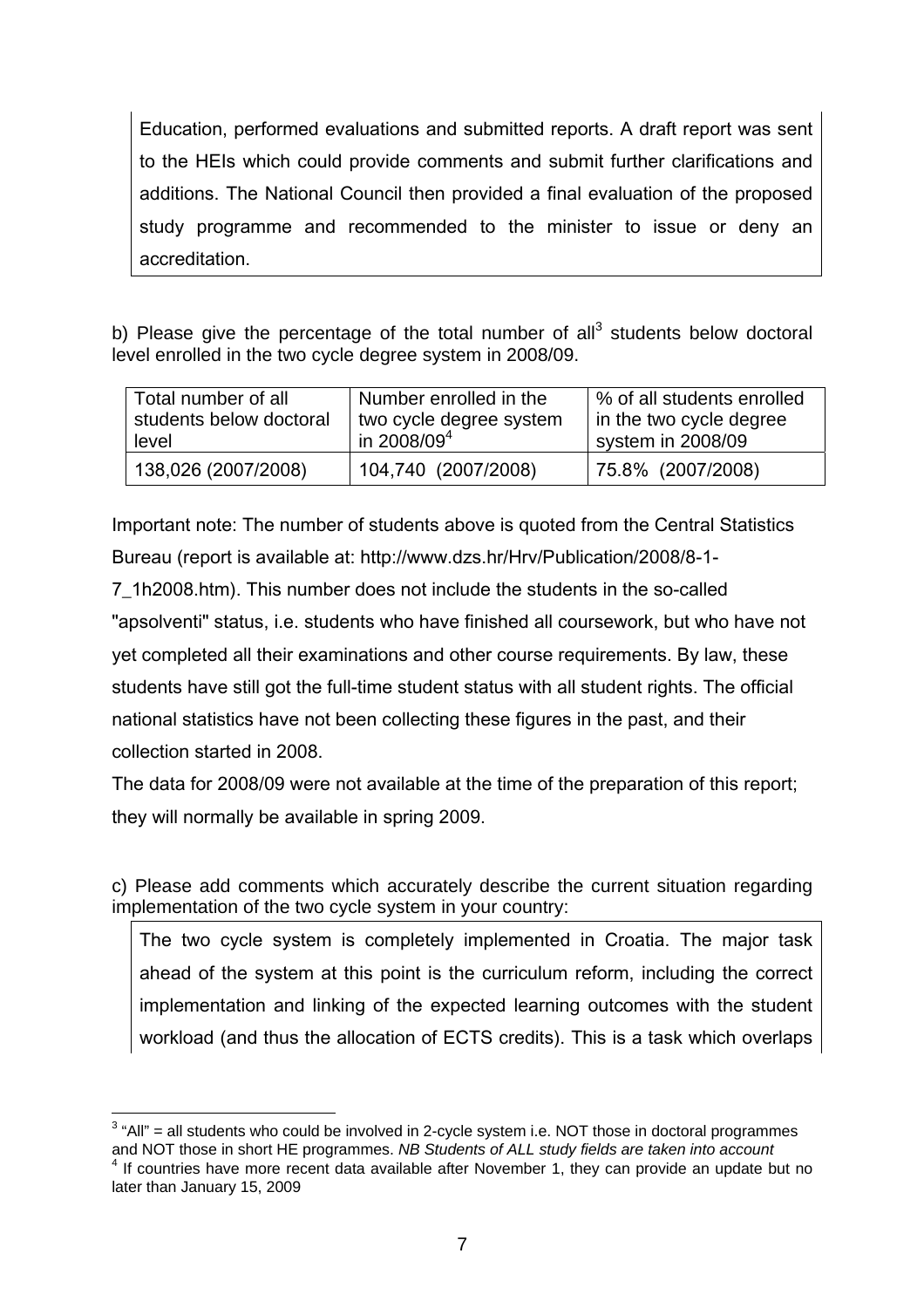with the development of the Croatian Qualifications Framework, and will be supported by external and internal quality assurance procedures.

# **4. Stage of implementation of the third cycle**

Please describe the progress made towards implementing doctoral studies as the third Bologna cycle.

Please include:

- the percentage of doctoral candidates following structured doctoral programmes including both taught courses and independent research
- the normal length of full-time doctoral studies
- $\bullet$  other elements<sup>5</sup> apart from independent research that are included in doctoral study programmes
- the supervisory and assessment procedures for doctoral studies
- information on whether doctoral studies are included in your country's qualifications framework and linked to learning outcomes
- information on whether interdisciplinary training and the development of transferable skills are integrated in doctoral studies
- information on whether credit points are used in measuring workload in doctoral studies.
- Information on the status of the doctoral students (students, early stage researchers, both)

After the evaluation of the first and second cycle of Bologna structured study programmes in 2005, the National Council for Higher Education began with the evaluation of third cycle study programmes. It is no longer possible for new students in Croatia to enrol into the pre-Bologna third cycle programmes. The only exception are students who graduated from or are completing the pre-Bologna research master programmes (magistarski znanstveni studij in Croatian), who can proceed into the all-but-dissertation status and complete their third cycle programme in accordance with universities' regulations of this matter. By law, this right will expire in the year 2011.

In 2007/08 academic year there were 71 third cycle study programmes offered in Croatia. The doctoral studies that were aligned with the Bologna process last for three years and a study programme normally includes both taught courses (usually 20-30%) and independent research (usually 70-80%). ECTS credits are

 $\overline{a}$  $5$  E.g. taught courses in the chosen discipline, other taught courses, teaching activities (if these are required as part of doctoral studies), etc.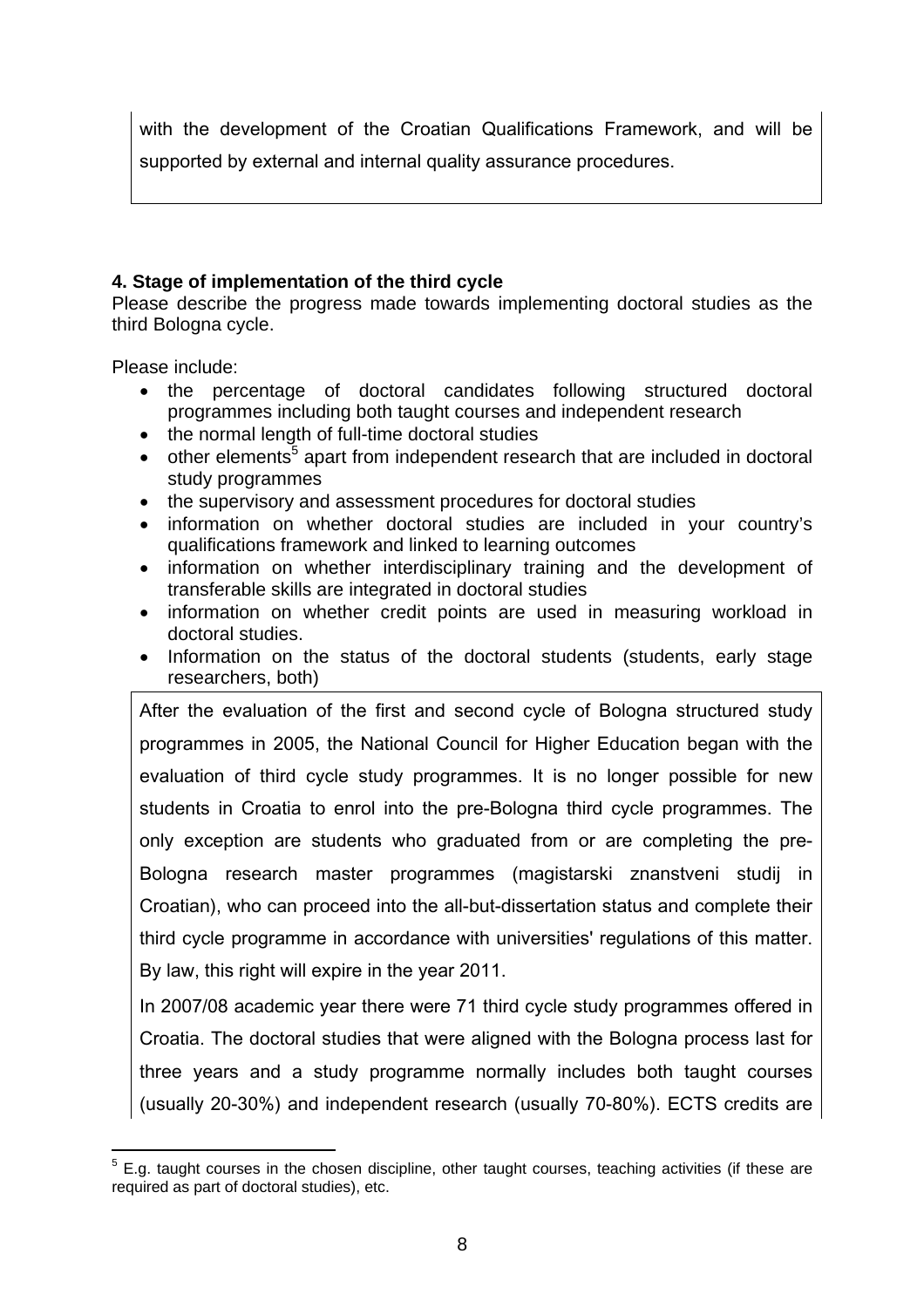also normally assigned in the doctoral studies, but higher education institutions are free to determine the number of credits necessary for the achievement of the all-but-dissertation status.

The status of doctoral students in Croatia is that of both students and early stage researchers. All doctoral students follow a structured study programme and they are expected to conduct an original piece of research as part of their studies. In addition, a significant number of doctoral students are also employed at HEIs and research institutes as teaching assistants (asistenti in Croatian) or junior researchers (znanstveni novaci in Croatian).

Most third cycle programmes include interdisciplinary training and the development of transferable skills. Students are normally required to deliver inclass or conference presentations and publish a number of texts as part of their doctoral programme. In addition, all doctoral students who are employed at higher education institutions as junior researchers or teaching assistants also teach in first or second cycle programmes. There is a need to strengthen the teaching of transferable skills as part of doctoral programmes.

Normally no compulsory preparatory courses are needed to embark on doctoral studies.

The supervisory and assessment procedures are an integral part of the doctoral studies. Supervision is conducted through the work of an individual mentor with a student, while assessment is done by an expert committee in which the mentor is a member.

Doctoral studies have been included in the proposal for the Croatian Qualification Framework (CROQF) as the final, eighth level, and in the final document on the CROQF they will be, like all other levels, linked to learning outcomes.

#### **5. Relationship between higher education and research**

a) Please describe the main trends in the role of higher education institutions in research in your country.

Scientific and research activities in Croatia are carried out within an institutional system that consists of five types of institutions: (a) public (state) institutes; (b) institutions of higher education; (c) other corporate bodies like the Croatian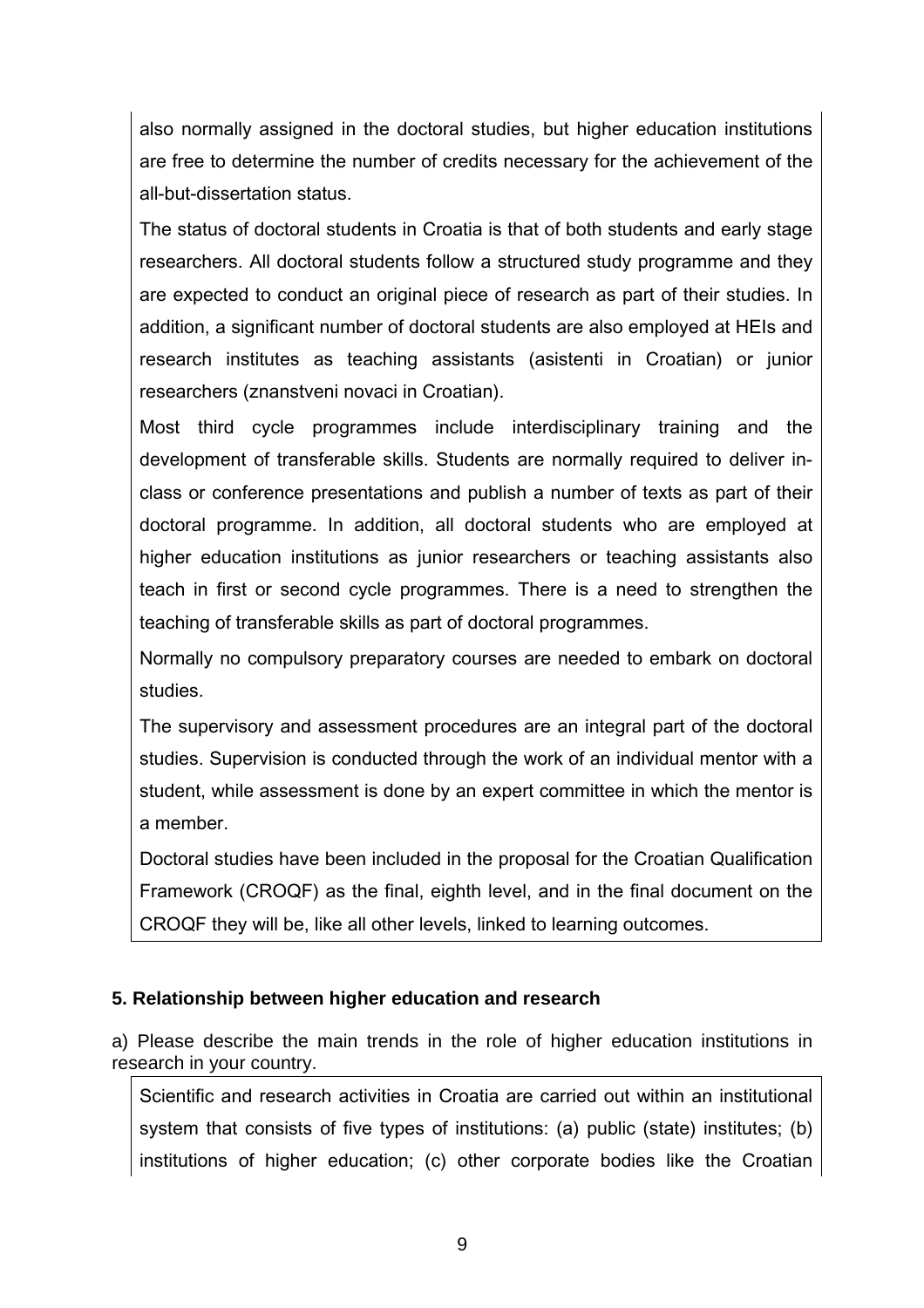Academy of Sciences and Arts and health care institutions; (d) independent institutes; and (e) corporate industrial institutes. The first three types of institutions make up the state or public sectors of R&D, while the corporate inhouse institutes and independent institutes form the private business sector of R&D. Research activities in Croatia are mainly carried out by the public research sector, which consists of seven universities and 26 public institutes. Higher education institutions contributed with over 63% of research papers published in Croatia in 2007.

Higher education institutions play a crucial role in the implementation of the research policy Action Plan 2007-2010 (the document is available in English from: http://public.mzos.hr/Default.aspx?sec=2193). The trends of their role can be summarized as follows:

• to intensify the application of quantitative methods and international statistical indicators in the evaluation of science policy. The Action plan identifies 23 main items in the present R&D system and outlines the targets that should be achieved by 2010 to overcome gaps.

• the integration of Lisbon agenda goals into national science and technology policy, especially in terms of increasing investment in R&D and balancing private and public investment. This trend is especially pronounced after the full membership of Croatia in the EU framework programmes since 1 January 2006.

• the strengthening of the commercialization of research results, knowledge transfer and innovation-based entrepreneurship. The most recent initiative for further development of the innovation system is the foundation of the National Innovation System Council (NISC) of the MSES, inaugurated by the Action plan.

• closer cooperation of government bodies in the planning and implementation of science and technology policy. The Government of Croatia adopted in April 2008 the establishment of the two high-level government bodies for science and technology development – the Strategic Council for Science and Technology (SVEZNATE) and the National Innovation System Council of MSES (VNIS).

b) Please outline any measures to improve co-operation between higher education institutions and other private and public institutions that undertake research. Please include:

• percentage of GDP spent on research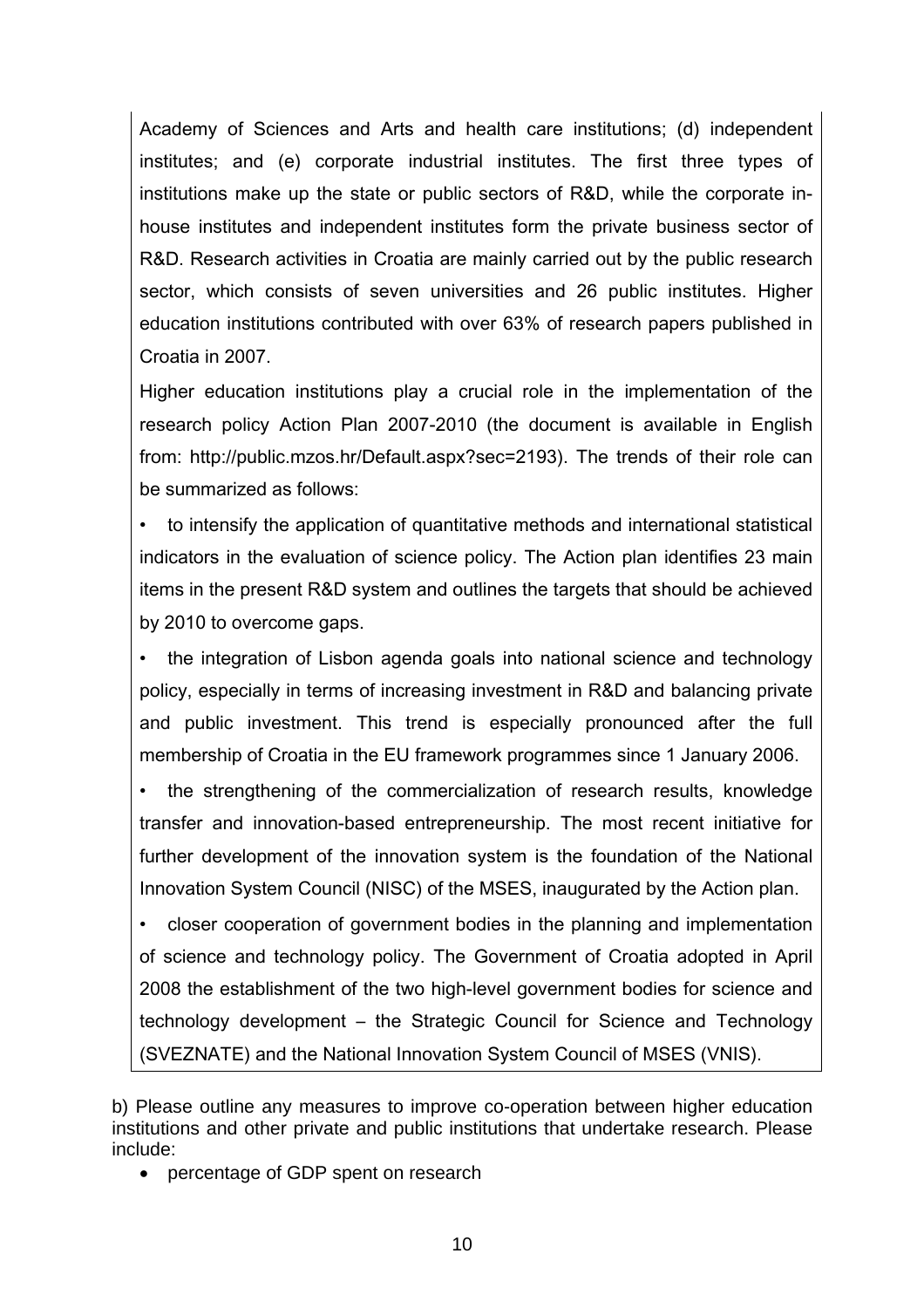- o from public funds
- o from private funds
- total annual national research expenditure (expressed in national currency)
	- o from public funds
	- o from private funds
- percentage of research carried out in higher education institutions (in terms of funding)
- details of the funding mechanisms for doctoral students in your country

MSES is pillar institution for creating and implementing state policy in the area of science, technology and higher education. The substantive part of budget resources for R&D is distributed by the MSES through the programme Research Projects, intended to support all fields of science regardless of thematic area and type of research.

The gross domestic expenditure for R&D (GERD) in Croatia in 2007 was HRK 2.553b or approximately €348.8M (R&D intensity amount to 0.93% of GDP). As reported for 2007, the majority of GERD, or 59% (HRK 1.512b or approximately €206M), is coming from the government while the private (business) sector contributes 41% (HRK 1.038 or approximately €141.7M). Public-sector expenditures on R&D amount to 0.62% of GDP while the private sector spent much less, about 0.38% of GDP.

The total budget of the MSES in 2007 for scientific activities amounted to HRK858m (approximately €117,2m), amounting to 8% of the total government budget. The budget for research projects amounted to €18.4M in 2007 (increase 3, 4% from 2006).

Government finances in 2007: 77.3% of university research and 79.3% of public institutes' research while the business sector finances a small portion of university research (10.1%) and that of public institutes (5.1%). In addition, from 2004 to 2007 over 5,300 new jobs have been created in science and all levels of education, of which 1,400 have been opened in science and an additional 1,280 solely for new junior researchers. This is the largest recorded employment increase in these systems to date.

The "Junior researchers programme" is launched and managed by the Ministry of Science, Education and Sports (MSES). The main aim of the programme is to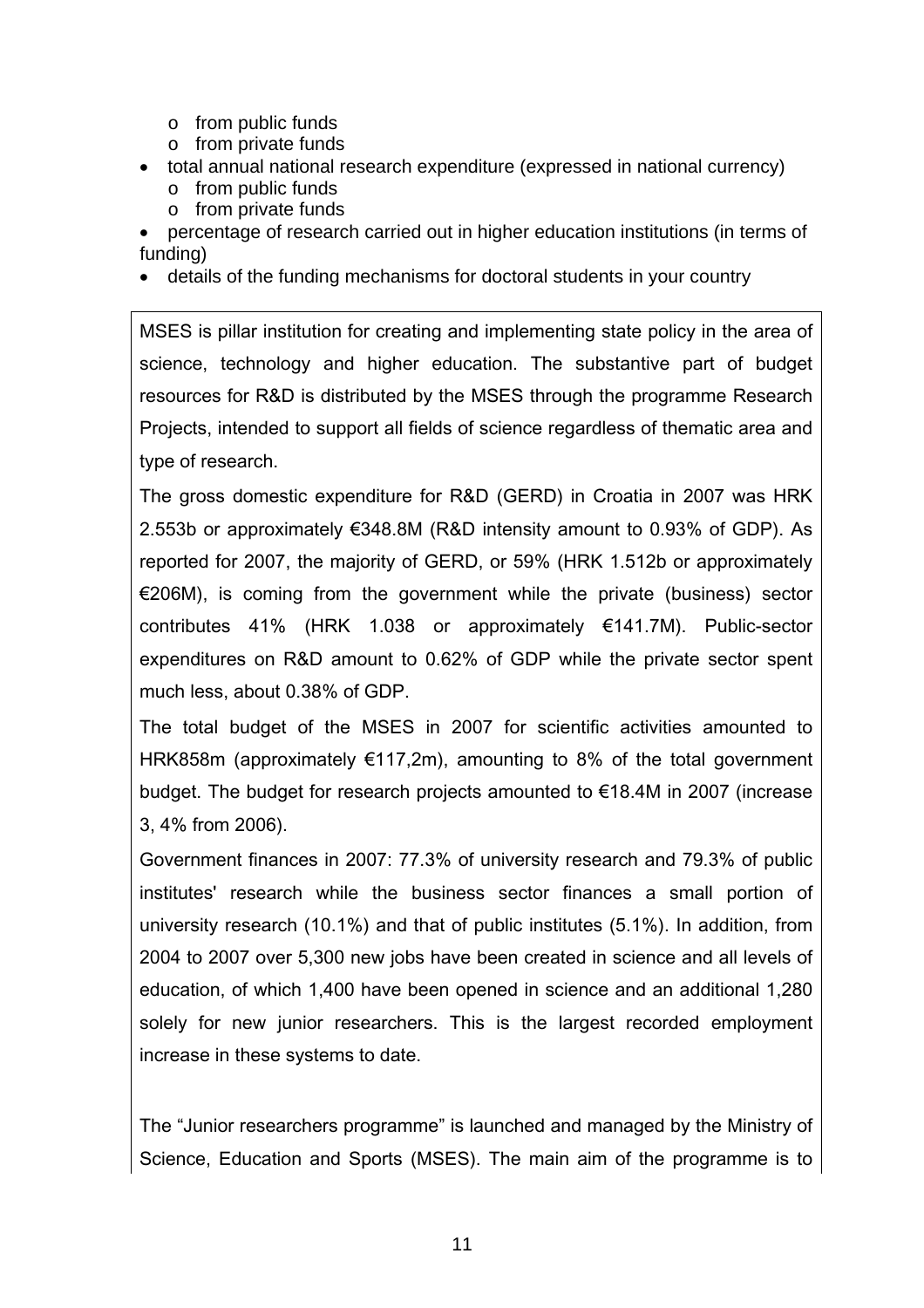increase the number of young researchers in science and higher education institutions and provide them with training. The programme includes old pre-Bologna master's and PhD students employed at scientific institutions as research/teaching assistants.

The Programme consists of three main components, as follows:

Support for new posts for junior researches in science and higher education institutions,

Scholarships for junior researchers for pre-Bologna Master and Doctor of Science programmes,

Securing funds for their accommodation e.g. leasing apartments in special residential buildings in Zagreb and favourable loans for apartment purchasing.

Owing to the Young researchers programme the number of young scientists has increased significantly in the 10-year period, from 915 in 1996 to 2,942 in 2007. Regularly, almost 72% of the young researchers (2006-2007) are located at universities. About 22% are at public institutes, while the remaining researchers (6%) are affiliated with institutions like research units at hospitals, the Croatian Academy of Sciences and Arts and private industrial institutes.

c) Is there any tracking system to follow the further career of doctoral graduates?  $Yes \Box$  No  $\boxtimes$  If Yes, please specify: The system of career support services is currently being developed at higher

education institutions in Croatia.

 $\overline{a}$ 

# **6. Access<sup>6</sup> and admission to the next cycle**

Describe the arrangements for access between the first and second cycles and between the second and third cycles.

## *6.1 Access and admission between the first and second cycles*

 $6$  Access as defined in the Lisbon Recognition Convention: "Access: the right of qualified candidates to apply and be considered for admission to higher education."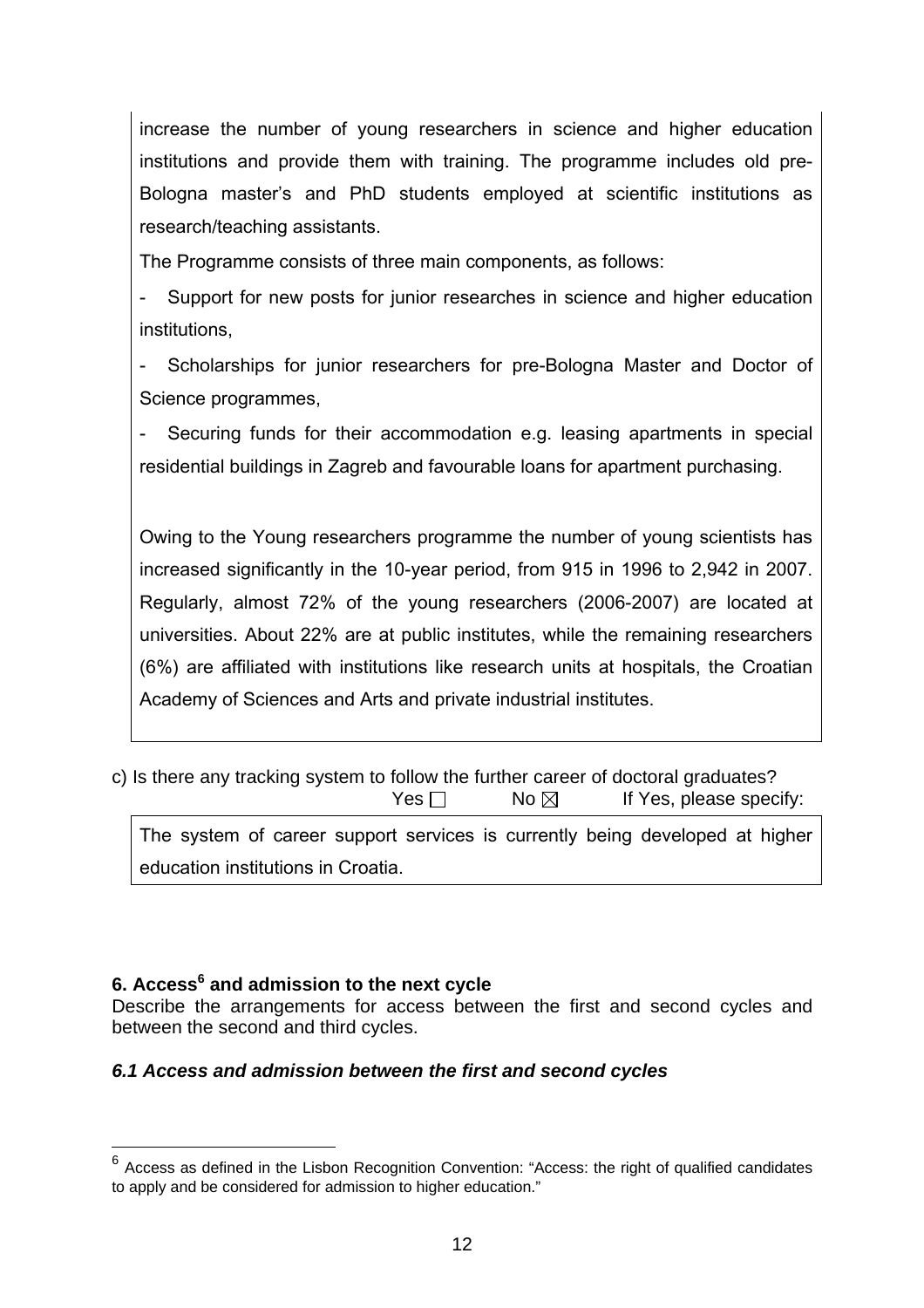Please indicate:

a) the percentage of first cycle qualifications that give access to the second cycle

All first cycle qualifications give access to the second cycle (100%).

b) any first cycle qualifications that do not give access to the second cycle (please specify)

There are no such qualifications.

c) any special requirements for access to a second cycle programme in the same field of studies: *please tick whether graduates must*:

| sit entrance exam                                                        | Yes $\Box$ | $N$ o $\Box$ | In some cases $\boxtimes$           |
|--------------------------------------------------------------------------|------------|--------------|-------------------------------------|
| complete additional courses                                              | Yes $\Box$ | No $\Box$    | In some cases $\boxtimes$           |
| have work experience                                                     | Yes $\Box$ |              | No $\boxtimes$ In some cases $\Box$ |
| If the answer to the last point is yes, please specify what type of work |            |              |                                     |

experience is required:

d) any further special requirements for access to a second cycle programme in the same field of studies

There are no requirements for transfer from university first cycle programme to professional second cycle programme, but the universities autonomously determine conditions for admission to university second cycle programme after the completion of professional first cycle programme. Universities may set additional courses and difference exams as requirements for students who are transferring from professional to university studies, and these courses usually focus on the development of research skills or theory-based knowledge.

e) to which students the above special requirements apply *(please tick):*

| all students                                      | Yes □                                        | No $\boxtimes$ |
|---------------------------------------------------|----------------------------------------------|----------------|
| holders of particular first cycle qualifications  | $\mathsf{Yes} \boxtimes \mathsf{No} \square$ |                |
| students of the same field coming from other HEIs | Yes ⊟_                                       | No $\boxtimes$ |

f) which of the requirements apply to students coming from other fields of studies *(please tick)*:

| entrance exam      | Yes ⊟      | No $\Box$ In some cases $\boxtimes$                 |
|--------------------|------------|-----------------------------------------------------|
| additional courses | Yes        | No $\Box$ In some cases $\boxtimes$                 |
| work experience    | Yes $\Box$ | $\mathsf{No}\boxtimes\mathsf{In}$ some cases $\Box$ |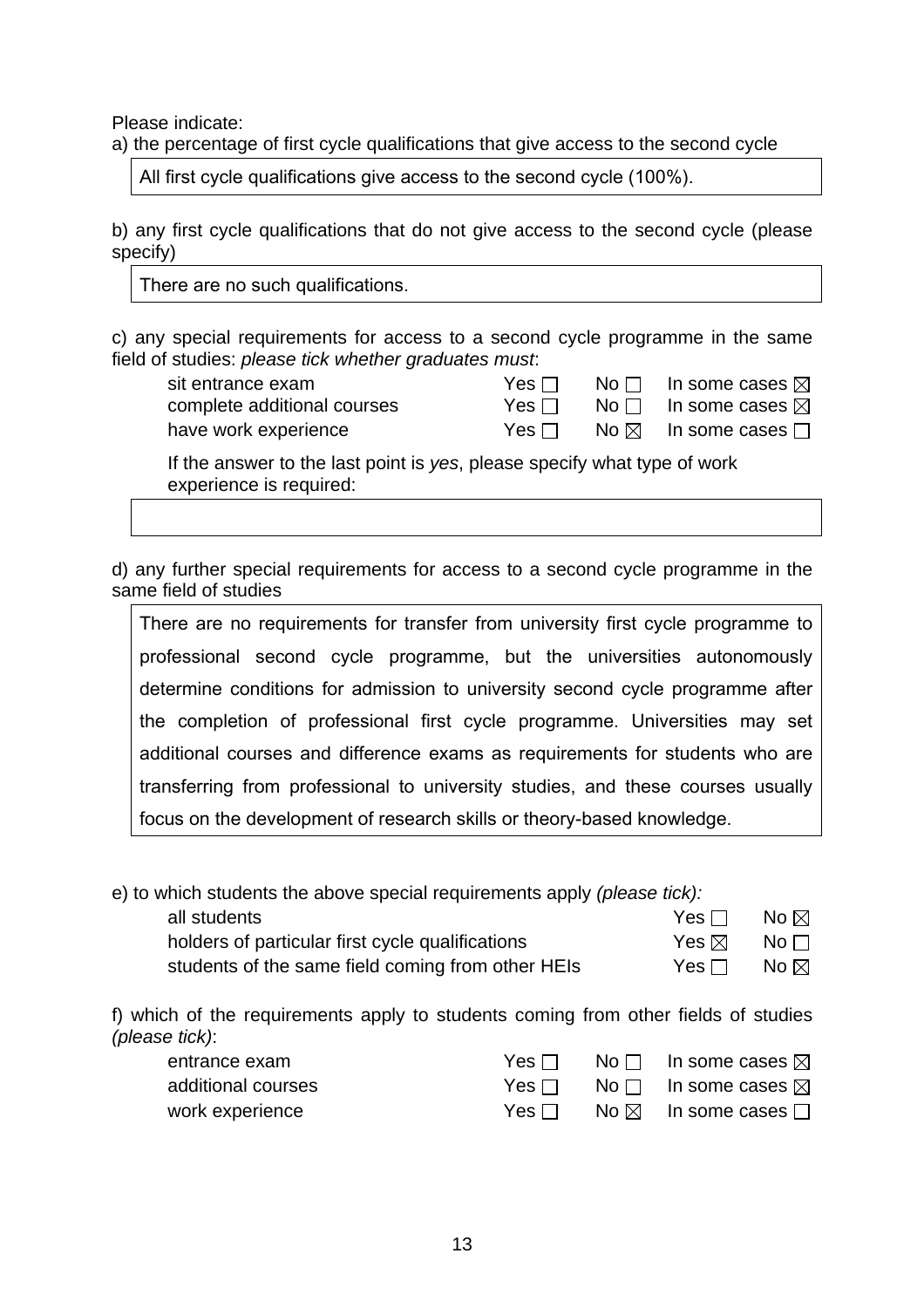## *6.2 Access and admission between the second and third cycles*

Please indicate:

a) the percentage of second cycle qualifications that give access to the third cycle

All second cycle university qualifications give access to the third cycle, but holders of second cycle professional qualifications have got to pass additional courses and examinations to prepare them for participation in a research study programme. The percentage of second cycle qualifications that give access to the third cycle is thus 85%.

b) any second cycle qualifications that do not give access to the third cycle (please specify)

Second cycle professional qualifications (15% of all second cycle programmes) do not give automatic access to the third cycle, requiring students who wish to continue their studies to complete additional coursework at universities.

c) any measures planned to remove obstacles between cycles

Currently, there are under preparation amendments to the Act on Scientific Activity and Higher Education. Regarding the question of access and admission between the second and third cycles, this is still to be discussed with the higher education institutions.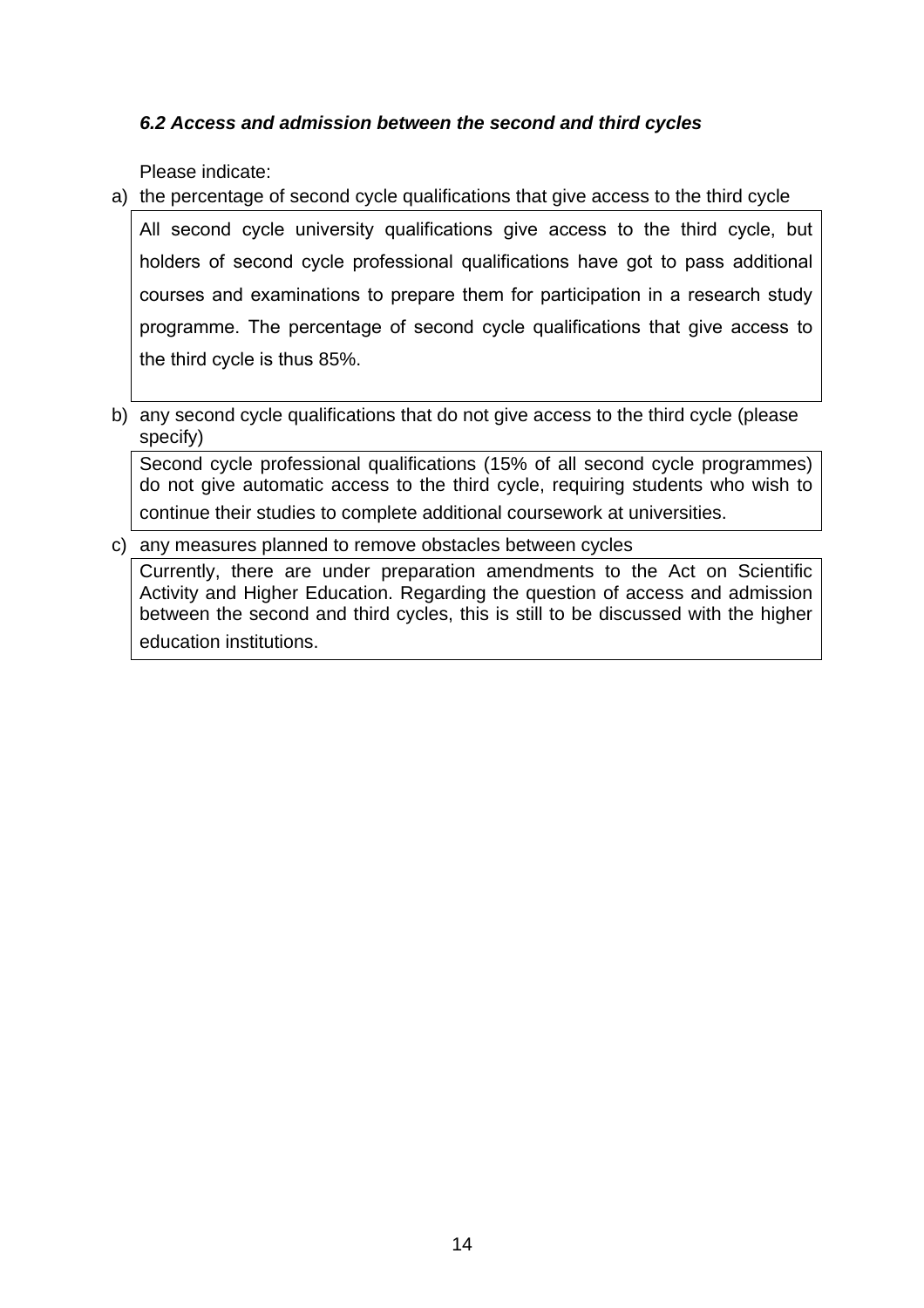## **7. Employability of graduates/ cooperation with employers**

a) What measures are being taken to enhance the employability of graduates with bachelor qualifications? Please include the most recent statistical data on the employment status of graduates of all cycles.

If your higher education institutions also provide professional bachelor programmes, please provide employability data for both types of bachelors separately

The Republic of Croatia reformed all its tertiary education programmes according to the three-cycle system in 2005. As a result, the first complete cohort of first cycle graduates are expected to leave their higher education institutions during the second half of 2008, and the first comprehensive statistical information about their employability prospects will not be available before the academic year 2009/2010.

As part of the TEMPUS SCM project Furtherance of Bologna Process in Croatia, a survey was conducted in cooperation with the Croatian Chamber of Economy about the expectations of business from graduates holding bachelor qualifications. Based on this survey, a Bologna process handbook for employers was published at the end of 2007.

A national employability conference was held in July 2008 with over 300 participants representing all stakeholders relevant to employability of highly educated persons. The conference presented the Bologna Process reforms, answered the more prominent questions identified in the Tempus project survey and presented the national-level policy changes to improve the employability of Bologna Process graduates.

In July 2008 a reformed national regulation was passed that aligned all civil service employment regulations with the Bologna Process academic and professional qualifications.

Also in July 2008 a national guidelines were published for the issuance of the diploma supplement document. The guidelines specifically built on the Bologna Process ECTS discussions from the end of 2007 and emphasized the relevance of the description of learning outcomes for the increase in employability of graduates.

The MSES is currently developing a handbook for employers with a detailed system for comparing the old and the new qualifications system and guidelines for the establishment of new employment qualification requirements.

In general, there is need to improve the systems for monitoring career paths of graduated students.

b) To what extent there is a dialogue in your country between higher education institutions and employers on:

 curriculum design, work placements and international experience Significant  $\Box$  Some  $\Box$  A little  $\boxtimes$  None  $\Box$ 

| ■ accreditation/quality assurance<br>Significant $\square$ | Some $\Box$ | A little $\boxtimes$ | None $\Box$ |
|------------------------------------------------------------|-------------|----------------------|-------------|

university governance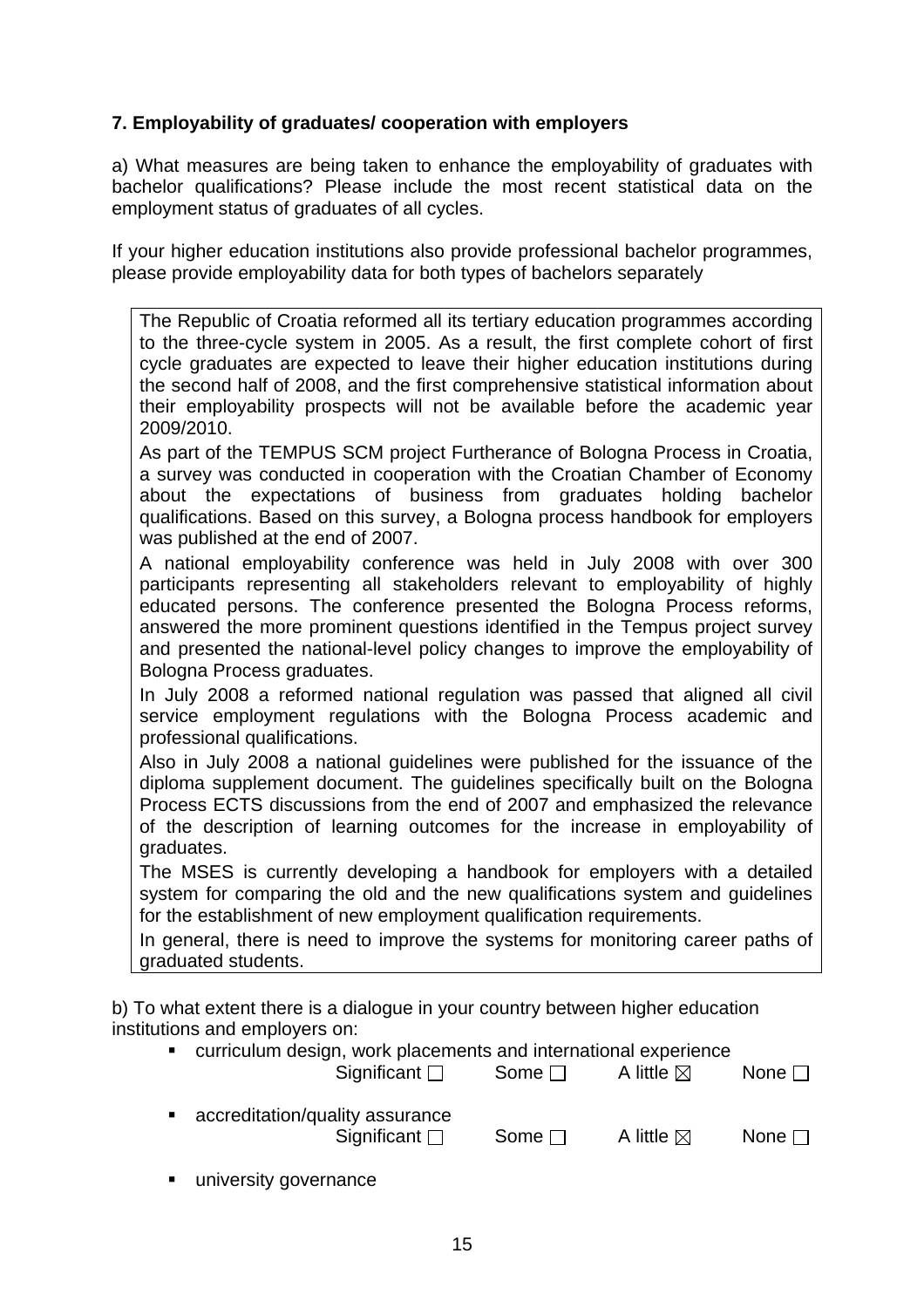Significant  $\Box$  Some  $\Box$  A little  $\boxtimes$  None  $\Box$ c) Are first cycle graduates able to pursue careers in the public service on an equal footing with other graduates?

Yes  $\boxtimes$  No  $\Box$  In some cases  $\Box$ 

d) Have you aligned recruitment procedures and career structures in the public service to take account of the Bologna changes?

Yes  $\boxtimes$  No  $\Box$  In some cases  $\Box$ 

If no, or in some cases only, please explain the current situation:

### **8. Implementation of national qualifications framework**

Please answer the questions below. Please add comments which accurately describe the current situation in your country.

a) Has the national qualifications framework been prepared<sup>7</sup>?

No and the set of the set of the SNo and the SNo and the No and the No and the No and the No and the No and the No

**Comment** At the beginning of 2006 the MSES formed a working group which began preparations for development of the Croatian Qualifications Framework (CROQF). A proposal for the CROQF was completed and during November and December 2006 it was presented to and discussed with all the relevant stakeholders at three national conferences. Based on the work of this working group, the Croatian Government adopted the Baseline for the Croatian Qualifications Framework in July 2007.

The CROQF is comprised of eight levels, with additional four sublevels which were introduced to address the particularities of the Croatian education system. Levels six, seven and eight correspond to the three cycles in the overarching Framework for Qualifications of the EHEA. The levels have been described through credit ranges and qualifications gained after the completion of studies within a certain level. The Baseline determines the glossary of terms, outlines the CROQF aims and principles (which follow the guidelines in the proposals and discussions for the Framework for Qualifications of the EHEA and the European Qualifications Framework) as well as the mentioned credit ranges and qualifications. The national committee for establishing and implementing the CROQF was established in September 2007. All relevant stakeholders are represented in the committee, including the academia, representatives of the employers and representatives of the trade unions. The national committee established an operational team consisting of educational experts, whose task it is to build the description of competences (in the wide sense of the term) and define the general learning outcomes for each level of the CROQF. In December 2008 the National Committee adopted the generic descriptors for all CROQF levels, and started a national consultation process which is opened until the

 $\overline{a}$ 

 $<sup>7</sup>$  A national framework of qualifications compatible with the overarching framework of qualifications of</sup> the EHEA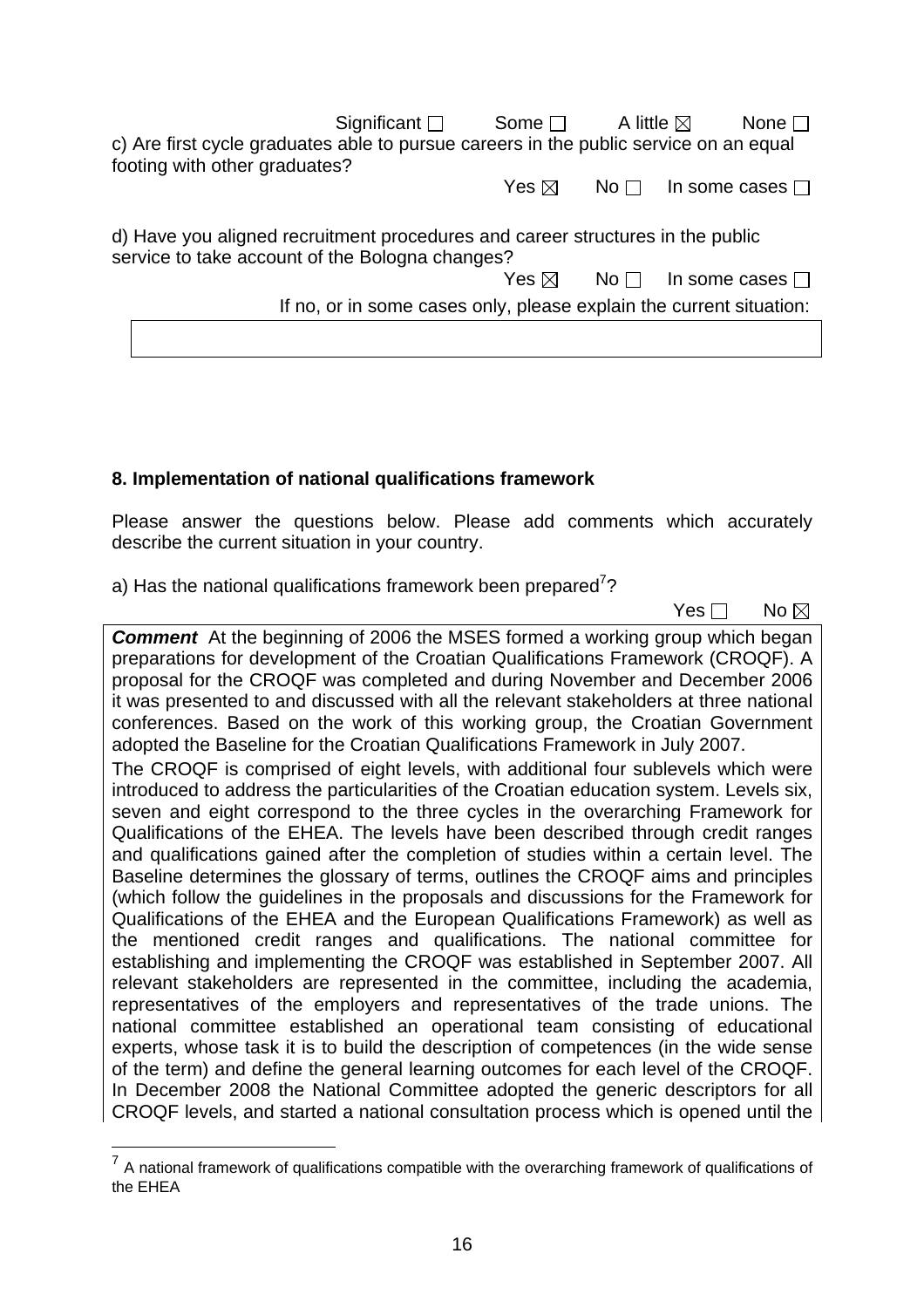end of January 2009. The National Committee also approved the proposal for setting up 26 Sector Working Groups, as well as their role and duties in the design of qualifications standards.

The web site of the CROQF was developed and is available online from the web site of the Croatian Government at http://hko.vlada.hr .

b) Does the framework or proposed framework include generic descriptors for each cycle based on learning outcomes and competences?

 $\mathsf{Yes} \boxtimes \mathsf{No}$ 

**Comment** The operational team of the CROQF is now defining the common standards and descriptions for all levels, which will serve as a basis for development of detailed descriptions for all qualifications based on measurable learning outcomes and competences. The subgroup within the Agency for Vocational Education has already proposed descriptors for and key competences for the first four levels of the CROQF. In December 2008 the National Committee adopted the generic descriptors for all CROQF levels, and started a national consultation process which is opened until the end of January 2009.

c) Does it include ECTS credit ranges for the first and second cycle?

 $\mathsf{Yes} \boxtimes \mathsf{No}$ 

*Comment* All study programmes in Croatia use ECTS credits for measuring students' workload and, as such, the CROQF includes ECTS as well.

d) Has the NQF been nationally discussed with all stakeholders?

 $\mathsf{Yes} \boxtimes \mathsf{No}$ 

*Comment* Three national conferences were held at the end of 2006 as part of the development of the Baseline for the CROQF, and very extensive presentation and discussion of the work on the development of CROQF has been undertaken since. These consultations included all stakeholders in the academia, the employers, trade unions, nongovernmental organizations, experts and others. It is important to note the assistance that Croatia has been receiving in this process from the European Training Foundation. A similar consultation process is foreseen for the passing of generic descriptors.

## *If the answer to d) is No, please answer question e):*

e) has a timetable been agreed for consultations with all stakeholders?

No and the state of the state of the North State of the North State of the North State of the North State of the No

#### *Comment*

## *If the answer to d) is Yes, please answer the following questions:*

f) Are all formal arrangements decisions for implementing the framework in place and have the necessary formal decisions for establishing the framework been taken?

No and the set of the set of the SNo and the SNo and the No and the No and the No and the No and the No and the No

## *Comment*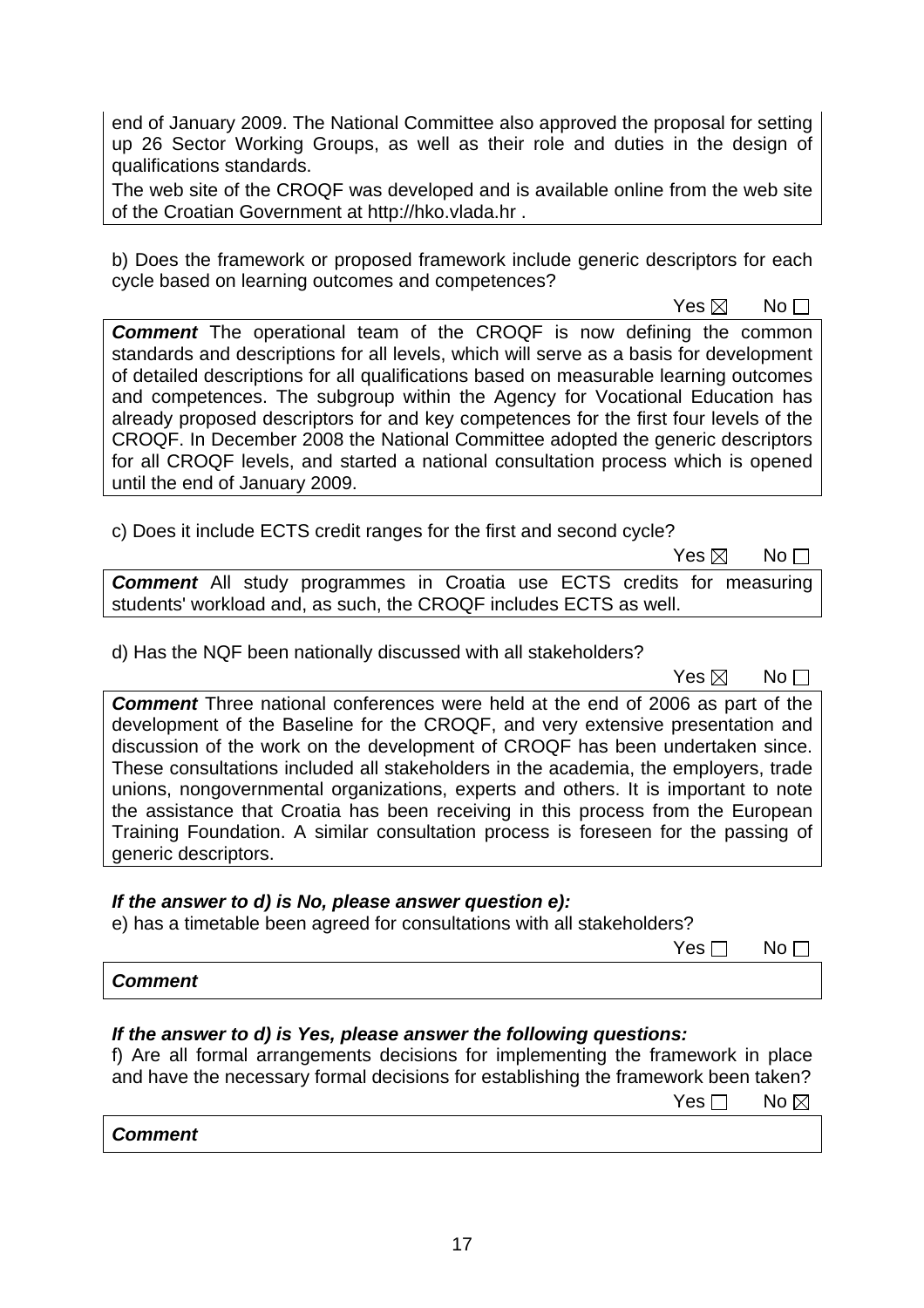g) How far has the implementation of the national qualifications framework progressed *(please tick one)*

| - The framework is fully implemented. All qualifications have been<br>added to the NQF through a QA procedure (e.g. accreditation) |             |
|------------------------------------------------------------------------------------------------------------------------------------|-------------|
| - There is significant progress on implementing the framework                                                                      | $\boxtimes$ |
| - The work of describing all qualifications in terms of learning outcomes<br>and competencies has been completed                   |             |
| - There is a timetable for implementation and the work has started                                                                 | $\bowtie$   |
| - Work on implementing the framework has not yet started but a<br>timetable for implementation has been agreed                     |             |
| - Work on implementing the framework has not yet started and there is<br>no timetable for implementation                           |             |

**Comment** There is significant progress on implementing the national qualifications framework in the three Bologna cycles. The timetable foresees that the complete framework, including self-certification and development of sectoral descriptors, will have been completed in Croatia by 2012.

h) What is the stage of progress on the self-certification of compatibility with the EHEA framework ?

| Completed $\Box$ | Started, but not yet completed $\square$ | Not yet started $\boxtimes$ |
|------------------|------------------------------------------|-----------------------------|
|------------------|------------------------------------------|-----------------------------|

|  | i) Has the self-certification report been published? |  |  |
|--|------------------------------------------------------|--|--|

| Yes $\Box$ | No $\boxtimes$ |
|------------|----------------|
|------------|----------------|

*Comment*

*Comment*

*Please add any additional comments if necessary***:** 

*Comment*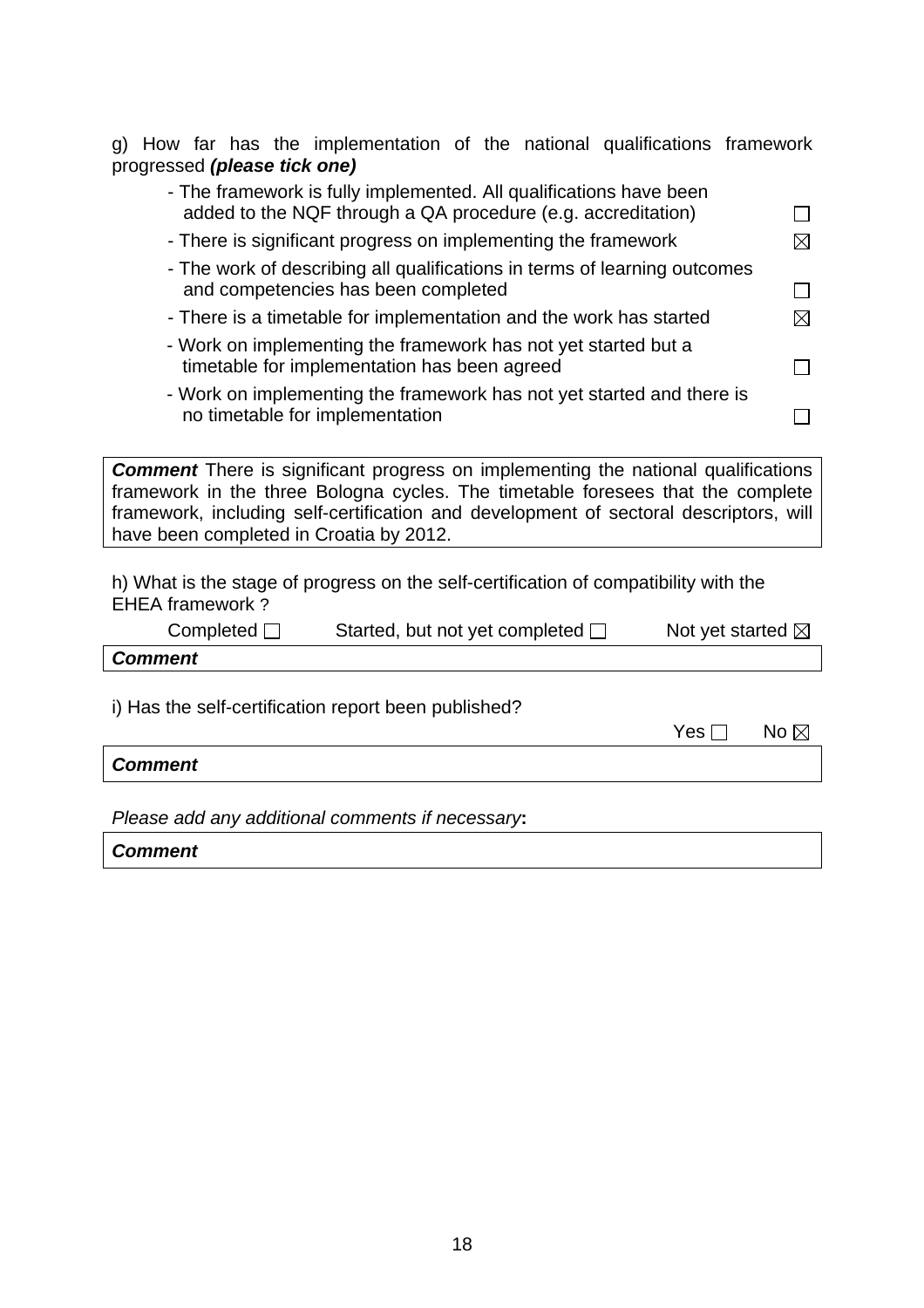### **NATIONAL IMPLEMENTATION OF THE STANDARDS AND GUIDELINES FOR QUALITY ASSURANCE IN THE EHEA (ESG)8**

## **9. Reviewing the QA system against the ESG<sup>9</sup> and national support for implementation**

a) Has your national QA system been reviewed against the ESG?

 $Yes \boxtimes * \cong No \square \square$  Not yet, but such a review is planned

(Please specify time)

b) If a review has been undertaken or is planned, please give further details of the review process.

*\*done only partly, but its completion is planned for 2009* 

During CARDS 2003 project "Furtherance of the Agency for Science and Higher Education in its Quality Assurance role and development of supporting Information System", a model of external audit and manual for the audit were developed and accepted. Pilot project of external audit of HEIs' QA system was successfully carried out at 3 out of 7 Croatian universities. An annual audit plan was also drafted.

In July of 2007 National Council for Higher Education adopted 3 year evaluation plan of HEIs (that started in 2008 with pilot projects on 3 different HEIs), which also included the evaluation of some elements of QA system.

A new act on quality assurance is being planned for adoption in the beginning of 2009, which will implement the suggestions outlined by the CARDS project and align the Croatian QA system completely with the ESG.

c) If a review process has been undertaken, did it result in any of the following:

Stakeholder consultation on changes required to the national QA system?

 $\mathsf{Yes} \boxtimes \mathsf{No}$ 

The introduction of specific financial or other incentives aimed at improving the internal quality assurance processes in institutions?

 $\mathsf{Yes} \boxtimes \mathsf{No}$ 

**If Yes,** please give details of these incentives:

 $\overline{a}$ 

In CARDS 2003 project the HEIs' QA units, foreign consultants and QA experts helped improve the external and internal QA procedures. ASHE QA department organized seminars and workshops for the QA units at all Croatian universities, polytechnics and schools of professional higher education, aimed at improving their internal QA procedures. Students were regularly invited and participated in a number of these seminars and conferences.

Agency-trained foreign auditors also participated in the external audit.

<sup>&</sup>lt;sup>8</sup> http://www.bologna2009benelux.org/documents/Standards-and-Guidelines-for-QA.pdf<br><sup>9</sup> ESG - Standards and Guidelines for Quality Assurance in the European Higher Education Area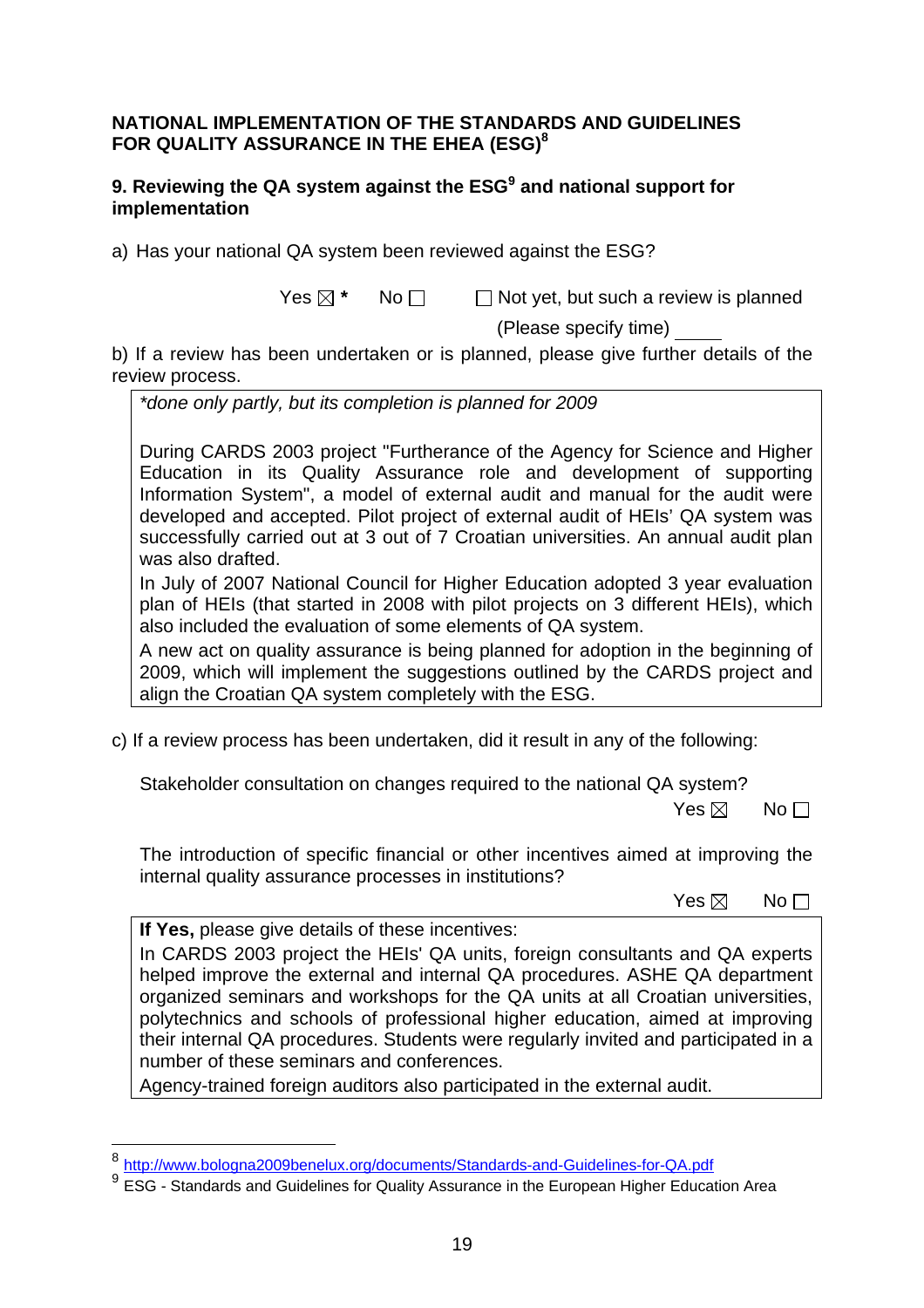The National Foundation for Science established a call for projects to support the establishment of quality assurance units at Croatian higher education institutions. Over 2500 new full-time equivalent positions were provided to the Croatian higher education since 2004 and the higher education institutions were autonomous to use these new positions in accordance with their internal strategies. Universities normally used several positions to establish QA offices and centres.

• Other measures

 $\mathsf{Yes} \boxtimes \mathsf{No}$ 

**If Yes**, please outline these measures The outcomes of CARDS 2003 project provided the expert advice and analysis that helped ASHE to initiate the changes of national legislation that are now in motion. It is expected that a new law broadly regulating this topic will be passed at the beginning of 2009.

d) If incentives and/or other measures have been introduced with the aim of improving the internal quality assurance processes in institutions, has any evidence of the impact of these changes been gathered?

 $\mathsf{Yes} \boxtimes \mathsf{No}$ 

**If Yes,** please give details of how evidence of the impact of the changes was gathered, and of the main outcomes that it demonstrates

ASHE organized seminars/workshops on establishing and improving internal QA system at HEIs and gathered information on the outcomes of these seminars. Information on the outcomes of pilot project (external audit) were also collected and analyzed. This data was used for the improvement of the following: development of HEIs' strategies, positioning of HEIs, staff development, staff and student mobility, HEIs' internal QA documents and transparency of QA systems, as well as for defining and understanding the differences between ISO and ESG quality assurance standards.

## **9.1. Internal quality assurance in higher education institutions**

Describe the internal QA systems in place in your HEIs.

Higher education institutions autonomously determine which QA system they will use. Most higher education institutions have decided to establish a QA unit which oversees and promotes the QA-related activities, as well as coordinate the implementation of the student surveys.

ASHE helps HEIs' QA units to improve their internal QA systems and provides expert training and advice on implementing QA systems.

Please comment in particular on the following aspects, giving references to relevant websites:

a) How many HEIs have published a strategy for the continuous enhancement of quality?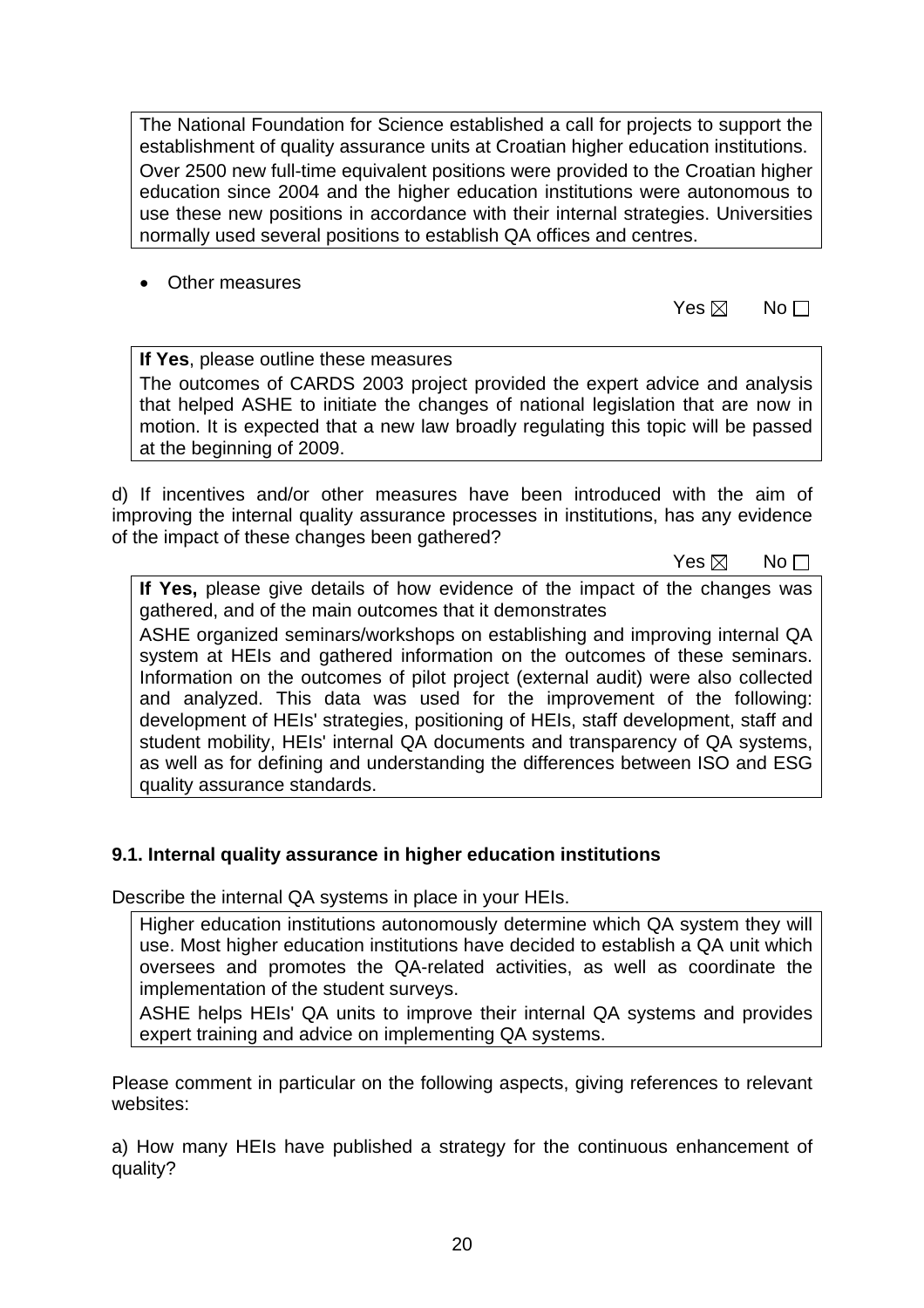All HEIs  $\Box$  Most HEIs  $\Box$  Some HEIs  $\boxtimes$  No HEIs  $\Box$ 

b) How many HEIs have arrangements in place for the internal approval, monitoring and periodic review of programmes and awards?

All HEIs**□** Most HEIs □ Some HEIs ⊠ No HEIs □

Please describe what kind of arrangements are in place

All HEIs have their internal approval processes in place, but they have yet to improve processes of monitoring and periodic review of programmes and awards. Following the introduction of new study programmes in 2005, it is the monitoring and reviewing mechanisms that are being developed at this time.

c) How many HEIs have described their programmes in terms of learning outcomes? All HEIs  $\boxtimes$  Most HEIs  $\Box$  Some HEIs  $\Box$  No HEIs  $\Box$ 

d) Are student assessments at HEIs designed to measure the achievement of the intended learning outcomes (based on published criteria) applied in a consistent way?

All HEIs  $\Box$  Most HEIs  $\boxtimes$  Some HEIs  $\Box$  No HEIs  $\Box$ Please describe how the above is achieved.

All HEIs have published regulations on graduate, undergraduate and postgraduate studies that also include criteria on student assessement. Some higher education institutions still need to improve their formulation of the intended learning outcomes, which is a prerequisite for consistent assessment.

e) How many HEIs publish up to date, impartial and objective information about the programmes and awards offered?

All HEIs  $\boxtimes$  Most HEIs  $\Box$  Some HEIs  $\Box$  No HEIs  $\Box$ 

**Additional information if necessary**

## **10. Stage of development of external quality assurance system**

Describe the external quality assurance system operating in your country.

Please include:

a) the stage of implementation of your external quality assurance system

ASHE has developed an external audit model and presented it in the manual for audit. The audit consists of 4 phases: planning, execution of audit (including a visit to the higher education institution), reporting and follow-up. It is based on a peer review that includes trained experts (all the stakeholders).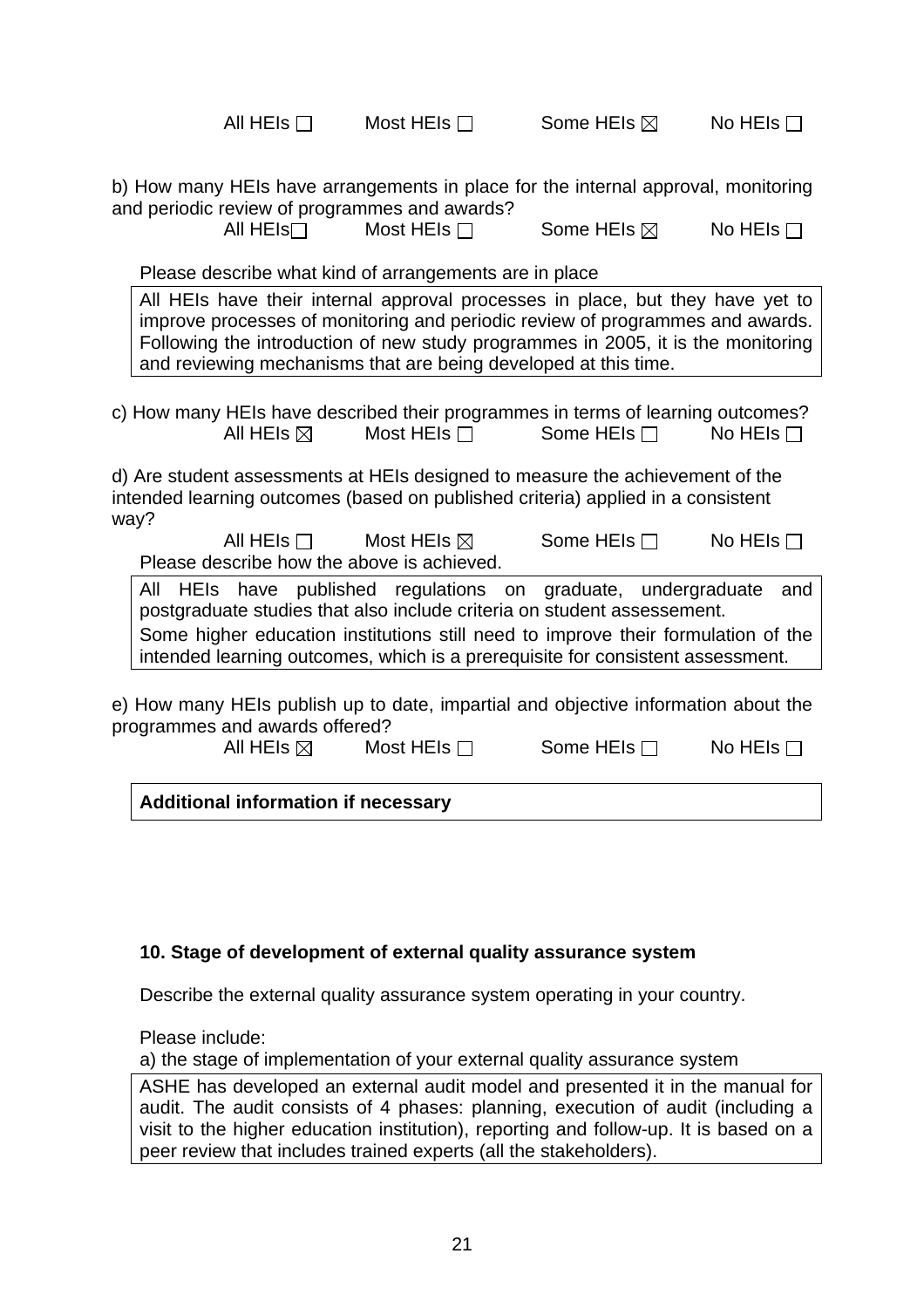The Republic of Croatia has introduced and has constantly been implementing the system of accreditation of new higher education institutions and study programmes. This accreditation procedure (based on written peer review) accredited 1200 study programmes in line with Bologna principles since 2005. Twenty new higher education institutions have been accredited in the same period.

In 2008, an institutional evaluation was launched, with the procedure and core documents fully in line with European standards and guidelines for quality assurance in higher education.

According to the evaluation plan adopted in 2007, all existing universities, polytechnics and schools of professional higher education shall be evaluated in the following 4-year period.

It is planned that a new law regulating quality assurance in higher education will be passed in 2009, with the aim of further alignment of the Croatian quality assurance system with the one outlined in the European Standards and Guidelines.

b) does your external quality assurance system operate at a national level;

|  | Yes $\boxtimes$ No $\Box$ |  |
|--|---------------------------|--|
|--|---------------------------|--|

If **No**, please specify:

 $\overline{a}$ 

c) does your external quality assurance system cover all higher education<sup>10</sup>

| Yes $\boxtimes$ No $\Box$ |  |
|---------------------------|--|
|                           |  |

**If No, please specify** which types of institutions or programmes are not covered by your external quality assurance system:

d) which of the following elements are included in your external quality assurance system:

| - self-assessment report | Yes ⊠           | No $\Box$ |
|--------------------------|-----------------|-----------|
| - external review        | Yes $\boxtimes$ | No $\Box$ |
| - publication of results | Yes ⊠           | $No \Box$ |
| - follow-up procedures   | Yes ⊠ ¦         | No $\Box$ |

e) has a peer review of the national agency(ies) according to the Standards and Guidelines for QA in the EHEA already taken place

No and the state of the SNo. No and the SNo. No and the SNo. No and the No and the No and the No and the No and the No

If **No** is there a date set for the review?  $\boxtimes$  Yes (please specify date 2009) No  $\Box$ 

 $10$  Higher education: all types of courses of study or sets of courses of study, training or training for research at the post secondary level which are recognised by the relevant authorities as belonging to a country's higher education system.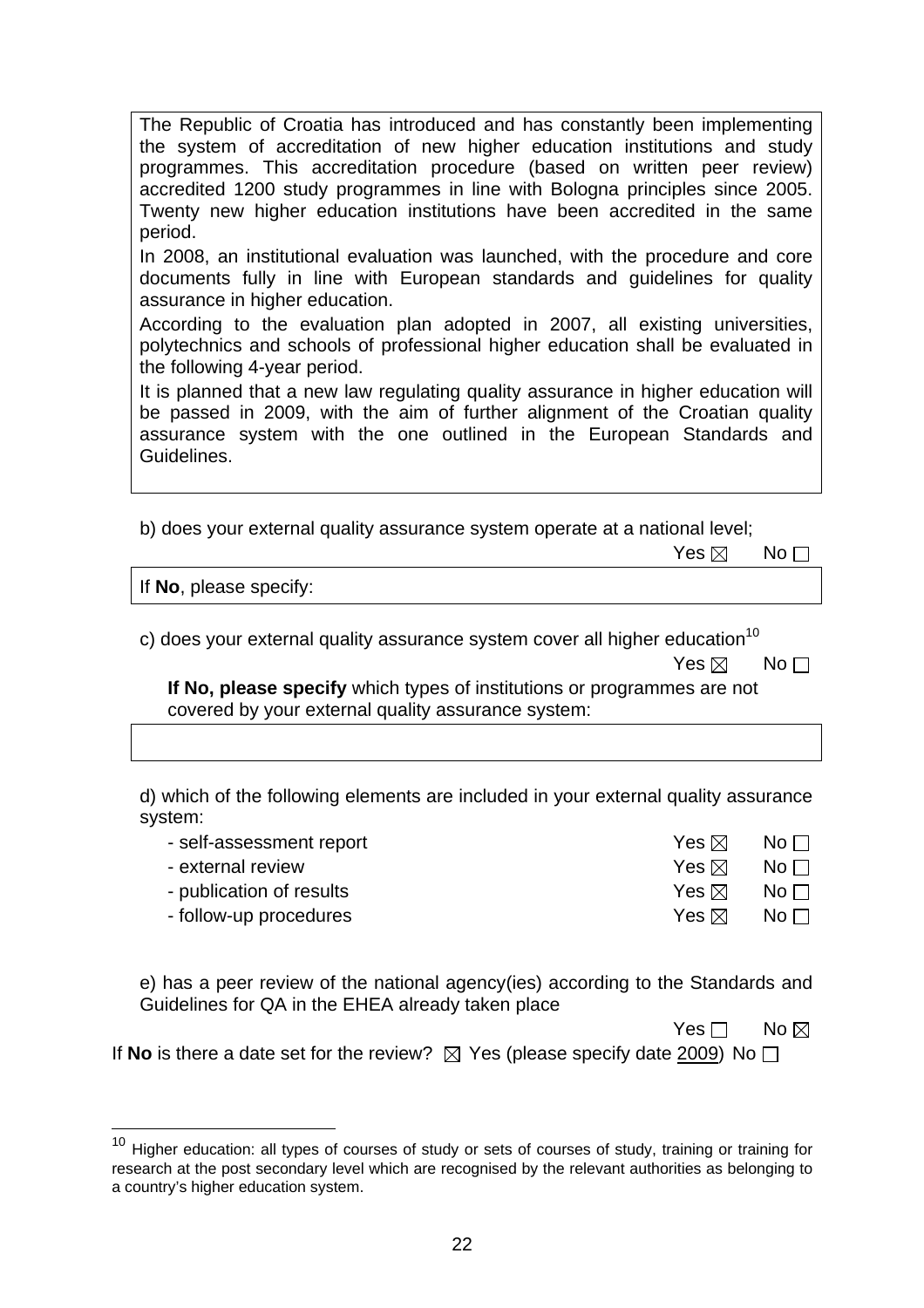## **11. Level of student participation**

From the following, please indicate all aspects of quality assurance in which students are involved:

| a) in governance of national agencies for QA.                                                                                 |                 |                 |                         |
|-------------------------------------------------------------------------------------------------------------------------------|-----------------|-----------------|-------------------------|
|                                                                                                                               | Yes $\boxtimes$ | No <sub>1</sub> | In some cases $\square$ |
| b) as full members in external review teams                                                                                   |                 |                 |                         |
|                                                                                                                               | Yes $\boxtimes$ | No <sub>1</sub> | In some cases $\square$ |
| c) as observers in external review teams                                                                                      |                 |                 |                         |
|                                                                                                                               | Yes $\Box$      | No $\nabla^*$   | In some cases $\Box$    |
| d) as part of the decision making process for external reviews                                                                |                 |                 |                         |
|                                                                                                                               | Yes $\boxtimes$ | No <sub>1</sub> | In some cases $\square$ |
| e) in the consultation process during external reviews (e.g. arrangements for external<br>reviewers to consult with students) |                 |                 |                         |
|                                                                                                                               | Yes $\boxtimes$ | No <sub>1</sub> | In some cases $\square$ |
| f) in internal quality assurance (e.g. periodic review of programmes)                                                         |                 |                 |                         |
|                                                                                                                               | Yes $\boxtimes$ | $No \Box$       | In some cases $\Box$    |
| g) in preparation of self-assessment reports.                                                                                 |                 |                 |                         |
|                                                                                                                               | Yes $\boxtimes$ | No <sub>1</sub> | In some cases $\square$ |
| h) in follow-up procedures:                                                                                                   |                 |                 |                         |
|                                                                                                                               | Yes $\boxtimes$ | No <sub>1</sub> | In some cases $\square$ |
| Please add any additional comments, especially if students are not involved in any<br>of the aspects:                         |                 |                 |                         |

in c)\* - they're not observers but full members

### **12. Level of international participation**

In which of the following is there international participation in quality assurance

| a) the governance of national agencies for quality assurance                                                                                                                                                                       |            |                |                                                  |  |
|------------------------------------------------------------------------------------------------------------------------------------------------------------------------------------------------------------------------------------|------------|----------------|--------------------------------------------------|--|
|                                                                                                                                                                                                                                    |            |                | Yes $\boxtimes$ No $\Box$ In some cases $\Box$   |  |
| b) the external evaluation of national quality assurance agencies                                                                                                                                                                  |            |                |                                                  |  |
|                                                                                                                                                                                                                                    |            |                | Yes $\boxtimes^*$ No $\Box$ In some cases $\Box$ |  |
| c) teams for external review of institutions or programmes, either as members or<br>observers                                                                                                                                      |            |                |                                                  |  |
|                                                                                                                                                                                                                                    |            |                | Yes $\boxtimes$ No $\Box$ In some cases $\Box$   |  |
| d) membership of ENQA                                                                                                                                                                                                              |            |                |                                                  |  |
|                                                                                                                                                                                                                                    | Yes $\Box$ | No $\boxtimes$ | In some cases $\Box$                             |  |
| $\mathcal{N}$ and the set of the set of the set of the set of the set of the set of the set of the set of the set of the set of the set of the set of the set of the set of the set of the set of the set of the set of the set of |            |                |                                                  |  |

e) membership of any other international network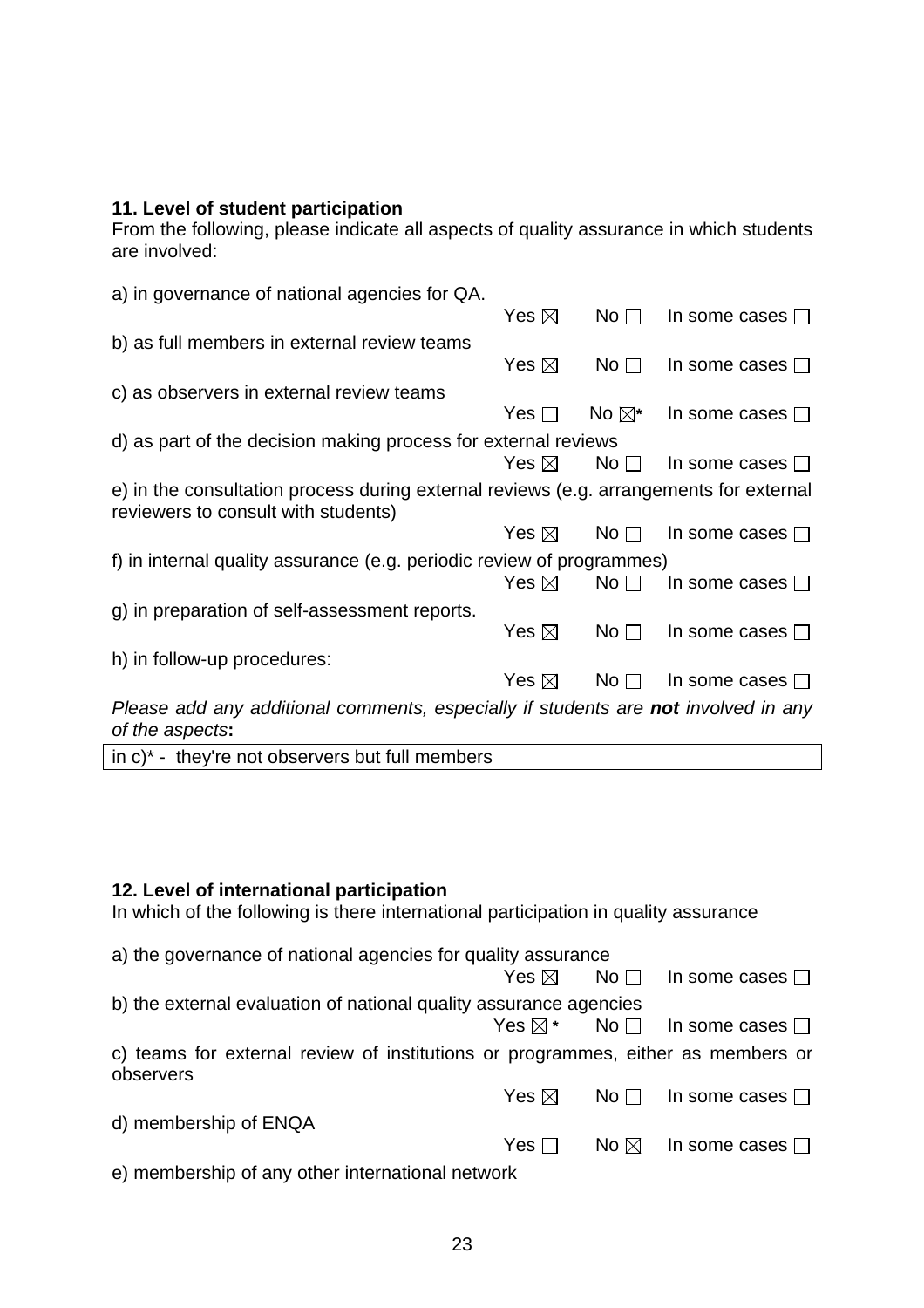$Yes \boxtimes$  No  $\Box$  If **Yes**, please specify:

The Agency for Science and Higher Education is a member of the INQAAHE since 2006, and of the CEE quality assurance network since 2008

*Please add any additional comments, especially if there is no international involvement in any of the aspects***:** 

In  $b$ <sup>\*</sup> - In January of 2007, ASHE applied for the ENQA membership but was refused by the Board of ENQA as it didn't fulfill all the ESG standards (Part 3). At this moment ASHE has the 'associate' status. ASHE plans the external evaluation after the changes of the national legislation take place (in 2009).

#### **RECOGNITION OF DEGREES AND STUDY PERIODS**

#### **13. Stage of implementation of Diploma Supplement**

Describe the stage of implementation of the Diploma Supplement in your country. Please include the percentage of all students graduating in 2009 who will receive a Diploma Supplement (if less than 100%, please explain)

The EU/CoE/UNESCO format of the diploma supplement was established in Croatia through the Ordinance on the Content of Diplomas and Diploma Supplements in January 2005. Amendments to this Ordinance that came into force in April 2007 ensure that all students graduating from the reformed Bologna study programmes at Croatian higher education institutions from 2007 will receive their diploma supplements automatically, free of charge, in Croatian and English and in the EU/CoE/UNESCO format. The Ministry of Science, Education and Sports (MSES) issued a nation-wide handbook in July 2008.

100% of students graduating from Bologna-aligned programmes in 2009 will receive a diploma supplement. Since obligation only exists to issue the diploma supplement to the students of the three-cycle programmes, students from pre-Bologna programmes do not automatically get a diploma supplement. Higher education institutions are autonomous in determining whether they will issue diploma supplements to such students, but due to the differences in the curriculum design and the absence of a number of required diploma supplement elements from the old study programmes, these students normally receive a transcript of records which does not completely correspond in format with the format of the diploma supplement.

a) Is the Diploma Supplement issued to students graduating from: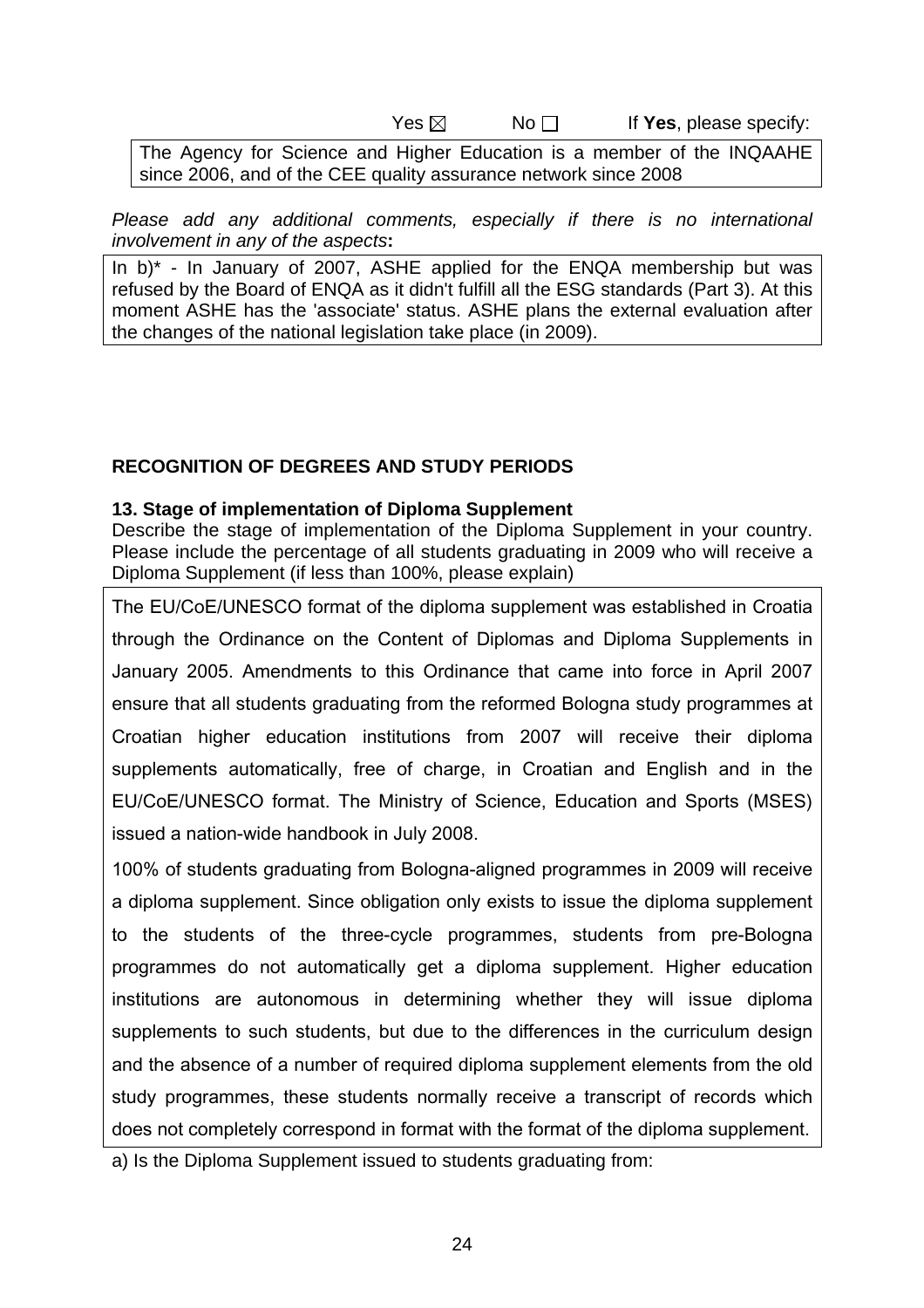|                                                                                                                                                        |                | Yes $\boxtimes$          | $N$ o $\Box$                    |
|--------------------------------------------------------------------------------------------------------------------------------------------------------|----------------|--------------------------|---------------------------------|
|                                                                                                                                                        |                | Yes $\boxtimes$          | $\mathsf{No}\,\Box$             |
|                                                                                                                                                        |                | Yes $\boxtimes$          | $\overline{\mathsf{No}} \ \Box$ |
| Yes I I                                                                                                                                                | No $\boxtimes$ | Not applicable $\square$ |                                 |
| Yes $\boxtimes$                                                                                                                                        | No $\Box$      | Not applicable $\Box$    |                                 |
| • 1st cycle programmes<br>• 2nd cycle programmes<br>• 3rd cycle programmes<br>• remaining "old type" programmes<br>• short higher education programmes |                |                          |                                 |

b) which of the following apply to Diploma Supplements issued in your country:

issued in a widely spoken European language  $Yes \boxtimes \negthinspace Nos \Box$ please specify the language All diploma supplements are issued in English and Croatian languages free of charge. The national regulations allow higher education institutions to issue diploma supplements in other languages as well, but a fee may be charged in such cases.

| • issued | free of charge $\boxtimes$ | for a fee $\Box$  |
|----------|----------------------------|-------------------|
| • issued | automatically $\boxtimes$  | on request $\Box$ |

- corresponds to the EU/CoE/UNESCO Diploma Supplement format
- a national Diploma Supplement is used that is different from the EU/CoE/UNESCO Diploma Supplement format

# **13.1. Use of Diploma Supplement for recognition of qualifications**

Please describe the way in which the Diploma Supplement is used for the recognition of foreign qualifications (or studies). Please comment in particular on the following aspects, giving references to any relevant websites and documents:

a) The Diploma Supplement is used as the reference document when admitting holders of foreign qualifications to the second and third cycles.

 $\mathsf{Yes} \boxtimes \mathsf{No}$ **Comment** Academic recognition of foreign qualifications for purposes of access into second or third cycle programmes, by law, is under the authority of higher education institutions. In the evaluation of the candidates' qualifications, the institutions normally use diploma supplements as reference documents. Examples of such use include: University of Zagreb http://www.unizg.hr/fileadmin/rektorat/dokumenti/akademski\_ured/Dokumentacija \_za\_akademsko\_priznavanje.pdf University of Rijeka http://www.uniri.hr/hr/studiji/ivk/konacno-6.7.2007/Obrazac%20za%20akademsko%20priznavanje.pdf

b) Holders of foreign qualifications who present a Diploma Supplement in a widely spoken language do not have to provide official translations of their qualifications.

No and the set of the set of the SNo and the SNo and the No and the No and the No and the No and the No and the No

 $\boxtimes$ 

 $\Box$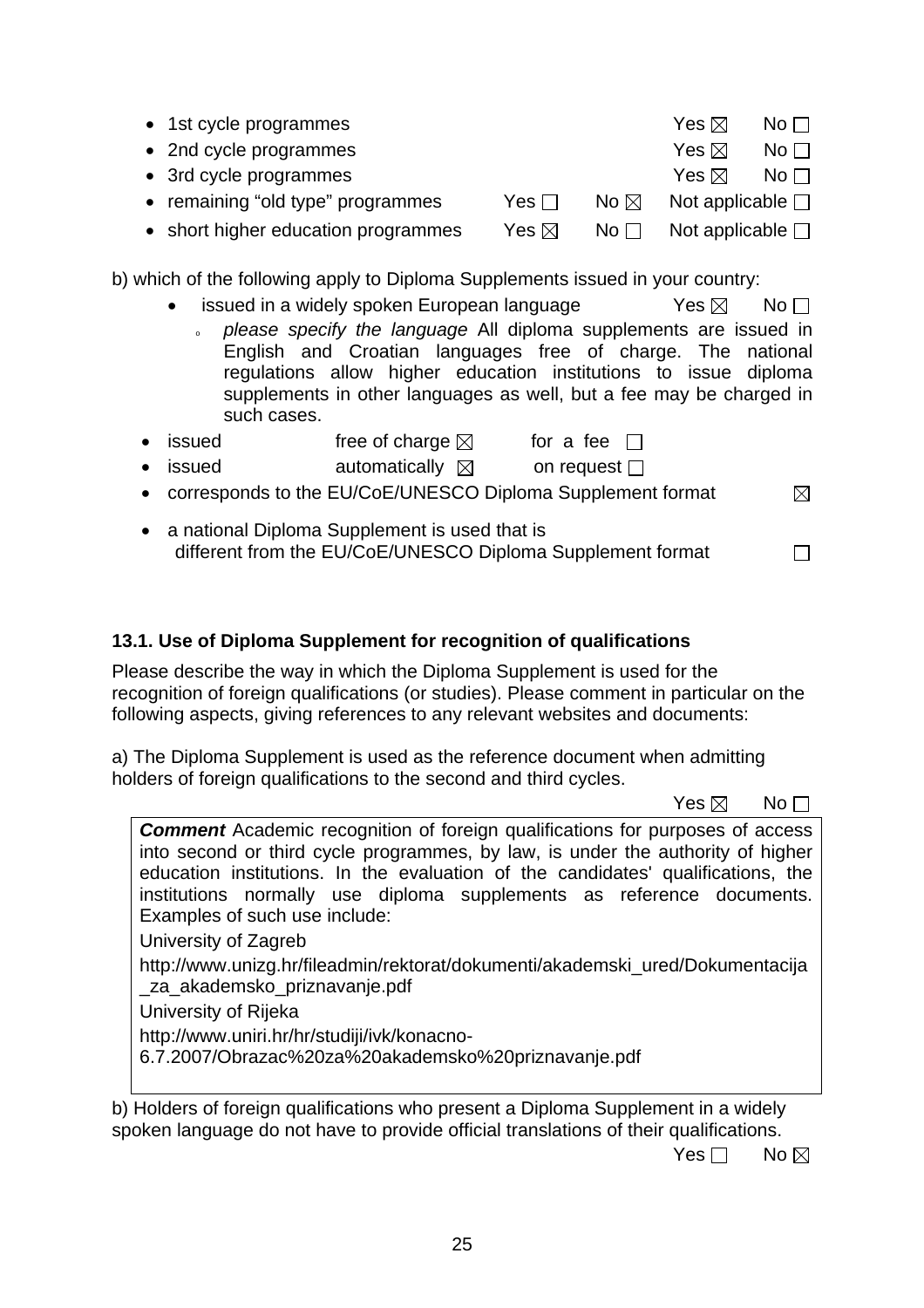**Comment** The diploma supplement is normally used to help reduce the need for translation of additional documents, but the key documents still need to be translated into the Croatian language. This requirement is based on the law stipulating the public administration procedures in the Republic of Croatia. For purposes of academic recognition, the only documents which need to have official translations into the Croatian language are the official qualification and the official grade transcript. In addition, for purposes of professional recognition, the official translation of the diploma supplement is required.

c) Holders of foreign qualifications who present a Diploma Supplement in a widely spoken language do not need to prove through other documents the validity of the qualifications in the awarding country (for further studies or employment in the nonregulated part of the labour market).

No and the state of the SNo. No and the SNo. No and the SNo. No and the No and the No and the No and the No and the No

**Comment** The recognition procedures in the Republic of Croatia require all applicants to present a number of documents for purposes of academic or professional recognition. The list of these documents is available at the web site of the Croatian ENIC office: http://www.azvo.hr/enic

d) Specific action has been taken at a National and Institutional level to enhance the use of the Diploma Supplement as a communication tool towards the labour market

 $\mathsf{Yes} \boxtimes \mathsf{No}$ 

**Comment** Further information about the national measures to enhance the use of the diploma supplement in this respect is available in the answer to the question number 7.

Institutions have taken part in the national activities for the promotion of diploma supplement through advisory and expert role. At present, institutional activities for the promotion of the diploma supplement are being developed.

## **14. National implementation of the principles of the Lisbon Recognition Convention**

Describe the stage of implementation of the main principles and later supplementary documents<sup>11</sup> of the Lisbon Recognition Convention.

a) Does appropriate legislation comply with the Lisbon Convention?

 $\overline{a}$ 

 $\mathsf{Yes} \boxtimes \mathsf{No}$ 

**If Yes**, please demonstrate how it is achieved: Recognition of foreign education qualifications and parts of study is based on the Act on Recognition of Foreign Educational Qualifications (Official Gazette, no. 158/2003 and 198/2003) and the Act on Amendments to the Act on Recognition of Foreign Educational Qualifications (Official Gazette, no. 138/2006).

Under mentioned acts, recognition of foreign higher education qualifications is carried out for the purpose of employment (professional recognition), or

<sup>&</sup>lt;sup>11</sup> Recommendation on the Criteria and Procedures for Recognition (2001); Recommendation on the Recognition of Joint Degrees (2004); Code of Good Practice in the Provision of Transnational Education (2001)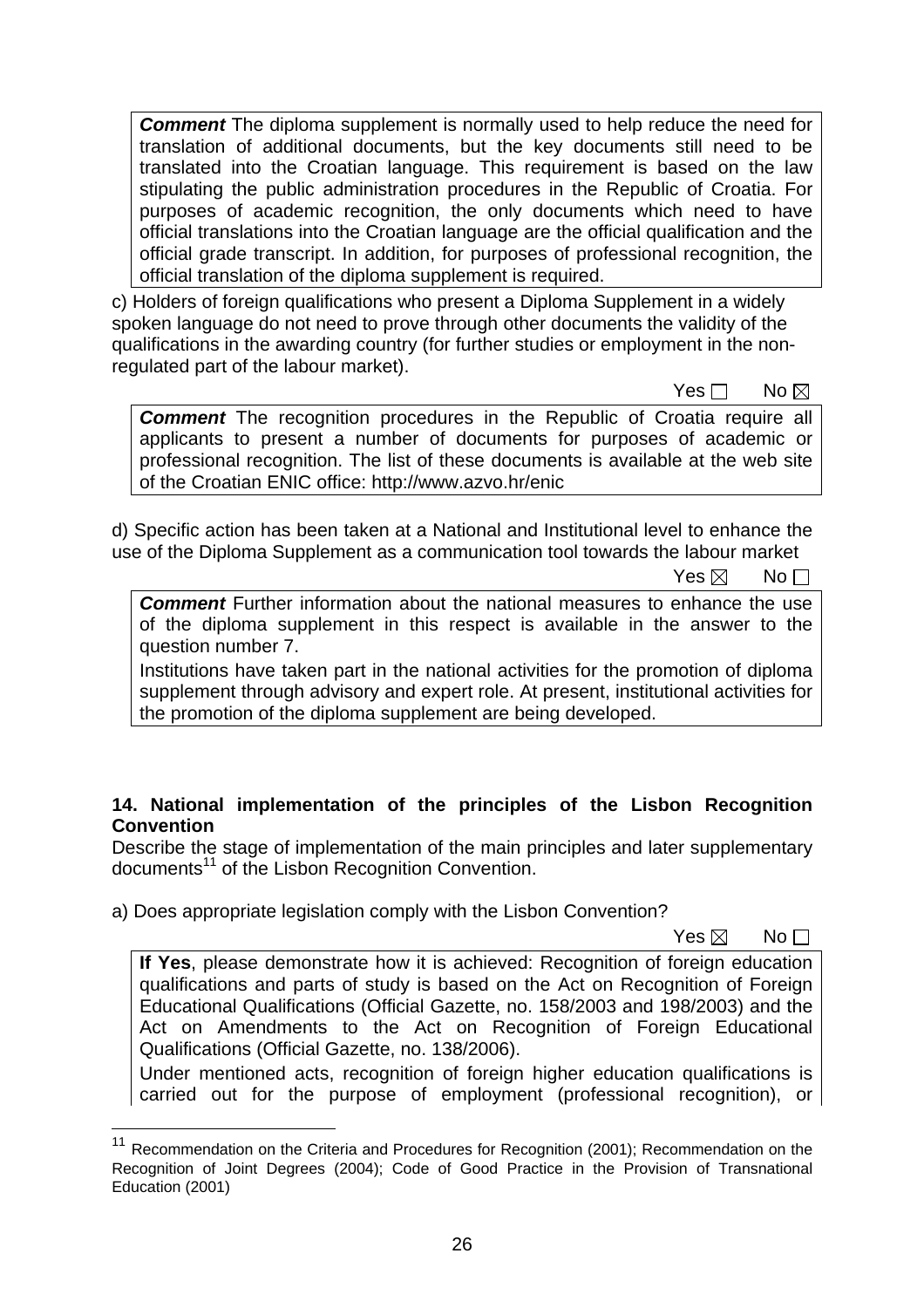continuation of education (academic recognition) in the Republic of Croatia, and Croatian citizens, foreign citizens and persons without citizenship are entitled to recognition of foreign education qualifications.

Following principles are already included in national legislation:

- applicants' right to fair assessment

- recognition if no substantial differences can be proven

- demonstration of substantial differences, where recognition is not granted

 - provision of information about Croatian and foreign HE programmes and institutions, addressed to individual(s), institution(s), potential employer(s) or others (provided by Croatian ENIC/NARIC office, which cooperates with Department for Higher Education of the Agency for Science and Higher Education that has all detailed information regarding accredited higher education programmes in Croatia, and also with other foreign ENIC and NARIC offices).

b) Does appropriate legislation comply with the later Supplementary Documents:

i) Recommendation on the Criteria and Procedures for Recognition

 $\mathsf{Yes} \boxtimes \mathsf{No}$ 

**If Yes**, please demonstrate how it is achieved: - Provisions referring to the assessment of foreign qualifications apply, mutatis mutandis, to the assessment of periods of study.

- Procedures and criteria for the assessment of foreign qualifications are transparent, coherent and reliable (all information about procedures and criteria for recognition of foreign higher education qualifications are provided at the web site of Croatian ENIC/NARIC office, within the official web site of the Agency for Science and Higher Education, www.azvo.hr).

- In the assessment of foreign qualifications concerning higher education, the international and national legal frameworks should be applied in a flexible way with a view to making recognition possible.

- In all cases where the decision is different from the recognition requested by the applicant, including in cases where no form of recognition is possible, the competent recognition authority informs the applicant of the reasons for the decision reached and his or her possibilities for appealing against it.

- Information on the procedures and criteria for the assessment of foreign qualifications concerning higher education are available to the applicants through official web site of competent authorities (Croatian ENIC/NARIC office maintains a web site, www.azvo.hr/enic, within the Agency for Science and Higher Education web site, www.azvo.hr. The site is available in Croatian and English language and all the relevant information regarding the procedure for recognition, including application forms, are published on it).

 - The time normally required to process recognition applications, counted from such time as all relevant information has been provided by applicants and/or higher education institutions, is specified to applicants and optimum deadline for issuing final decision is within 3 months.

- Fees charged for the assessment of foreign qualifications are payable in the currency of the Republic of Croatia. Administrative fee for professional and academic recognition of foreign higher education qualifications of a completed undergraduate, graduate and postgraduate programme is 400 KN which is approximately €60. Administrative fee for recognition of periods of study spent in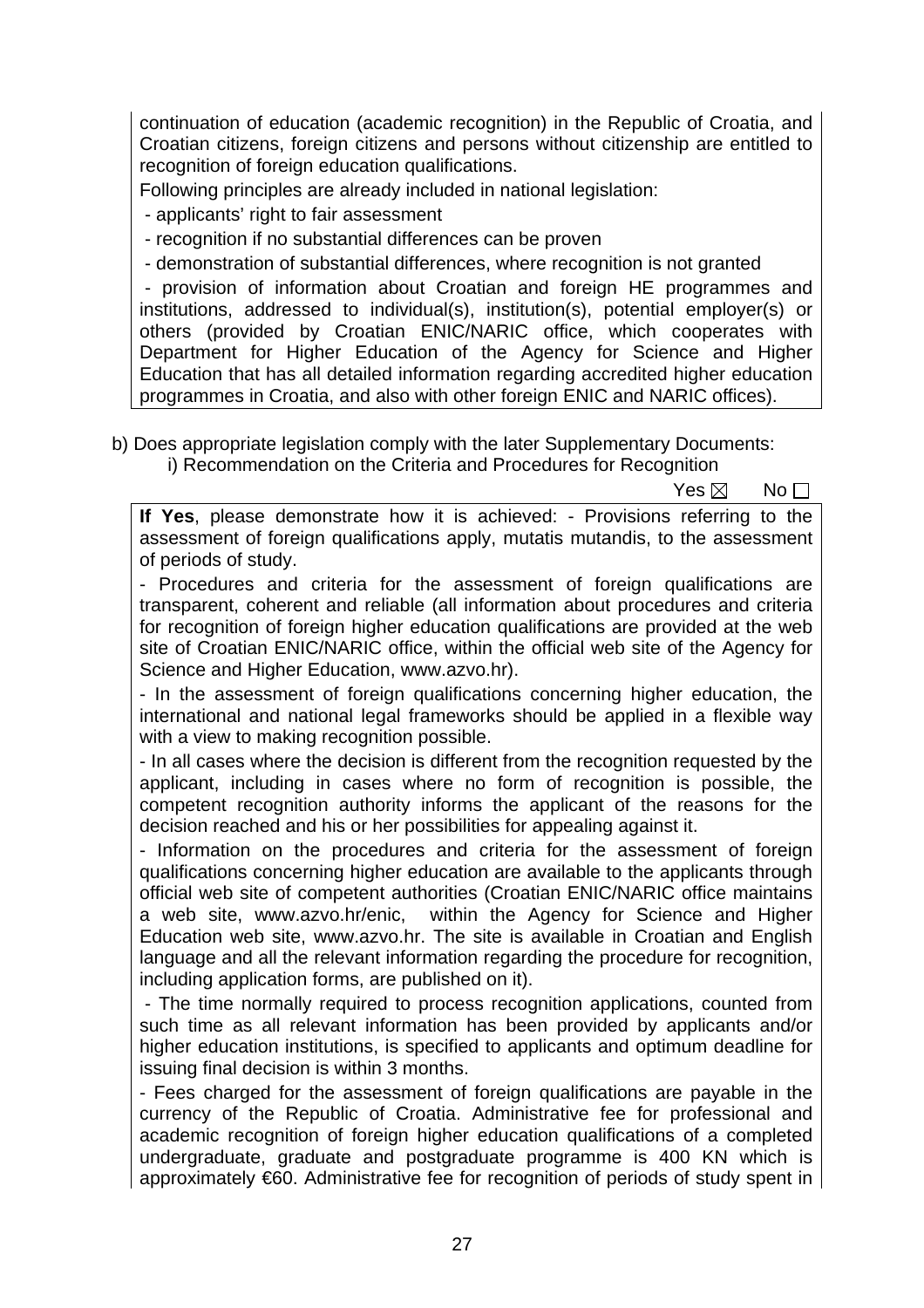a foreign higher education institution is 200 KN which is approximately €35. Low income groups, refugees, displaced persons and other disadvantaged groups do not pay the administrative fee for the recognition.

- Requirements for the translation of documents are clearly specified, especially as concerns the need for authorised translations by sworn translators, and are limited to key documents. Diploma Supplement is used to help reduce the need for translation of other key documents.

ii) Recommendation on the Recognition of Joint Degrees

 $\mathsf{Yes} \boxtimes \mathsf{No}$ 

**If Yes**, please demonstrate how it is achieved: Joint study programmes are explicitly recognized and allowed in the Croatian higher education system in all three cycles, as stipulated by the Act on Scientific Activity and Higher Education. There are also no legal obstacles for the recognition of foreign joint degrees.

Croatian legislation creates no obstacles for the recognition of joint degrees. Foreign joint degrees are recognised with the greatest flexibility possible, unless it is possible to demonstrate that there is substantial difference between the joint degree for which recognition is sought and the comparable qualification within the Croatian higher education system.

iii) Code of Good Practice in the Provision of Transnational Education

 $\mathsf{Yes} \boxtimes \mathsf{No}$ 

**If Yes**, please demonstrate how it is achieved: Qualifications issued through transnational educational programmes, complying with the provisions of the present Code, are assessed in accordance with the stipulations of the Lisbon Recognition Convention.

c) which of the following principles are applied in practice

i) applicants' right to fair assessment

 $\mathsf{Yes} \boxtimes \mathsf{No}$ 

**If Yes,** please describe how it is ensured at national and institutional level At a national level it is ensured through national legislation, Act on the Recognition of Foreign Education Qualifications (Official Gazette, issue 158/2003, 198/2003 and 138/2006).

At an institutional level it is ensured through provision of clear and transparent information about the procedures and criteria for evaluation and recognition of foreign qualifications.

ii) recognition if no substantial differences can be proven

 $\mathsf{Yes} \boxtimes \mathsf{No}$ 

**If Yes,** please describe how it is ensured at national and institutional level Upon completion of the process of recognition of foreign qualification, if no substantial differences can be proven, competent authority issues a positive decision on recognition which gives person a right to practice profession, enter the labour market or to continue his or her studies.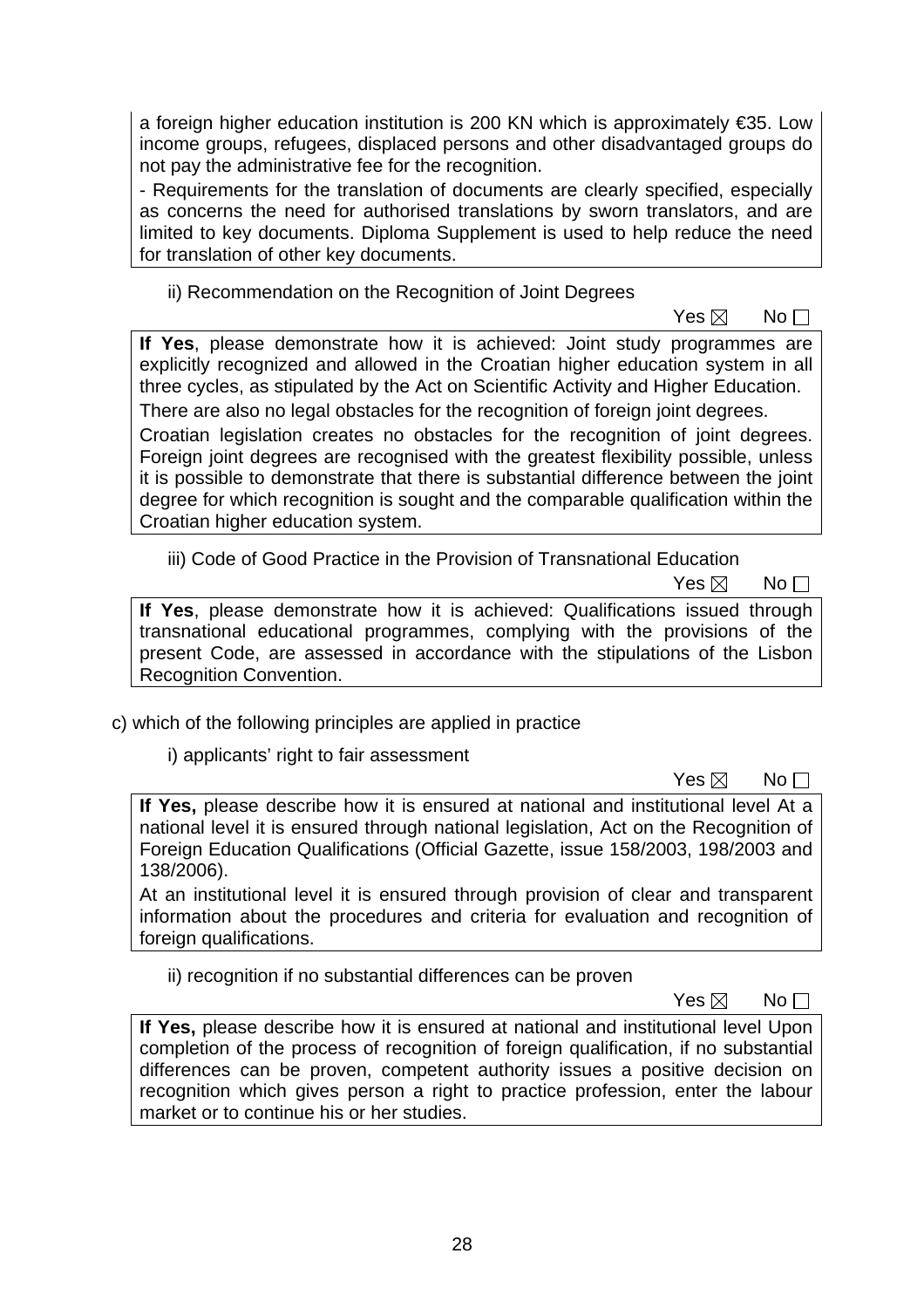Iii) demonstration of substantial differences, where recognition is not granted

 $\mathsf{Yes} \boxtimes \mathsf{No}$ 

**If Yes,** please describe how it is ensured at national and institutional level Within final decision of recognition (both academic and professional recognition procedure), if the recognition is not granted, reasons for not recognizing foreign HE qualification are clearly stated.

iv) provision of information about your country's HE programmes and institutions

 $\mathsf{Yes} \boxtimes \mathsf{No}$ 

**If Yes**, please describe how it is done in practice In the Republic of Croatia the Register of Higher Education Institutions (available in Croatian http://pregledi.mzos.hr/ustanove\_VU.aspx) is available on the web site of the Ministry of Science, Education and Sports, containing a list of all higher education institutions in the Republic of Croatia that are accredited.

In the near future, detailed information regarding accredited higher education programmes offered in the Republic of Croatia will be available on public web site of Agency for Science and Higher Education.

v) do you have a fully operational ENIC

 $\mathsf{Yes} \boxtimes \mathsf{No}$ 

**If Yes**, please describe the role of your ENIC in recognition and information provision a) nationally and b) internationally Croatian ENIC/NARIC Office is an information centre for academic mobility and recognition of foreign higher education qualifications. Office is a part of European Network of National Information Centres on recognition and mobility.

a) Nationally - Office provides information on foreign education systems and qualifications, especially about HE programmes and institutions, to individual(s), institution(s), potential employer(s) or others. Also, Office is involved in a process of recognition of foreign higher education qualifications, as a party in a process of professional recognition of foreign higher education qualifications and as an advisory body in the process of academic recognition of foreign higher education qualifications.

b) Internationally – Office provides information on national education system and higher education qualifications upon the request of foreign authority dealing with recognition of qualifications and also participates in all relevant events (conferences, seminars, etc) concerning recognition matters.

Also, it is proposed that Croatian ENIC/NARIC Office becomes National contact point in accordance with requirements of Directive 20005/36 EC which deals with recognition of professional qualifications. The law regulating this issue is expected to be passed at the beginning of 2009.

d) As additional information, please describe any actions to implement fully the Convention and the later Supplementary Documents.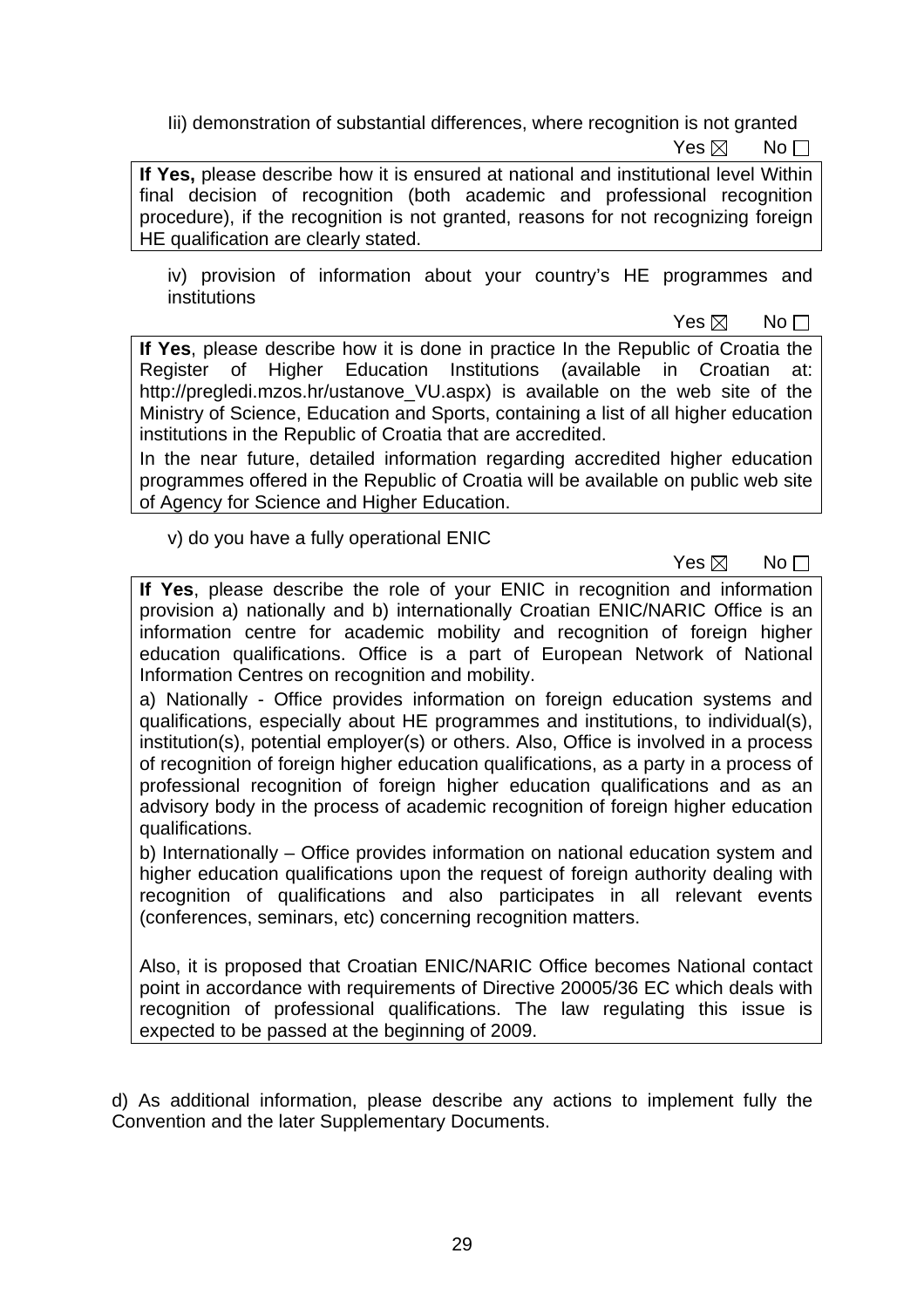Croatian ENIC office should be detached from a recognition process as a party and it should become only information centre and advisory body, providing information and recommendations on foreign and national higher education qualifications and systems of education to interested parties (national and international competent authorities, higher education institution(s), individual(s), potential employer(s) and other foreign ENIC and NARIC centres). This is foreseen to be implemented as part of future amendments to the general recognition legislation.

## **15. Stage of implementation of ECTS12**

Describe the implementation of ECTS in your country.

a) Please include the percentage of the total number of higher education programmes<sup>13</sup> in which all programme components are linked with ECTS credits  $100\%$   $\Box$  75-99%  $\boxtimes$  50-75% $\Box$  <50%  $\Box$ 

In the academic year 2007/2008 75.8% of all students were enrolled in the Bologna-aligned study programmes.

b) Are ECTS credits linked with learning outcomes<sup>14</sup> in your country? Please tick one:

No  $\Box$  In some programmes  $\Box$  In the majority of programmes  $\Box$ In all programmes  $\boxtimes$ 

c) If you use credit system other than ECTS, please give details of your national credit system:

i) is it compatible with ECTS?  $Yes \Box \qquad No \Box$ 

ii) what is the ratio between national and ECTS credits?

d) Are you taking any action to improve understanding of learning outcomes?

 $\mathsf{Yes} \boxtimes \mathsf{No}$ 

**If Yes,** please explain: The National Foundation for Science, Higher Education and Technological Development has organised in 2008. tenders for development of institutional strategy for implementing learning outcomes and developing

 $\overline{a}$ 

<sup>&</sup>lt;sup>12</sup> Please refer to definitions in the ECTS User's guide,

http://ec.europa.eu/education/programmes/socrates/ects/guide\_en.html 13 Except doctoral studies

<sup>&</sup>lt;sup>14</sup> Clarification: Learning outcomes in the form of knowledge, skills and competences are formulated for all programme components and credits are awarded only when the stipulated learning outcomes are actually acquired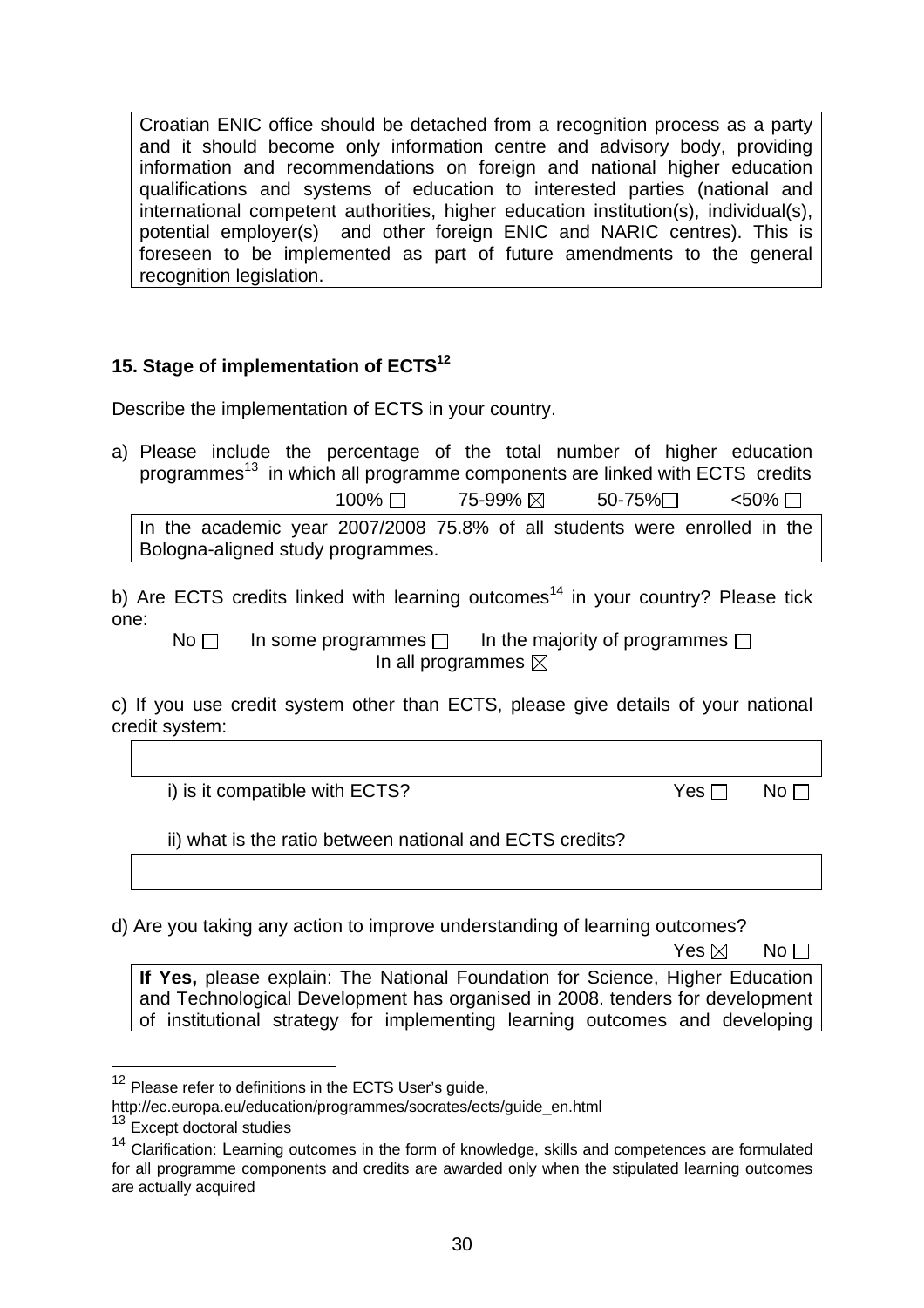institutional guide for defining measurable learning outcomes. Six projects were given a funding.

In line with this topic is also continuous work on Croatian Qualification Framework, which is going to be finished in 2009. and will contain description of learning outcomes achieved in all educational institutions and position them in relation to each other in Croatia and in international exchange.

Also, MSES has published a brochure on Diploma Supplement (and distributed it to all HEIs in Croatia), which also explains links between learning outcomes, ECTS credits and students' workload.

In addition, a number of Tempus projects in the past dealt with the improvement of the understanding of learning outcomes, as do all current curriculum development Tempus projects.

Finally, all official ECTS documents have been widely disseminated among HEI governing bodies.

e) Are you taking any actions to improve measurement and checking of student workload?

 $\mathsf{Yes} \boxtimes \mathsf{No}$ 

**If Yes,** please explain: Higher education institutions routinely conduct student surveys, and part of those surveys at some higher education institutions check for student workload. These mechanisms will be developed in parallel to the mechanisms for monitoring and reviewing curricula, as well as other internal quality assurance mechanisms.

f) Are you taking any actions to assist HE staff or other stakeholders in applying ECTS.

 $\mathsf{Yes} \boxtimes \mathsf{No}$ 

**If Yes,** please explain: The activities in this respect overlap with the activities presented in the answer to question d).

## **LIFELONG LEARNING**

#### **16. Recognition of prior learning**

Describe the measures in place to recognise prior learning (RPL), including nonformal and informal learning (for example learning gained in the workplace or in the community).

a) Do you have nationally established procedures in place to assess RPL as a basis for access to HE programmes?

No and the state of the state of the North State of the North State of the North State of the North State of the No

**General comment**: By law, it is not possible in Croatia to have a nation-wide procedure to regulate access into higher education programmes. Admissions regulations are, by law, set individually by each higher education institution. As such, higher education institutions individually decide how they will recognize prior learning as part of the admissions procedure.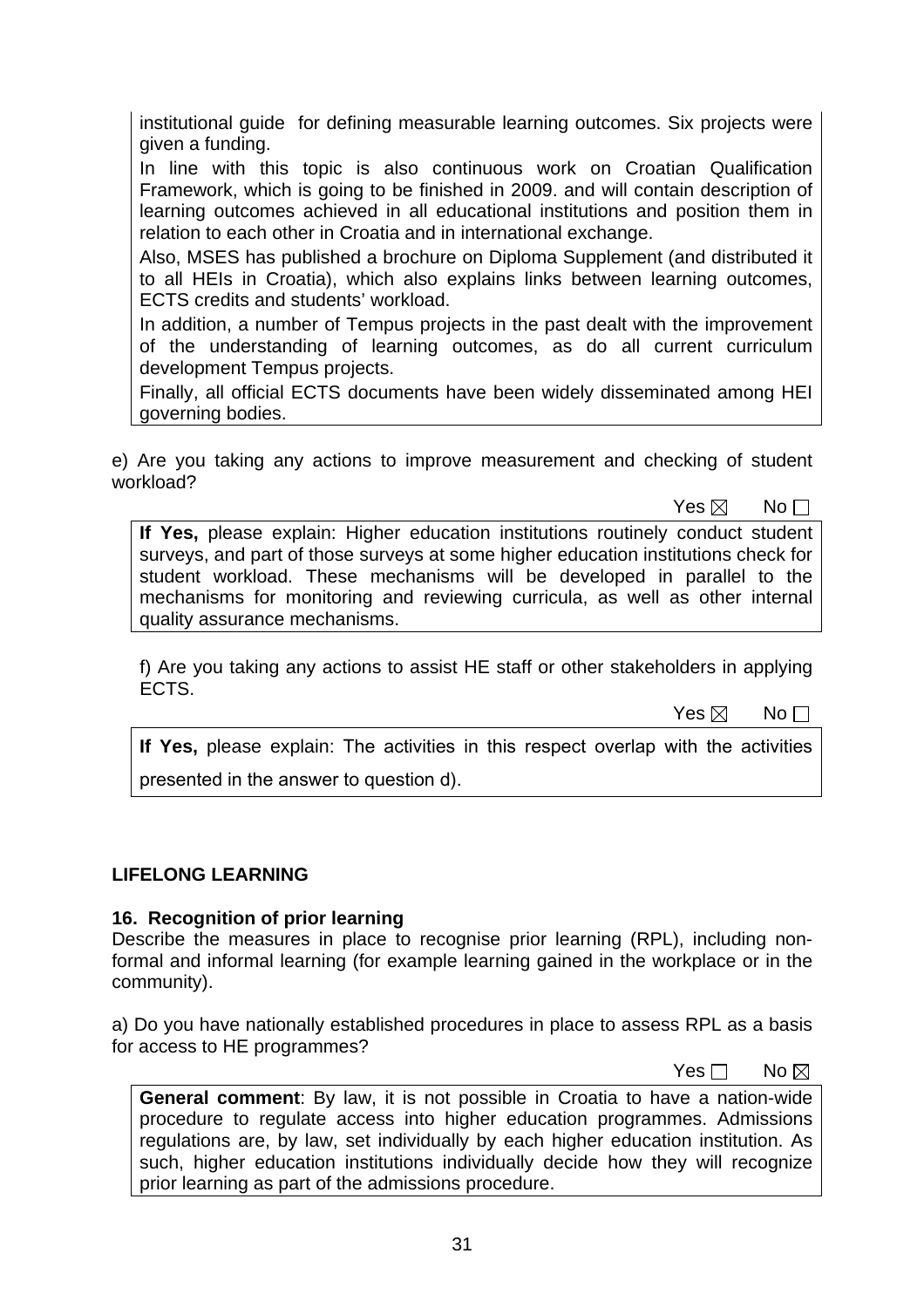It is expected that the development of the Croatian qualifications framework will create a non-binding framework which will facilitate the recognition of prior learning for purposes of admissions processes.

b) Do you have nationally established RPL procedures in place to allocate credits towards a qualification?

 $\mathsf{Yes} \boxtimes \mathsf{No}$ 

**If Yes,** please specify: The Act on Adult Education of 2007 formally introduced informal and non-formal learning into the Croatian educational system. Based on this Act, it is possible for higher education institutions to recognize informal or non-formal learning and allocate credit for learning outcomes achieved in this manner. The national guidelines for such recognition will be based on the description of national learning outcomes which will be prepared as part of the Croatian Qualifications Framework.

c) Do you have nationally established RPL procedures in place to allocate credits for exemption from some programme requirements?

No and the set of the set of the No and No and No and No and No and No and No and No and No and No and No and No

**General comment**: By law, it is not possible for the national legislation to prescribe procedures at higher education institutions for academic assessment of students. However, based on the 2007 Act on Adult Education, higher education institutions can use prior informal or non-formal learning in their internal regulations. These regulations can specify that prior learning can be used as basis for allocation of credits, in which case such allocation needs to be well documented and would be subject to external quality assurance.

d) To what extent are any such procedures applied in practice? Comprehensively  $\Box$  Some  $\Box$  A little  $\boxtimes$  None  $\Box$ 

Please describe the current situation: Some of the more prominent examples of the development of such procedures are:

The strategy for the development of the University of Rijeka 2007-2013 foresees the introduction of recognition of prior learning at the University (accessible in Croatian at: http://www.uniri.hr/hr/propisi\_i\_dokumenti/SVURI01-01Strategija.pdf) The Regulations on Studying of the University of Zagreb foresees the possibility of exceptionally prepared candidates to bypass the entrance examination at the higher education institutions (accessible in Croatian at http://www.unizg.hr/fileadmin/rektorat/dokumenti/novosti2008/PRAVILNIK\_O\_ST UDIRANJU\_kona\_na\_LEKTORIRANA\_verzija\_PDF.pdf) .

Croatian higher education institutions routinely allow students with exceptional knowledge, skills and competences to bypass some course requirements and advance more quickly in their study programme.

The recognition of prior learning at Croatian higher education institutions is in its early stages and an important step forward will be further work on the Croatian Qualifications Framework. This will set the non-binding standards upon which higher education institutions can rely when drafting their own regulations.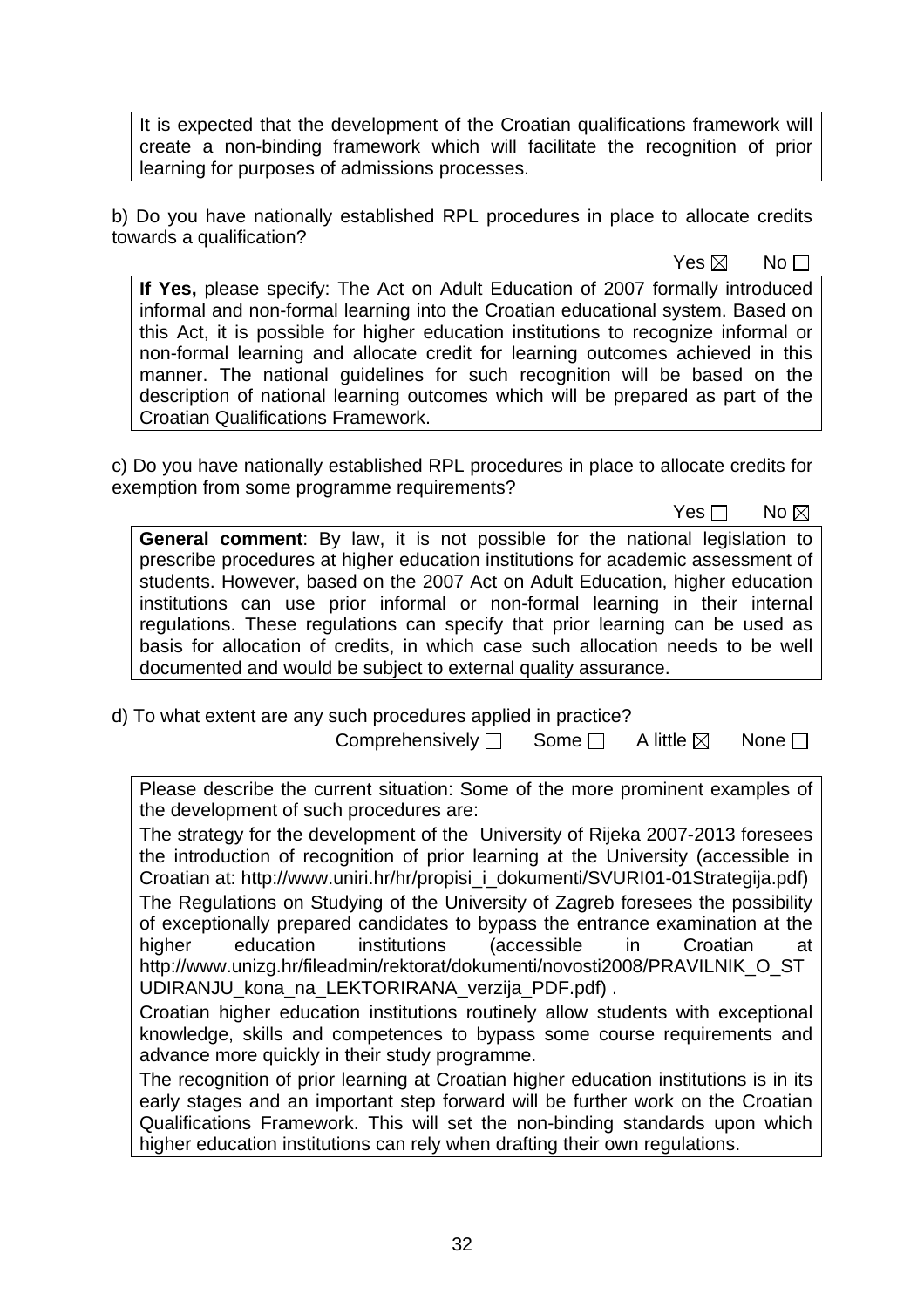### **17. Flexible learning paths**

 Describe legislative and other measures taken by your country to create opportunities for flexible learning paths in higher education, to encourage participation by under-represented groups.

As we reported in 2007, the Act on Scientific Activity and Higher Education places no obstacles for the provision of flexible learning paths in higher education. Any provisions that deals with such issues are determined autonomously by the respective higher education institutions. This includes admission criteria, flexible delivery methods for part-time students and an increasing number of summer courses.

Measures to encourage participation from under-represented groups are presented in the social dimension part of this report, but some measures are presented here.

Students with disabilities above 50% on a national scale receive full tuition fee remission, a special state scholarship to defray living costs and are admitted to the study programme irrespective of their ranking at the entrance examination, as long as they have satisfied the minimum entrance standards. In addition, at most higher education institutions in Croatia entrance examinations are adapted to the special needs of students with disabilities. There is also a special category of state scholarships for students from worse-off backgrounds.

All Roma students in Croatia receive a state scholarship as support for living expenses.

Activities focusing on adult students will form a part of the action plan for the Joint Assessment of Employment Priorities between the European Commission and the Republic of Croatia. These measures will focus on adults who have not completed higher education and the reform of the part-time studying system and their introduction is planned in the course of 2009 and 2010.

Full-time students at all higher education institutions in Croatia enjoy 0% tax rate for any wages earned while studying, financial contribution towards costs of accommodation (if not accommodated in student dormitories), a 75% subsidy for all meal costs in student mess halls and full health insurance. In addition, around 40% of students in Croatia enjoy free local transportation (all students in Zagreb), and a large number of students at other higher education institutions receive local transportation cost subsidies. The transportation subsidies are fully or in part funded by the local municipalities.

a) Are there specific measures in place to promote flexible learning paths within the national qualifications framework?

No and the set of the set of the SNo and the No and No and No and No and No and No and No and No and No and No

Please add appropriate comments to describe the current situation The state of development of the Croatian qualifications framework has not yet reached the level at which the specific measures for promotion of flexible learning paths would be developed.

b) Are there any measures to support HE staff in establishing flexible learning paths?  $\mathsf{Yes} \boxtimes \mathsf{No}$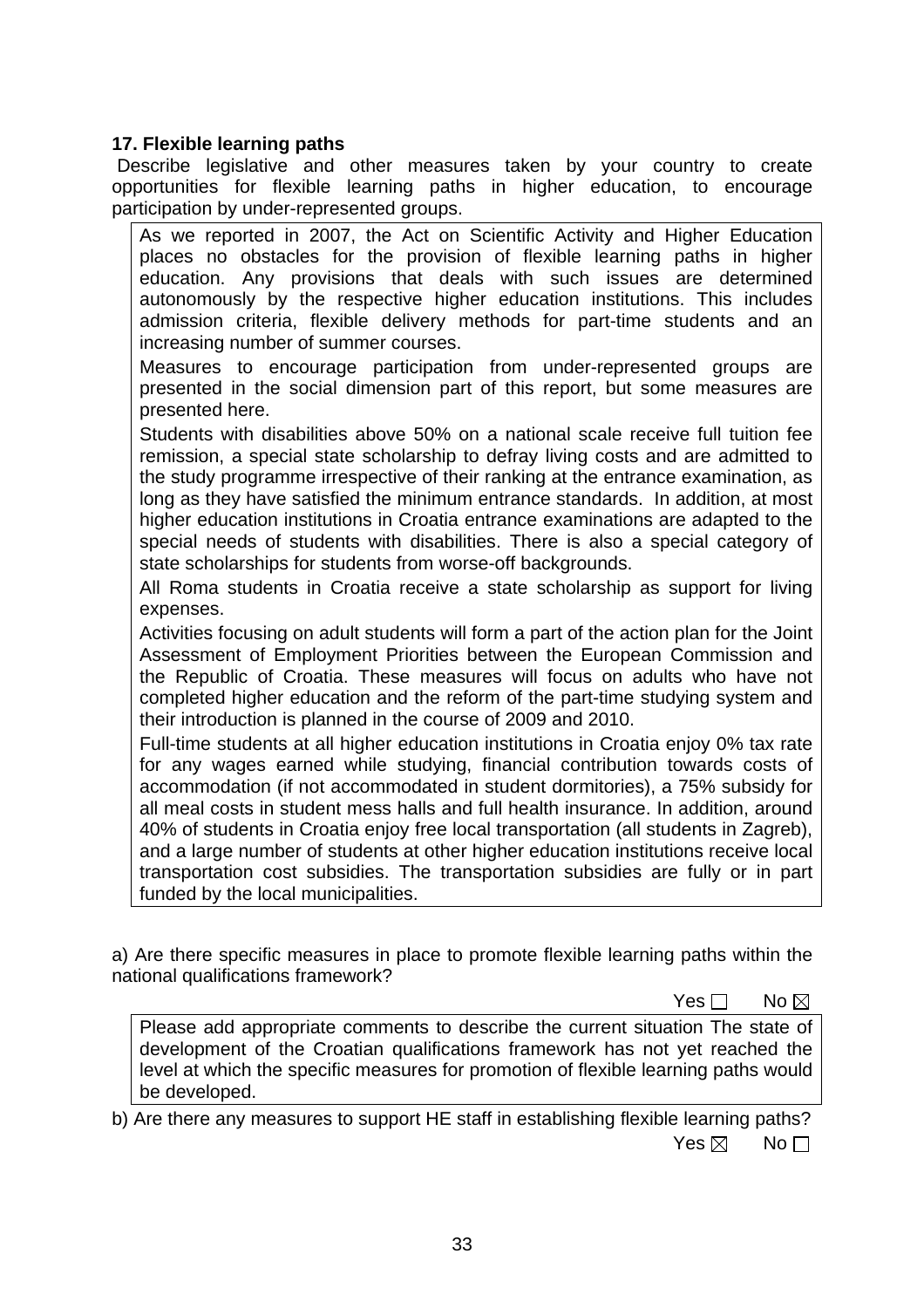Please add appropriate comments to describe the current situation Flexible learning paths in Croatian higher education are an integral structure of every higher education programme and support measures are a portion of regular staff development activities.

In addition, the delivery of part-time study programmes is lightly regulated on the national level, and some higher education institutions provide additional remuneration to the staff who deliver such programmes.

Croatia needs additional experience and exchange of practices in increasing the flexibility of learning paths in part-time study programmes.

c) Is there flexibility in entry requirements aimed at widening participation?

 $\mathsf{Yes} \boxtimes \mathsf{No}$ 

Please add comments to describe the current situation and, where appropriate, differences between the three Bologna cycles At many higher education institutions, entrance examinations are adapted to the special needs of students with disabilities.

Veterans of the Homeland war, and children of certain categories of Homeland war veterans only need to satisfy the minimum entrance standards in order to gain admission to higher education.

The Rectors' Council of Croatia in May 2008 recommended all higher education institutions in Croatia to provide flexible entrance examinations to students entering second cycle study programmes, due to the different times in which first cycle students will be completing their studies within an academic year.

d) Are there any flexible delivery methods to meet the needs of diverse groups of learners

 $\mathsf{Yes} \boxtimes \mathsf{No}$ 

Please add comments to describe the current situation and, where appropriate, differences between different Bologna cycle The provision of education is being diversified with more opportunities for distance studies and e-learning, which is currently being developed under the JEP Tempus project Education Quality Improvement by E-learning Technology. In 2008 the Rectors' Conference of the Republic of Croatia adopted the proposal of the Tempus EQIBELT project to establish offices for e-learning at all Croatian universities.

Higher education institutions normally provide special examination procedures for students with disabilities.

Many HEIs provide lectures at times which are adapted to the needs of part-time students. However, there is need to improve these delivery methods since not all HEIs provide lectures at late afternoons or evenings.

e) Are there modular structures of programmes to facilitate greater participation?

 $\mathsf{Yes} \boxtimes \mathsf{No}$ 

Please add comments to describe the current situation and, where appropriate, differences between different Bologna cycle In all study programmes in Croatia a certain number of ECTS credits is dedicated to core courses, while the remaining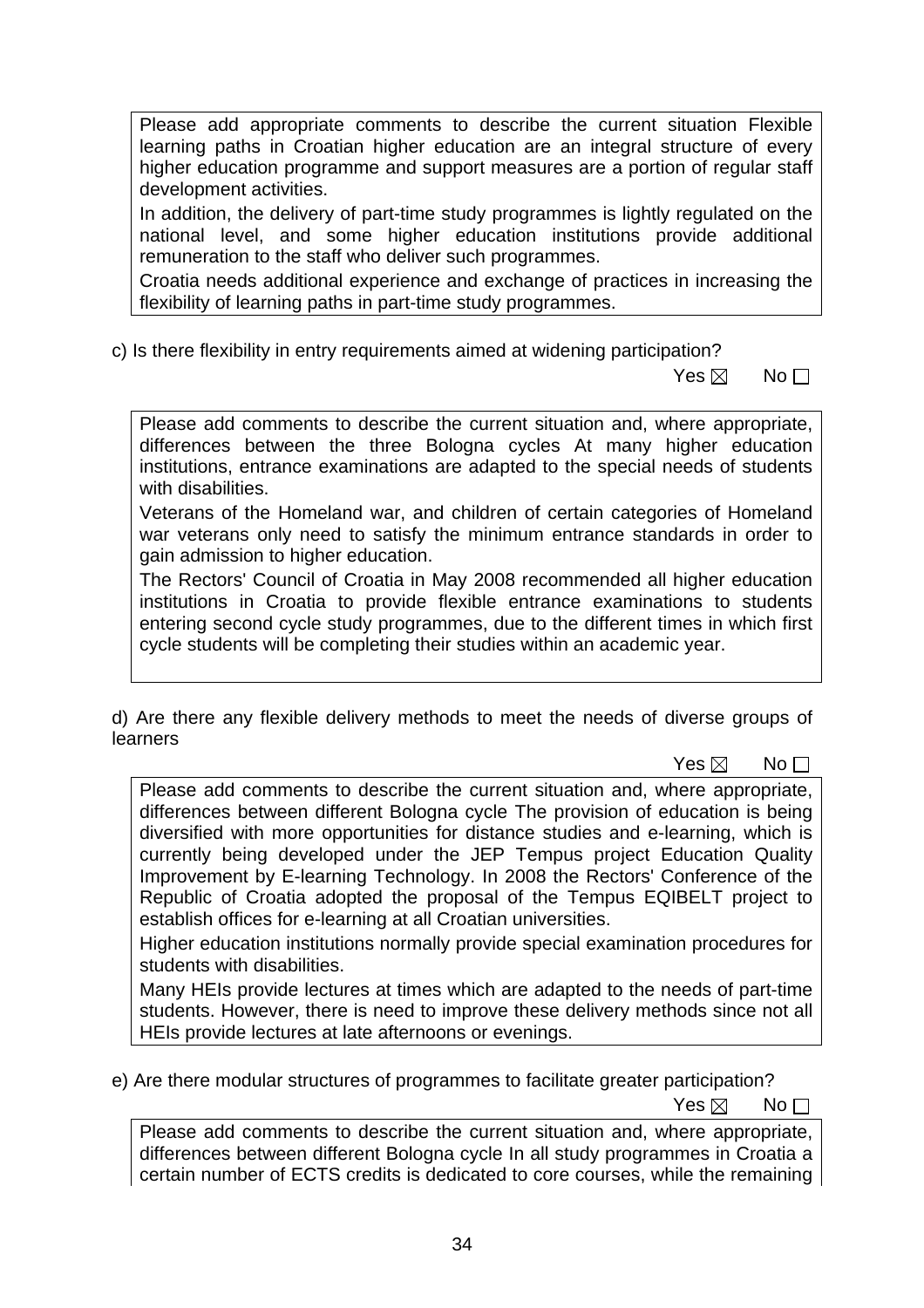ECTS credits can be gained through a selection of elective courses either from the same or other study programmes.

f) If possible, please provide any statistics on the results of measures taken to create opportunities for flexible learning paths in higher education, to encourage participation by under-represented groups,

The number of students with disabilities has been rising rapidly in the past few years, and an increase of 39% in the number of students with disabilities studying at Croatian HEIs was recorded between 2004 and 2006.

The number of part-time students has also been rising, and it has risen by over 20% between 2002 and 2007. This rise is, in part, a result of these studies being used in lieu of full-time studies.

A process of introducing a nation-wide IT system at higher education institutions (ISVU) is under way, and it will provide more detailed statistics as more HEIs start using the system over a longer period of time.

## **JOINT DEGREES**

#### **18. Establishment and recognition of joint degrees15**

a) Describe the legislative position on joint degrees in your country. Are joint degrees specifically mentioned in legislation?

|                                             | Yes ⊠           | $N_O$ $\Box$ |
|---------------------------------------------|-----------------|--------------|
| Does the legislation fully allow:           |                 |              |
| i) establishing joint programmes?           | Yes $\boxtimes$ | $N$ o $\Box$ |
| If No please explain what are the obstacles |                 |              |
|                                             |                 |              |

| ii) awarding joint degrees?                 | Yes ⊠ | $\overline{\mathsf{No}}$ $\Box$ |
|---------------------------------------------|-------|---------------------------------|
| If No please explain what are the obstacles |       |                                 |

b) Please give an estimate of the percentage of institutions in your country which are involved in

i) joint degrees

 $\overline{a}$ 

| 75-100% □ | 50-75% □ | 25-50%∏ | 1-25% $\boxtimes$ | 0%⊟ |
|-----------|----------|---------|-------------------|-----|
|           |          |         |                   |     |

ii) joint programmes

<sup>15</sup> A *joint degree* is a single degree certificate awarded by two or more institutions, where the single degree certificate is valid without being supplemented by any additional national degree certificate.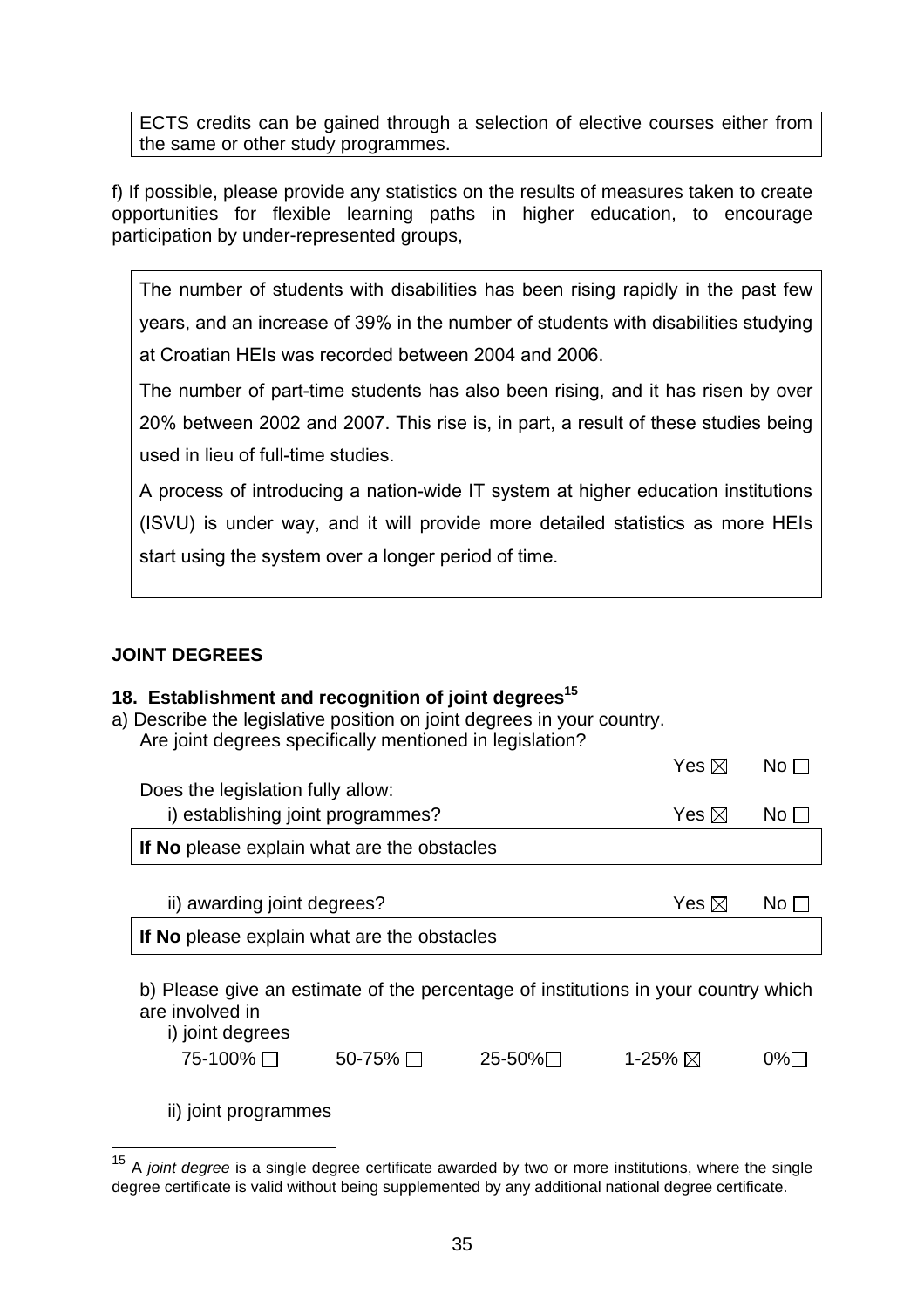| 75-100% □ | 50-75% $\Box$ | 25-50%∏ | 1-25% ⊠ | 0%□ |
|-----------|---------------|---------|---------|-----|
|-----------|---------------|---------|---------|-----|

c) What is the level of joint degree/ programme cooperation in your country

- 
- 
- In the first cycle? None  $\Box$  Little  $\boxtimes$  Widespread  $\Box$ In the second cycle? None  $\Box$  Little  $\boxtimes$  Widespread  $\Box$

In the third cycle? None  $\Box$  Little  $\boxtimes$  Widespread  $\Box$ 

d) In which subject areas/disciplines is joint degree/programme co-operation most widespread (please list if possible)?

In Biomedicine, Humanistic and Social Sciences, Arts and Interdisciplinary field.

# e) Estimate the number of joint programmes in your country

15

f) Describe any actions being taken to encourage or allow joint programmes.

Also, according to the Act on Scientific Activity and Higher Education, joint programmes are allowed, but it is up to HEI's to start a procedure and propose such a study programme for evaluation to The National Council for Higher Education.

g) Are there any specific support systems for students to encourage joint degree cooperation?

There are no such support systems currently in place and we are looking forward to possible examples of best practice.

# **MOBILITY**

#### . **19. Removing obstacles to student and staff mobility**

a) What measures have been taken by your country both at governmental and institutional level to enhance student and staff mobility and overcome main obstacles?

The strategic plan of the Ministry of Science, Education and Sports is to enhance student and staff mobility by full participation in the Lifelong Learning Programme (LLP) by 2010. The Agency for Mobility and EU Programmes, the government agency in charge of the implementation of the LLP and Youth in Action in Croatia, has become fully operational. The Agency is currently undergoing an accreditation process and it is expected that individual mobility activities within sectoral programmes will be open to Croatian institutions from 2009. Participation in individual mobility within Erasmus shall increase mobility of Croatian students and university staff.

Possibilities for student and staff mobility are also available through TEMPUS *Joint European Projects*, ERASMUS MUNDUS - *Balkan Cooperation Window (scholarships for Master programmes in the EU) and* ERASMUS MUNDUS-*External Cooperation Window (staff and student mobility among networks of*  higher education institutions from EU and the third countries). Agency for Mobility and EU Programmes is responsible for dissemination of information on both programmes. These programmes are financed from the EC Instrument for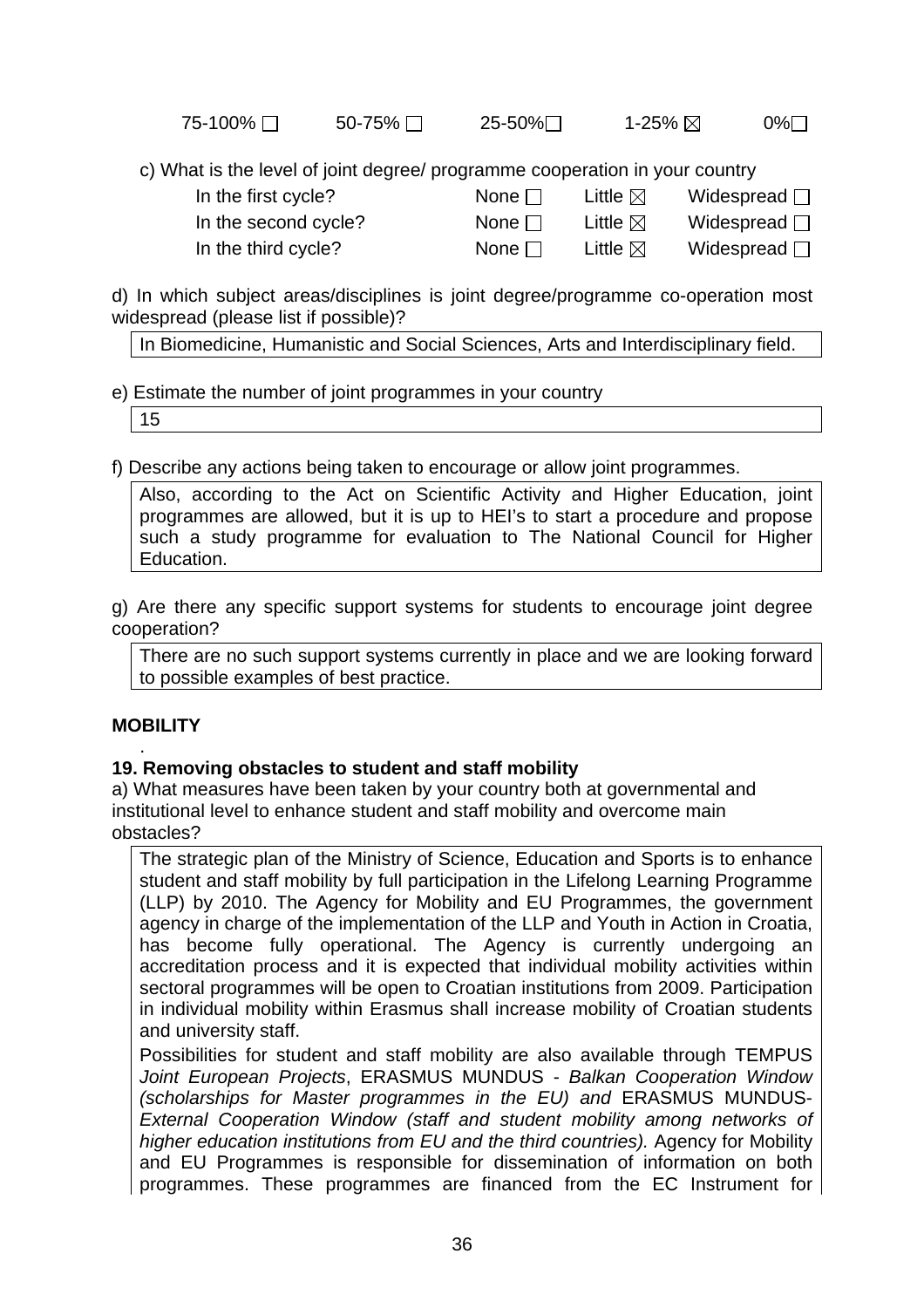Preaccession Programme (IPA). The Ministry of Science, Education and Sports is planning to participate in these programmes until 2010 – a target year of the Ministry for full participation in the Lifelong Learning Programme and ERASMUS MUNDUS programme. The Memoranda of Understanding for these programmes are expected to be concluded by the end of 2009.

At institutional levels, HEIs in a number of fields are cooperating on a national level to promote mobility. Such cooperation is taking place in the construction of joint admissions procedures which facilitate the selection of different institutions, or through cooperation in the delivery of study programmes, which facilitate the recognition of study periods at another HEI in the country.

At the governmental level, on the basis of bilateral agreements and executive programmes of cooperation concluded between the Croatian Government and 20 other countries, the Ministry of Science, Education and Sports funded in previous years over 4.000 months of scholarships per year for exchange. The MSES also awards financial assistance to postgraduate and doctoral specializations abroad. In 2008. 139 scholarships of up to € 5,000 each have been awarded.

b) Have arrangements for visas, residence and work permits been amended to enhance student and staff mobility?

 $\mathsf{Yes} \boxtimes \mathsf{No}$ 

The new Act on Foreigners which was passed in 2007 contains provisions for a faster and simpler procedure of legal registration for foreign citizens whose purpose of residence in Croatia is studying or lecturing. Special provisions are envisaged for EU citizens.

c) Is there financial support for national and foreign mobile students and staff?

 $\mathsf{Yes} \boxtimes \mathsf{No}$ 

**Please add** appropriate comments to describe the current situation:

Apart from the support mentioned in the question a), in 2008 the Ministry of Science, Education and Sports and the Agency for Mobility and EU programmes have launched the Bilateral Academic Mobility Programme financed by the Ministry and implemented by the Agency. The Programme offers financial support to national students and staff going abroad and its purpose is preparation of higher education institution for future participation in ERASMUS.

d) Are study periods taken abroad recognised?

 $\mathsf{Yes} \boxtimes \mathsf{No}$ 

The recognition of periods of study abroad follow the principles of the Lisbon Convention and the administrative procedures described in the answer to the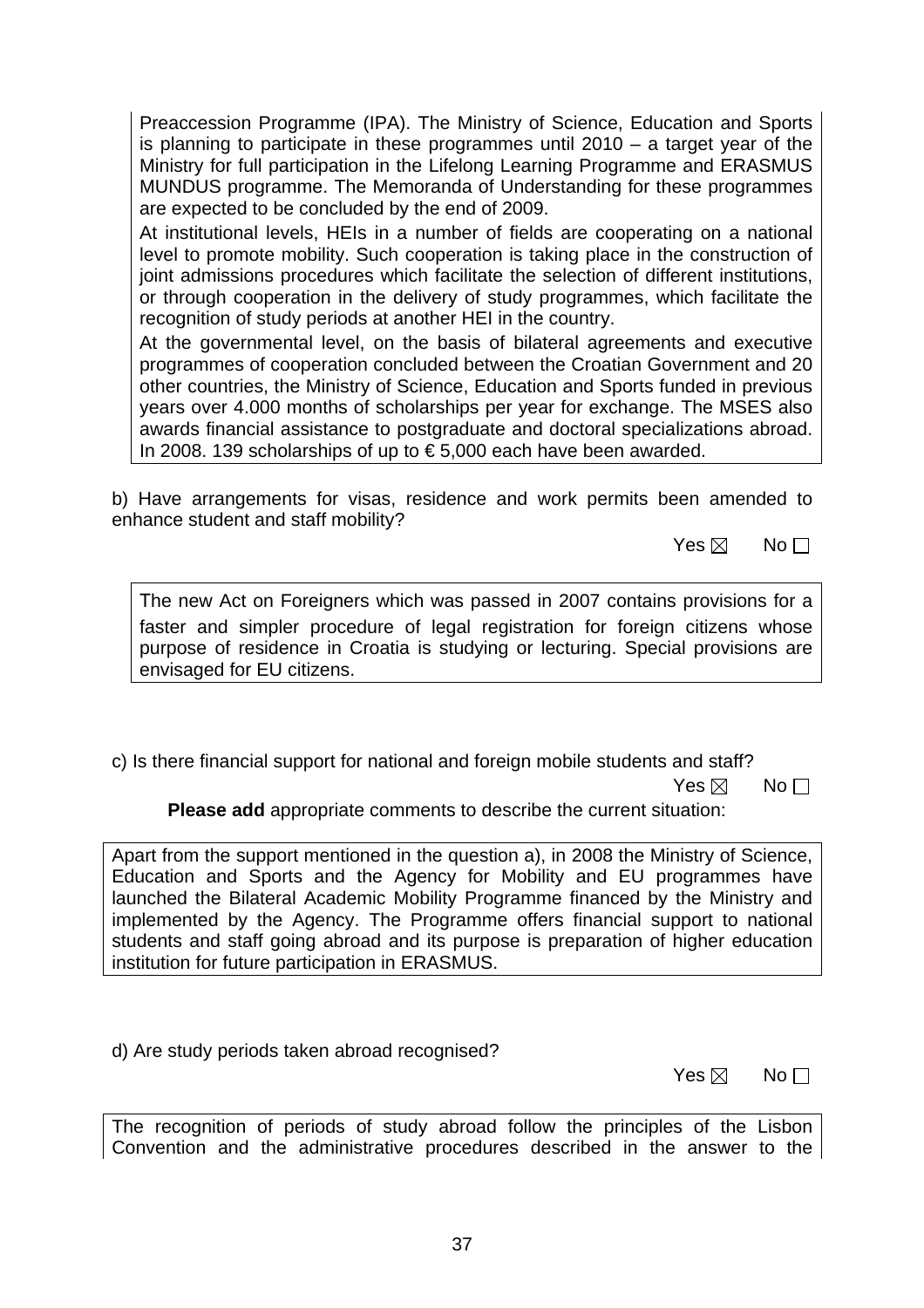question number 14. All universities have set up a structure for recognition of study periods of their students abroad. In order to prepare higher education institutions with special regard to Erasmus, as

well as of clarifying issues appearing in this context, the Agency for Mobility and EU Programmes, the national agency for the implementation of the Lifelong Learning Programme and Youth in Action programme, organized 3 workshops for university and faculty ECTS coordinators of Croatian higher education institutions at the end of 2008.

e) Is there accommodation for mobile students and staff?

 $\mathsf{Yes} \boxtimes \mathsf{No}$ 

Foreign students and staff are accepted at student dormitories of all universities in Croatia. The ongoing project of building university campuses in several cities includes expanding the capacity of student dormitories so quotas for foreign students and staff will be increased.

f) Have any measures been taken to increase outward student and staff mobility?  $\mathsf{Yes} \boxtimes \mathsf{No}$ 

With the aim of increasing mobility of Croatian academic community the Ministry of Science, Education and Sports has allocated to the Agency for Mobility and EU Programmes 200.000 EUR in order to launch the Programme of Bilateral Mobility in Higher Education for the academic year 2008/09. As the basis for mobility should serve existing and new bilateral agreements between Croatian universities and universities abroad. Within the Programme, universities in the Republic of Croatia will receive funding via Agency to organize mobility and subsidize outgoing students and staff. Purpose of the study abroad for students can be studying, for teaching staff both teaching and training and for nonteaching staff the purpose can be training. A minimum duration of study abroad for students is 1 month and the maximum duration is 5 months. For staff it is minimally 1 day and maximally 5 days. The amount of the grant for students for one month is 300 EUR and for staff up to 1000 EUR for a week. Approximately 100 students and 20 staff members are expected to participate in the Programme in the 2008/2009.

## **20. Portability of loans and grants**

a) Are portable grants available in your country?

#### **\*Comment**.

 $\mathsf{Yes} \boxtimes^*$  No.

MSES offers portable grants to Croatian students studying abroad under bilateral executive programmes in those instances when the grant offered by the partner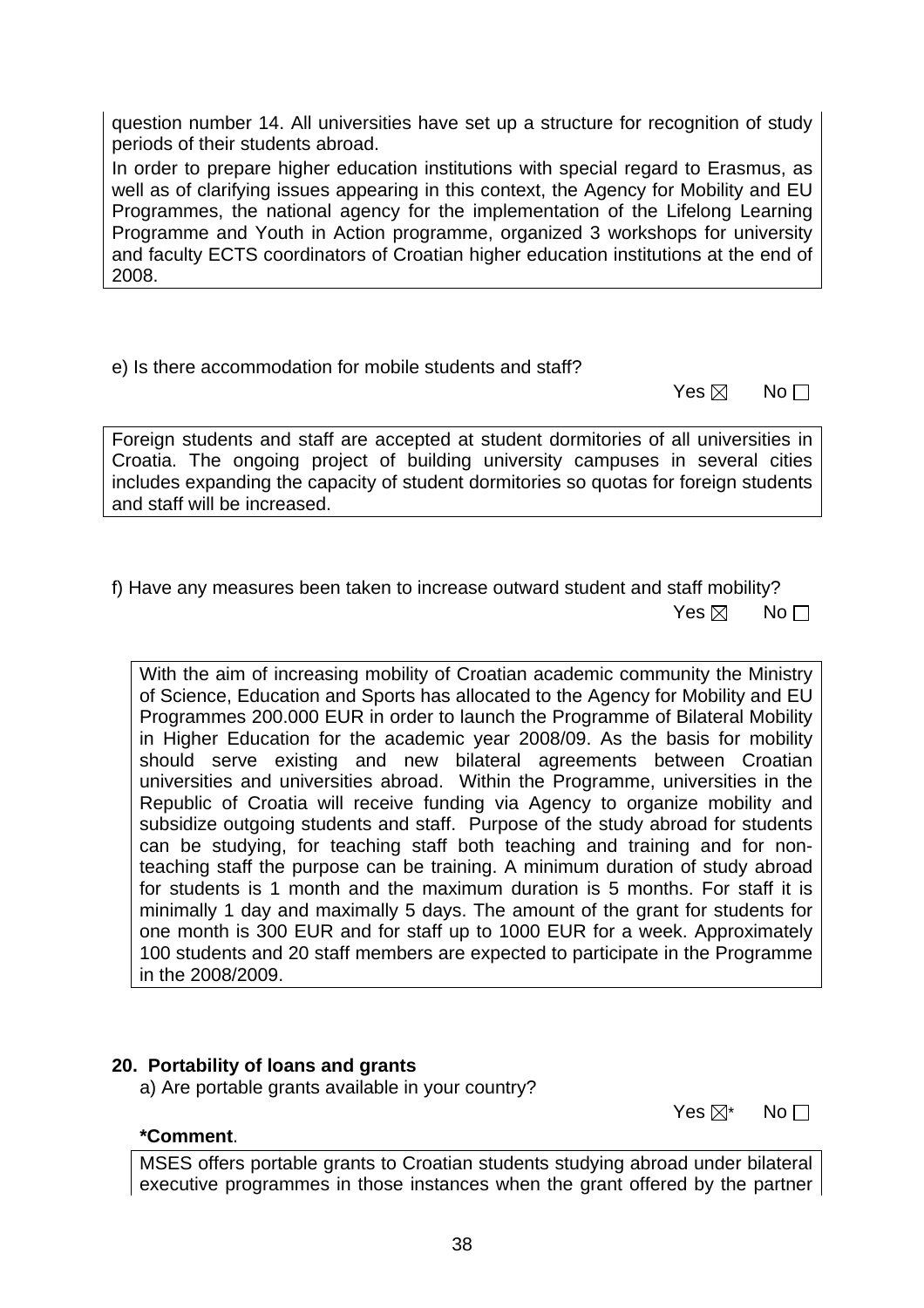country is deemed too low. In such cases MSES will provide additional funds and even cover health insurance costs while Croatian students are studying abroad.

Apart from such support, portable grants are only available to third cycle students on a competitive basis. In order to understand the issue of portability of grants and loans in Croatia, the tuition fee system in Croatia needs to be explained.

At most higher education institutions in Croatia full-time students receive either full fee remission or no fee remission. Tuition fees are a part of the income of higher education institutions which supplements what the HEIs normally receive as part of the lump sum budget. The quota of students who pay no tuition fee is fixed and is adjusted only incrementally or after a substantial increase in the capacity of a HEI. As such, the state funds in the current higher education budgeting system in Croatia are not provided to HEIs in the form of student grants which could be made portable.

An adjustment of the lump sum budgeting system of higher education in Croatia is planned for 2009. Discussions about the current tuition fee system are planned as well.

b) Are portable loans available in your country?

| Yes $\Box$ No $\boxtimes$ |  |
|---------------------------|--|
|---------------------------|--|

In Croatia there does not currently exist a national loan system, so no loans can be made portable through national legislation. As part of the discussions about the tuition fee system, loans will also be addressed.

#### **THE ATTRACTIVENESS OF THE EHEA AND COOPERATION WITH OTHER PARTS OF THE WORLD**

## **21. Implementation of strategy**

a) Describe any measures being taken by your country to implement the strategy "European Higher Education in a Global Setting"

The Republic of Croatia has been providing EHEA information and promoting the

structural reform processes and the importance of strong stakeholder

involvement. The details of measures are presented below.

## **b) What has your country done to:**

i) improve information on the EHEA outside Europe?

Croatia has provided all the EHEA-relevant information on the web sites of its specific organizations and agencies. Therefore, the Croatian higher education system in the context of the EHEA structural changes is described on the web sites of the Ministry of Science, Education and Sports, the Agency for Science and Higher Education, the Agency for Mobility and EU programmes, as well as on the web sites of Croatian universities.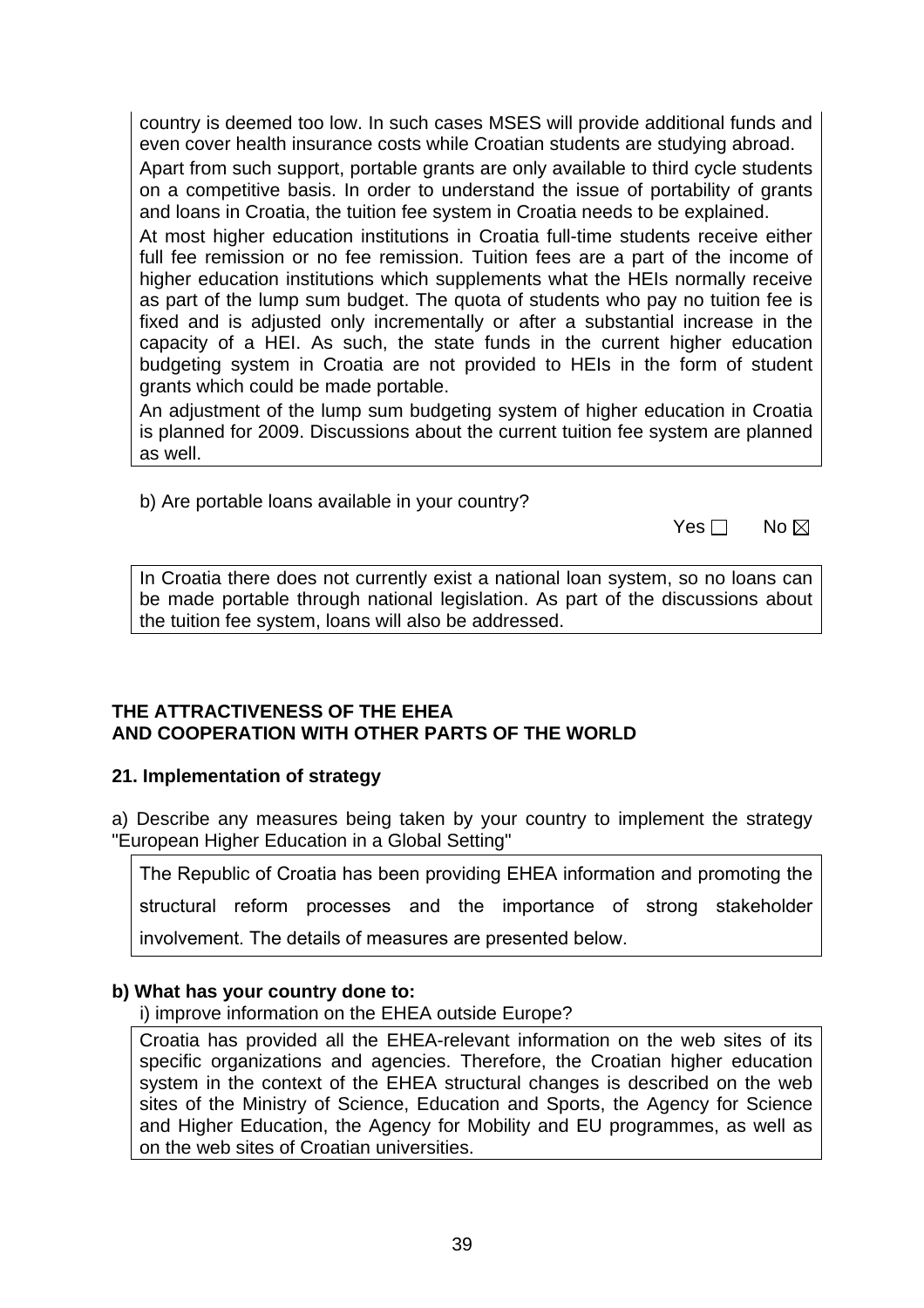In addition to this, all Croatian contacts in extra-European fora for higher education (eg. World Higher Education Database, Euromed initiative) emphasize the Bologna Process and participation of the Croatian higher education system in the EHEA.

Finally, in all bilateral contacts in the area of higher education with non European countries, Croatia has been emphasizing the main elements of the EHEA and how they promote quality and equity in higher education. This has been particularly notable with the different issues relating to recognition.

Following the establishment of a chair in sinology at the University of Zagreb, stronger inter-HEIs cooperation was established with the People's Republic of China.

ii) promote European higher education, enhance its world-wide attractiveness and competitiveness?

Due to the relatively small size of the Croatian higher education sector, the promotion of the EHEA has mostly been taking place in bilateral contacts. Notable contacts were established with countries in South America, due to a strong Croatian diaspora there, as well as some Northern African countries.

iii) strengthen cooperation based on partnership in higher education?

Most of the cooperation of Croatian higher education institutions takes place within the EHEA itself. However, the support of the US government has enabled conferences and workshops to be organized with some US higher education institutions and policy makers.

At the University of Zagreb a study programme in sinology was strengthened with additional lecturers and junior researchers.

iv) intensify policy dialogue with partners from other world regions?

Information on the three-cycle study programmes and other elements of the Bologna Process were provided to all non-European countries that expressed interest or required assistance. It needs to be noted that these contacts took place on a case-by-case basis.

It may be necessary for the Bologna Process to provide an opportunity for intensifying policy dialogue on the level of the entire process, rather than on the initiative of individual member states.

v) improve recognition of qualifications with other world regions?

The recognition of qualifications in Croatia follows completely the principles of the Lisbon Convention and the supplementary documents. As such, the recognition of all qualifications follows the same principles irrespective of where they were obtained.

c) What measures have been taken in your country to implement the *OECD/UNESCO Guidelines for Quality Provision in Cross-border Higher Education*? Please describe.

The measures for implementation of OECD/UNESCO Guidelines for Quality Provision in Cross-border Higher Education form a part of regular reform processes and particularly Bologna process reforms in the Croatian higher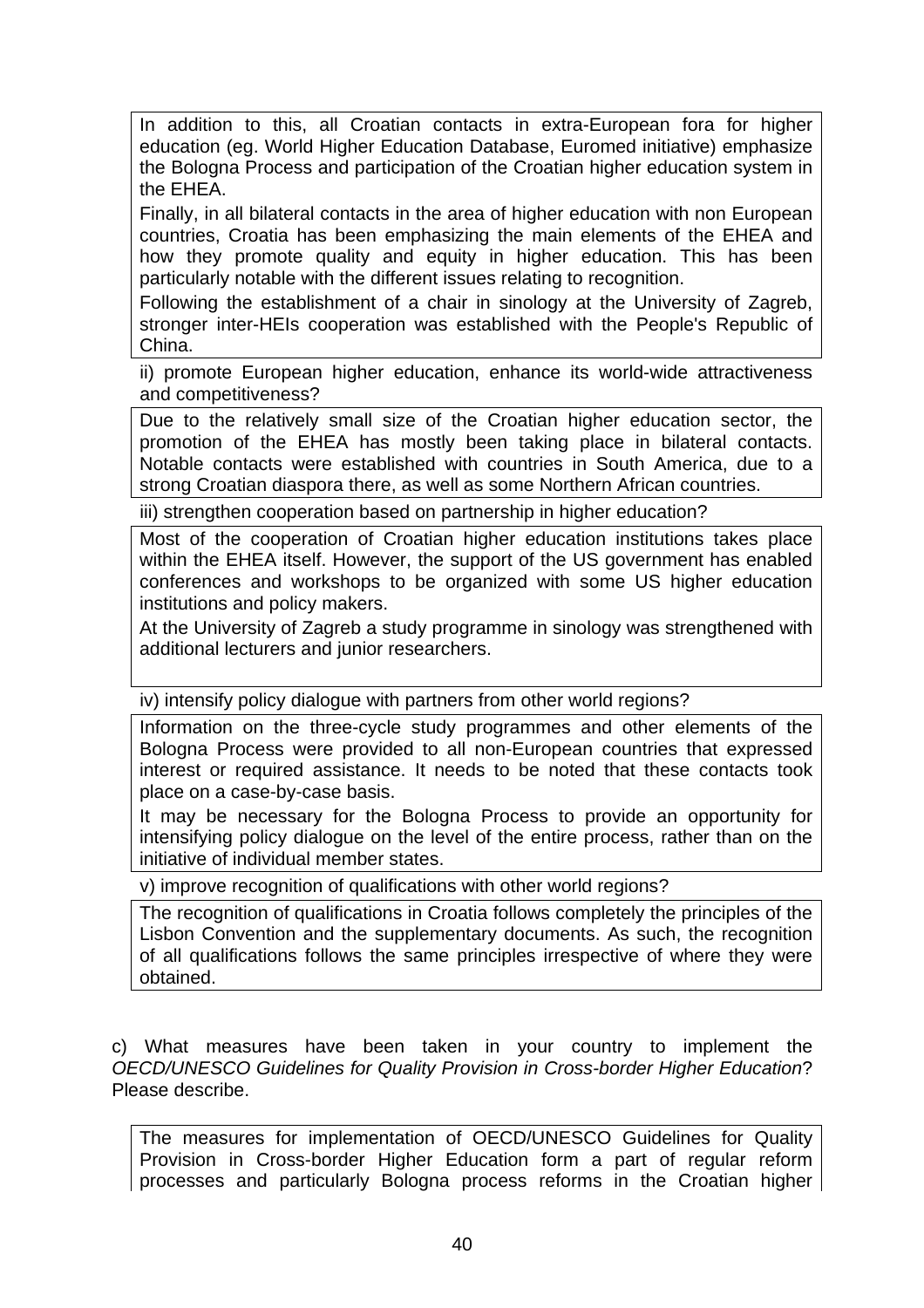education sector. This is particularly the case in quality assurance and recognition of qualifications.

d) Are the OECD/UNESCO Guidelines for Quality Provision in Cross-border Higher Education applied to

i) cross-border provision of your education programmes?

 $\mathsf{Yes} \boxtimes \mathsf{No}$ 

**If Yes** please explain in what ways the guidelines are applied Those Croatian higher education institutions that deliver cross-border joint study programmes undergo evaluation and accreditation quality assurance processes on par with other Croatian programmes. These, in turn, incorporate the principles of quality assurance as advised by the European Standards and Guidelines in Quality Assurance. Further alignment of these procedures will be a part of the new law regulating quality assurance in Croatian higher education.

The recognition of foreign qualifications and study periods is aligned with the Lisbon Recognition Convention and therefore applies the OECD/UNESCO Guidelines as well.

ii) incoming higher education provision?

 $\mathsf{Yes} \boxtimes \mathsf{No}$ 

**If Yes** please explain in what ways the guidelines are applied Foreign students arriving at Croatian universities are provided clear information on their course obligations and regulations regarding their stay in Croatia. Offices for international students also provide other necessary forms of support. There is, however, need to further strengthen the number of programmes being offered in foreign languages, as well as encourage the support for international students at polytechnics and schools of professional higher education.

## **FUTURE CHALLENGES**

#### **22. Main challenges for higher education**

 Give an indication of the main challenges ahead for higher education and the Bologna Process in your country in the short and long term.

The main short term aim in higher education reform in Croatia is the structural reform of universities. This will allow universities to build stronger development strategies, as well as better implement the Bologna Process reforms. The other short term aim in the Bologna process in Croatia is the adoption of the new law regulating the status and the remits of the quality assurance agency. Finally, the third short term aim is the development of a strong higher education information and statistics system.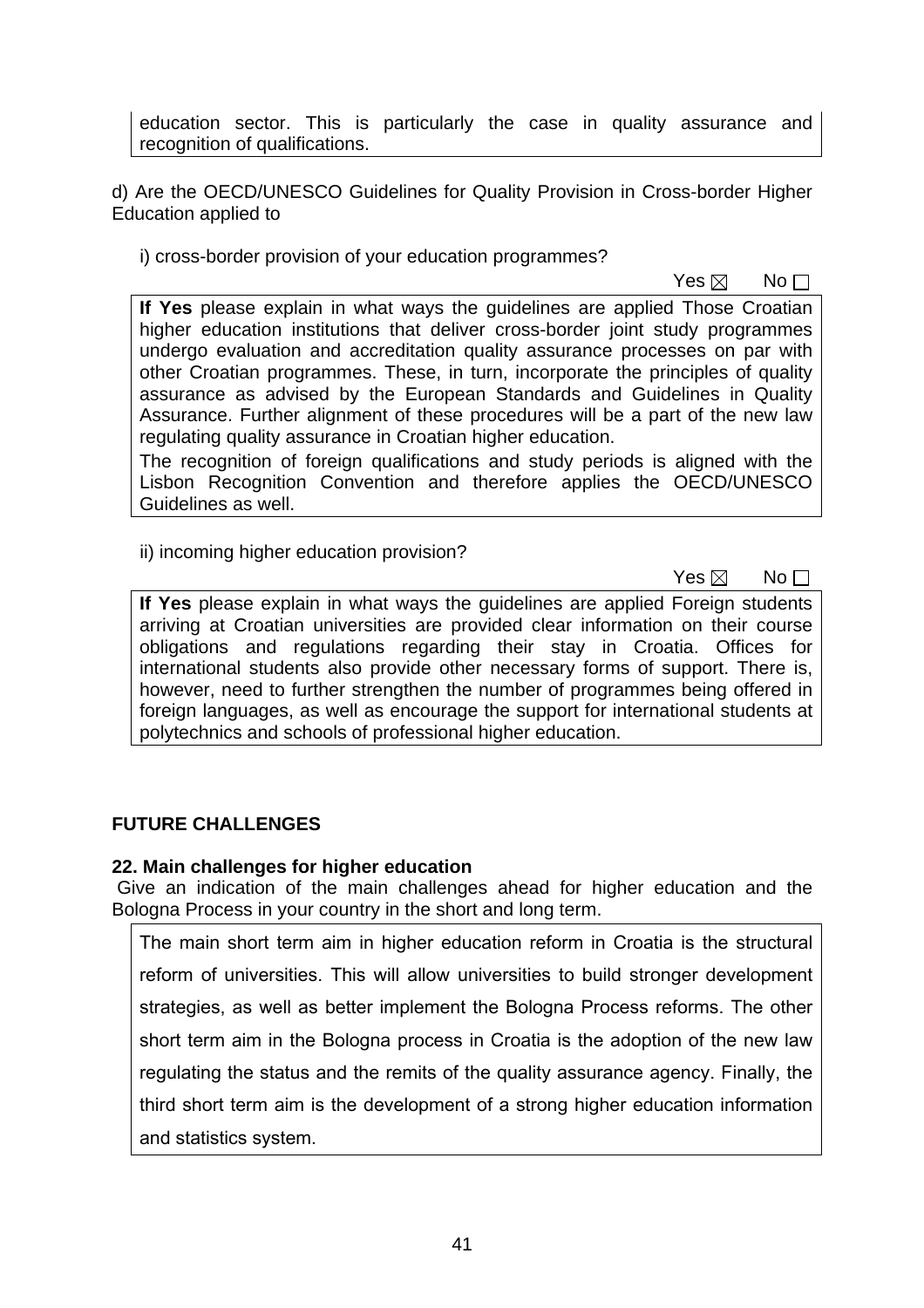The long term aims of the higher education reform include the adoption and selfcertification of the Croatian Qualifications Framework, the reform of the system of tuition fees and student welfare, the strengthening of HEIs in using the lump sum budgeting and the reform of curricula with the aim of stronger implementation of the learning outcomes approach. The role of students in the reform processes at all institutional levels needs to be continuously strengthened.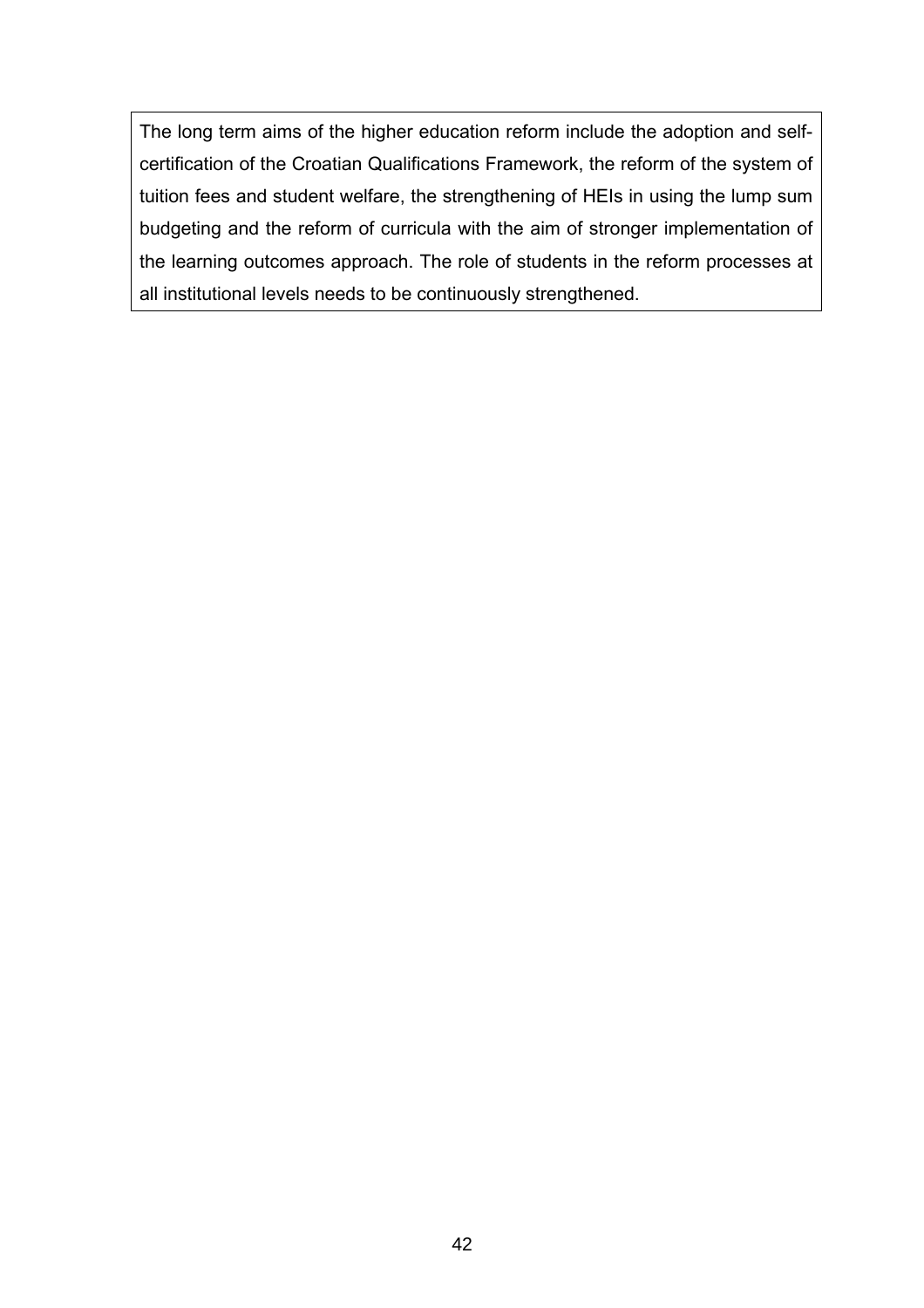## **PART II**

#### **TEMPLATE for NATIONAL STRATEGIES on THE SOCIAL DIMENSION of THE BOLOGNA PROCESS**

#### **Practical instruction**

The answers to this questionnaire will be included in the general national report on the implementation of the Bologna Process and reach the Bologna Secretariat (email: secr@bologna2009benelux.org) by November 1, 2008. **Please do not exceed the length of 10 pages for the national strategy on social dimension**. The questions in Annex C are not included in the questionnaire itself but are to be considered as reference material which could facilitate the drafting of the information on the national strategy.

## **I. Definition of the Social Dimension in the London Communiqué**

"We strive for the societal goal that the student body entering, participating in and completing higher education should reflect the diversity of our populations. We therefore pledge to take action to widen participation at all levels on the basis of equal opportunity."

### **II. AS IS SITUATION (Current state of affairs)**

1. Which groups in society are still underrepresented in your national higher education system? What are the main obstacles to participative equity in terms of access and successful completion of studies?

The Act on Scientific Activity and Higher Education, paragraph 77 guarantees equity (regarding race, colour, sex, language, religion, political opinion, national or social origin, wealth, social status, disability, birth, sexual orientation and age) when students apply for admission to HEIs.

Concerning underrepresented groups, as stated, there are no legislative obstacles, but there is a need for more significant participation of the Roma students, students with disabilities and mature people in tertiary education. In addition, there is a need to introduce stronger support mechanisms for students from socially disadvantaged backgrounds.

Recently there have been some studies published which indicate that the level of representation of students originating from lower income families may be lower than had been assumed until now. There is a need to collect further information in order to plan targeted activities.

Overall, one of the main obstacles to participative equity in access and completion is the relative inflexibility of the system of tuition fees. Higher education institutions in Croatia autonomously determine not only the levels of tuition fees, but also the system according to which they will be charged. The current system at most, if not all, Croatian HEIs grants complete tuition fee remission based only on the criteria of merit and at most higher education institutions in Croatia the tuition fees are based on the system of "all or nothing" (i.e. students either pay full tuition fee or nothing at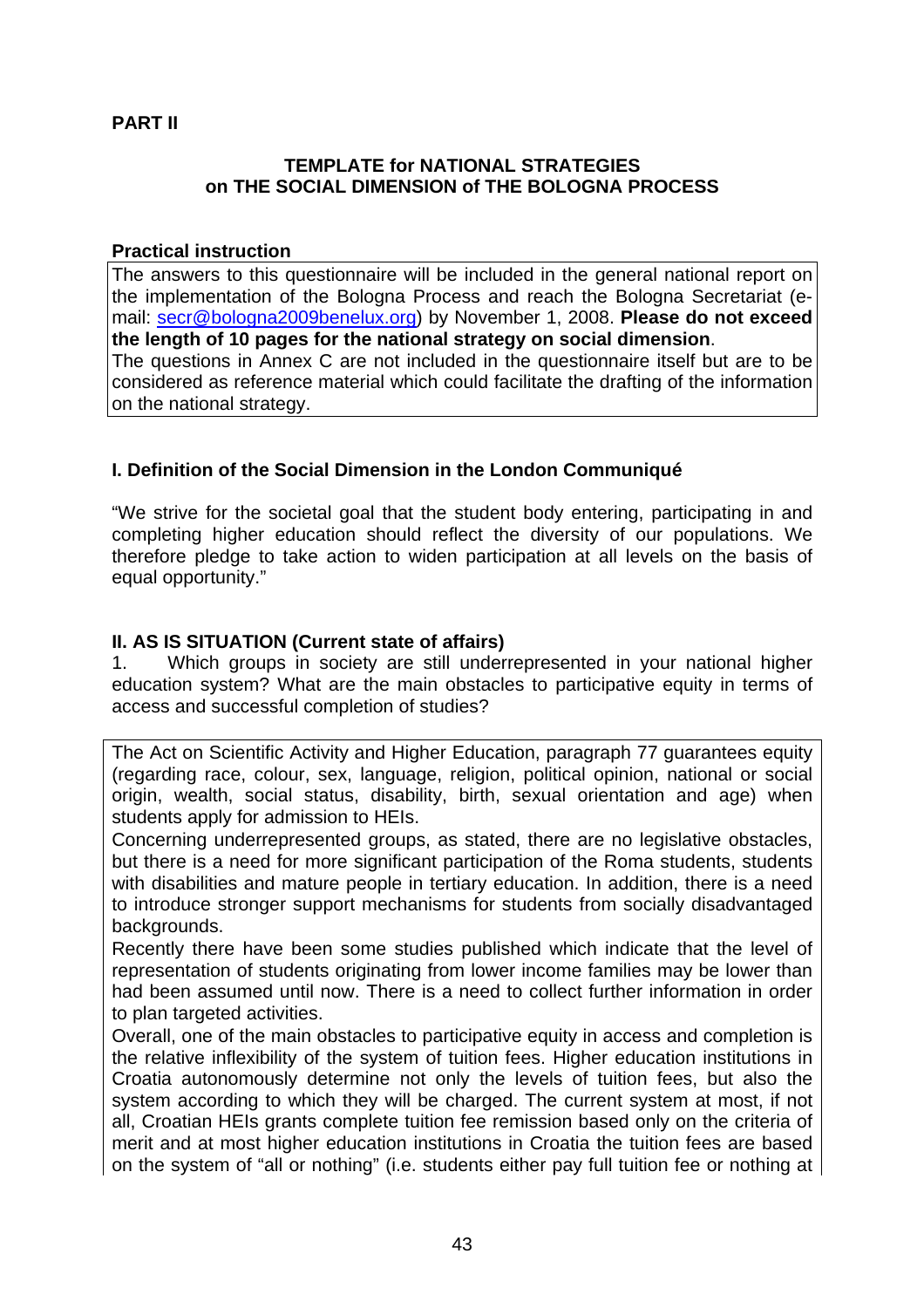all). The University of Zagreb introduced a scaled tuition fee system in 2007, but this system is still merit-based only and does not take the students' social status into account. As such, there is limited scope of support in the current tuition fee system for students from disadvantaged backgrounds.

An additional challenge is that higher education institutions have not yet adapted their entrance examinations to address the special needs of the adult learners and to fully recognize prior learning.

Finally, objective obstacles to participative equity exist in the small capacity of student housing.

2. Please describe what measures your Government is taking to increase the representation of the groups identified in the question above. Please refer to the possible actions listed in the Bologna Working Group report on the Social Dimension and Mobility (see Annexes A and B to this document).

Students with disabilities above 50% on a national scale receive full tuition fee remission, a special state scholarship to defray living costs and are admitted to the study programme irrespective of their ranking at the entrance examination, as long as they have satisfied the minimum entrance standards. Also, at most higher education institutions, entrance examinations are adapted to the special needs of students with disabilities.

All Roma students receive a state scholarship as support for living expenses (as stated in Action plan for *Decade for Roma 2005-2015* and as is practiced for years). Also, the Directorate for National Minorities was founded as part of Ministry of Science, Education and Sports, and its task is, among others, to implement the national strategy of enhancing the number of Roma students in higher education.

As most of mature/older students prefer and need to study part-time, Croatian HEIs have started to adapt their programmes to the need of part-time students and deliver them in the evenings or at the weekends. On the other hand, part-time students are expected to pursue the same number of courses as full-time students and they cannot receive a full tuition-fee remission (although they usually do pay a substantially reduced tuition fee). This needs to be further addressed

The Croatian government provides competitive scholarships which are approximately equivalent to the amount of an annual tuition fee for several categories of students. Some of these scholarship categories aim to increase equity in higher education, and eligible students for those scholarships are:

students who undertake to work in socially disadvantaged areas of the country after graduation

- students who are children of persons with war-related disabilities
- students from lower income families
- students who lived in foster families or in child care homes
- students with disabilities

students who were disadvantaged in access to higher education due to being in the Croatian Army during the Homeland War, or their children.

3. Describe what measures are being taken by the Government to help students complete their studies without obstacles related to their social or economic background. Again, please refer to the possible actions listed in the Bologna Working Group report ion the Social Dimension and Mobility (see Annexes A and B to this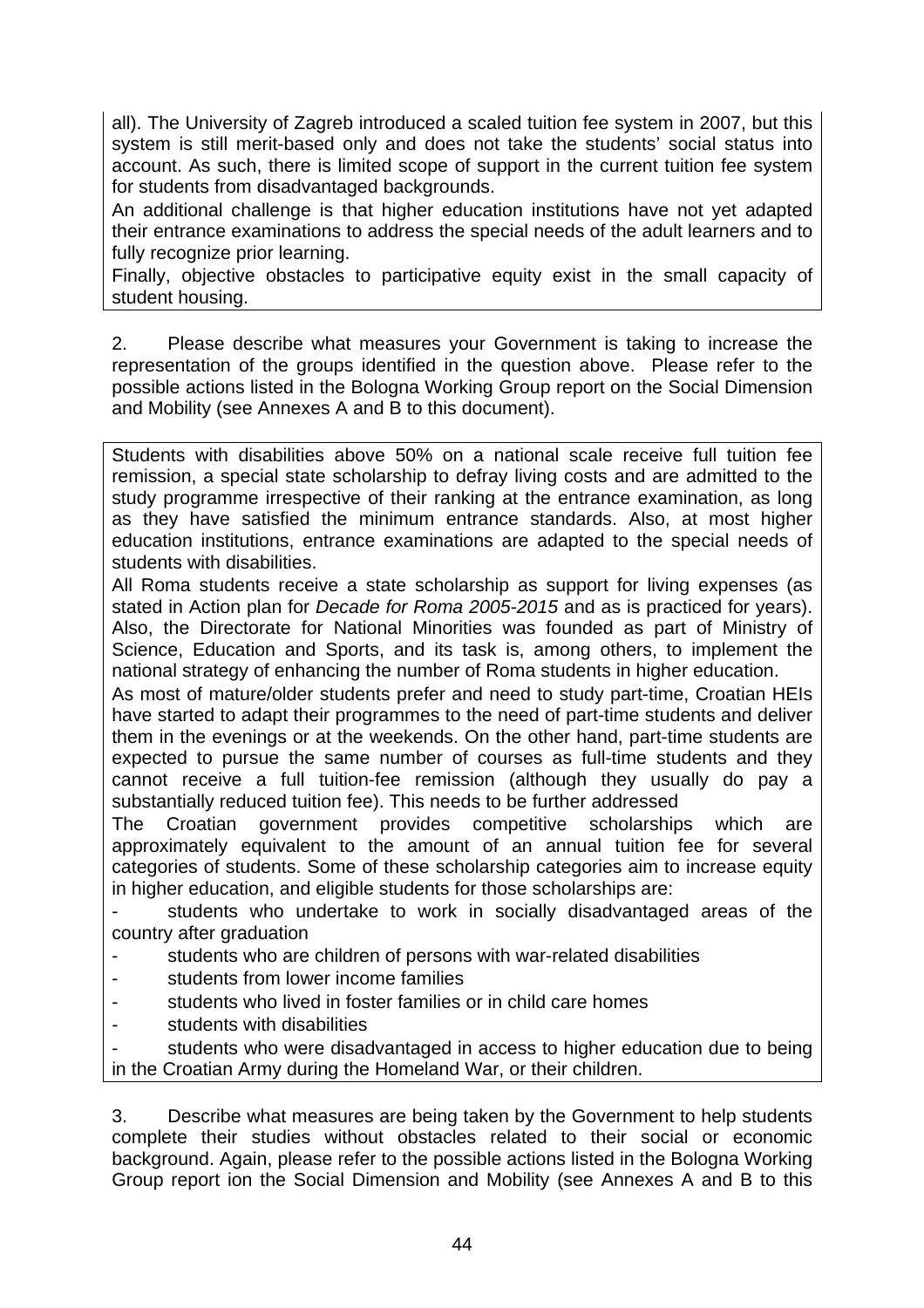document). Please indicate whether the measures apply to all students or only to certain levels or types of higher education institutions.

Between 2004 and 2008, state budget allocated for HE increased by 47%, or almost 12% per year. Most of this money has been directed on Bologna process reforms and in improvement of students' welfare provisions.

Since the beginning of the academic year 2008/2009, no tuition fees are charged for studying full time at  $2^{nd}$  cycle programmes in Croatia.

New student dormitories are being constructed in Zagreb, Rijeka, Osijek, Split Dubrovnik and Zadar. Overall, over €250 million in loans has been approved or was earmarked between 2004 and 2008 for capital investments at Croatian higher education institutions.

Other student welfare provisions in Croatia include:

75% subsidy of meals in student mess halls for all full-time students

strongly subsidised accommodation for full-time students accommodated in student dormitories, and financial support for those accommodated in private facilities

- free local transportation for around 50% of students in Croatia, and subsidised transportation for an additional 20%

- free health insurance for all full-time students
- tax relief for parents of every child who is a full-time student
- full-time students in Croatia pay no taxes if they work part-time as students
- students who have no parents receive a special national allowance.

Some local communities provide free preparation courses for enrolment into higher education for secondary students.

A new national foundation for scholarships is being established, which will increase the overall amount of financial support provided for students.

New polytechnics and schools of higher education were established between 2005 and 2007 outside of traditional higher education centres, which decreases the cost of attending higher education through provision of higher education closer to the place of living.

4. Does your country have statistical and/or other research evidence at disposal to underpin the identification of underrepresented groups and the main obstacles to participative equity (see Q 1) ? If yes, please specify. Or are regular student survey organised with the aim to provide data concerning the social dimension?

The identification of the underrepresented groups in Q 1 above has been done as part of other research efforts conducted as part of the work of the United Nations Development Programme office in Croatia, and the work on the drafting of the Joint Inclusion Memorandum, the Joint Assessment of Employment Priorities and the OECD Tertiary Education Review in Croatia. Among other sources of currently available information were the national youth strategy, national Roma strategy and national strategies for persons with disabilities.

Main statistical source on national level for any kind of research is provided by the Central Bureau of Statistics, but data provided is not enough for complete and indepth research concerning social dimension and social-profile of average Croatian student.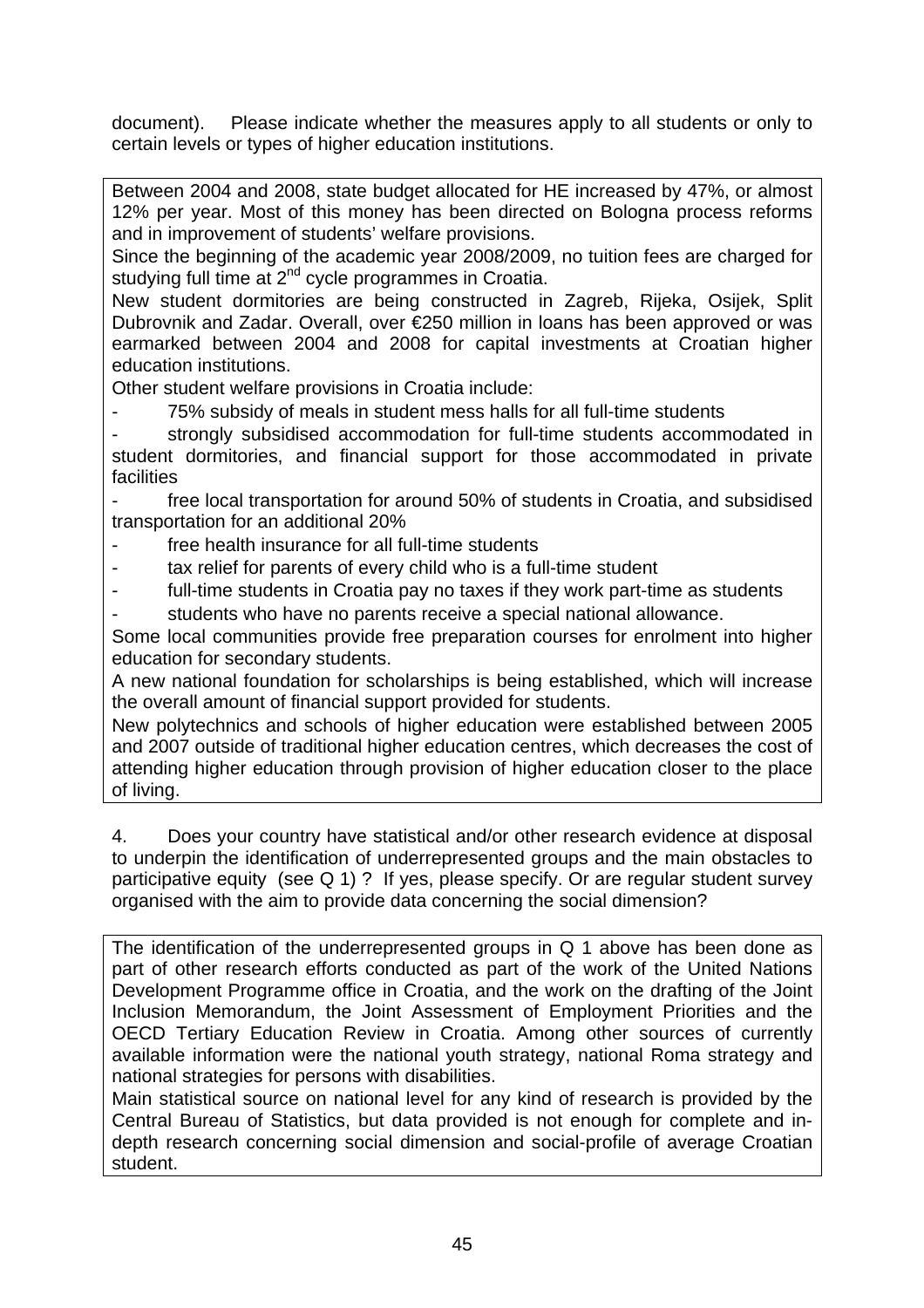In respect to this topic, Croatia is to participate in the next round of EUROSTUDENT survey which is to start in 2009 and last until 2011, but the first drafts of report (and results) should be available as early as 2010.

In addition, there is a separate initiative under way to build a national higher education information and statistics system. As part of this initiative, an analysis of the existing separate information system is under way, and special legal provisions are planned in order to support the establishment of information and statistics systems at higher education institutions.

### **III. PROCESS TOWARDS A MORE INCLUSIVE HIGHER EDUCATION SYSTEM (strategy for the future)**

5. How do you plan to tackle the challenges identified under Q 1 in the near future (2008-2010)?

(a) Which concrete goals do you want to achieve?

The concrete goals which the Republic of Croatia aims to achieve until the end of 2010 are the following:

- increase availability and quality of data on social dimension
- reduce the overall drop-out rate
- increase the availability of affordable student housing
- increase the provision of student services at higher education institutions
- increase percentage of students from underrepresented groups in HE

It is currently planned to establish a separate Students' Scholarship Foundation, which will take over the administration of scholarships from the Ministry of Science, Education and Sports, as well as increase the amount of available scholarships.

(b) What actions are planned for the different target group identified above to overcome the obstacles in access, participation and completion of studies by students? Please refer to Annex B and to the suggested approach outlined in the 2007 report from the Bologna Process Working Group on the Social Dimension and Mobility (Annex C to this document).

The draft Action Plan for higher education reform in 2009 and 2010 foresees the following activities related to the social dimension of higher education:

- promotion of the establishment of student counselling and advisory services at **HEIs** 

- the monitoring of the establishment of student ombudsman offices

- as part of quality assurance measures, monitoring of systems of addressing of student grievances at HEIs

- support and training for student representatives and student ombudspersons in promoting student interests at HEIs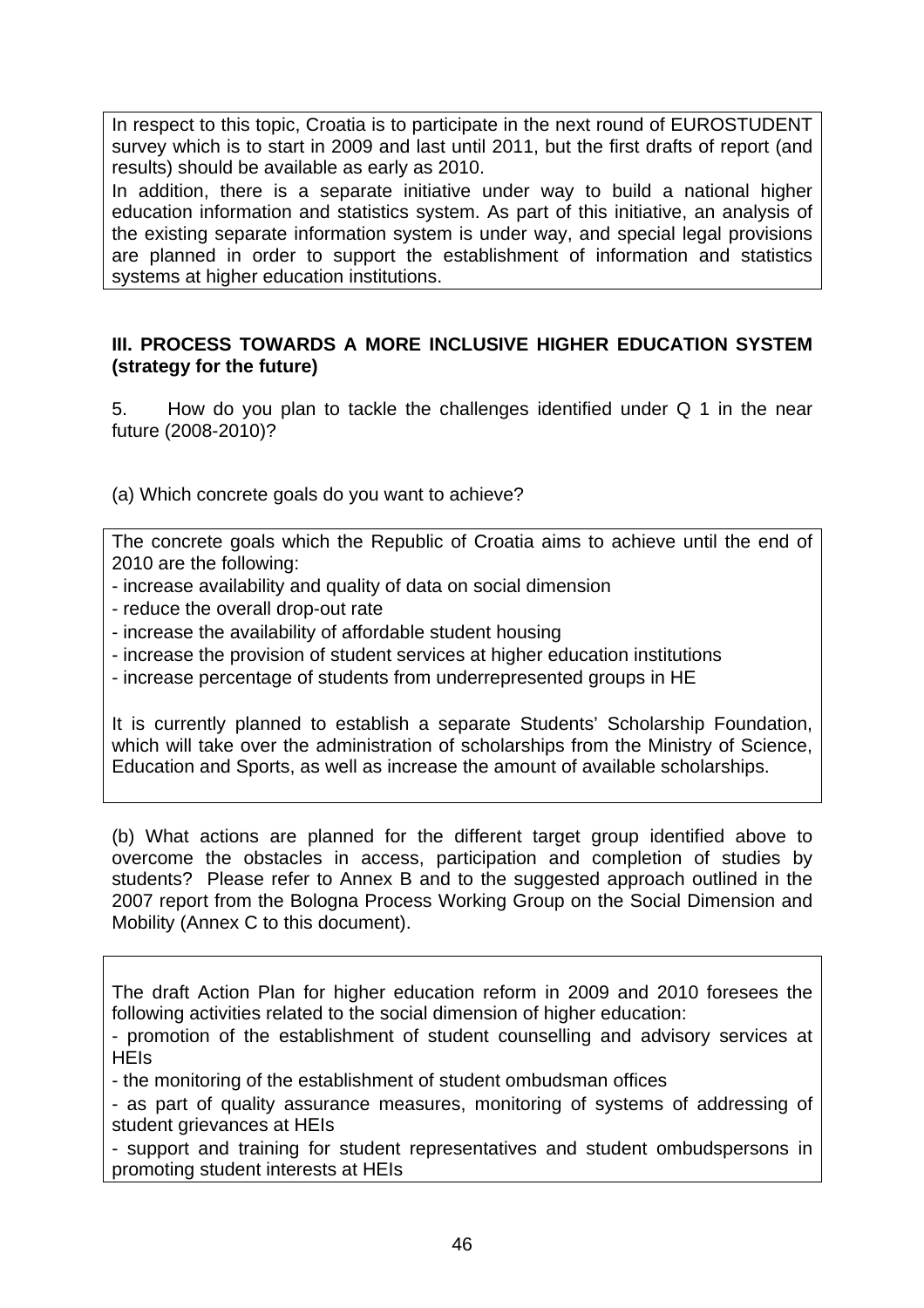- the establishment of the Students' Scholarship Foundation

- analysis of the existing system of student mess halls subsidies and the drafting of a proposal for reform of the existing system

- analysis of opportunities for provision of alternative student housing facilities

- analysis of the existing system of part-time study and the drafting of a proposal for reform of the existing system

- participation in EUROSTUDENT survey, thereby increasing the quality of available social dimension data

Additional wider policy activities which will be pursued in addition to the ones outlined in the Action Plan:

- strengthening the lump sum funding system, one of the measures of which will be to introduce financial measures to encourage establishment of fair access policies at **HEIs** 

- continuous building of new campuses (new lecture halls, libraries, seminar rooms, laboratories…), while re-adapting existing facilities to students with disabilities

- introduction of a new higher education statistics and analysis system, possibly with a new national body to deal with this issue

- increasing the number of study places at HEIs

- introduction of career advising at HEIs.

(c) is there a specific budget for these measures for underrepresented groups ? If yes, please provide details

 There is specific budget planned for capital investment, student scholarships and mess halls subsidies. Additional funds will be provided as part of regular increases in funding of higher education, but specific details depend on range of activities of individual HEIs.

d) is there a timeline for action? If yes, please provide details.

Considering Action plan and timeline for EUROSTUDENT IV survey, these actions should be finished until 2011, although some/or most of the actions (e.g. stronger participation of Roma students in HE, increasing mobility, regional cooperation) are continuous, without any final timeline.

The draft Action Plan for higher education reform in 2009 and 2010 foresees the first group of activities in 5b to be finished by the end of 2010. The Action Plan outlines the specific timeline for each activity, and it should be published on the web site of the Ministry of Science, Education and Sports in the beginning of 2009.

6. What arrangements are planned for monitoring progress towards more equitable access, participation and success?

These arrangements were outlined above, and include improvement in statistics, evaluation of existing policies and financial measures for encouragement of fair access policies.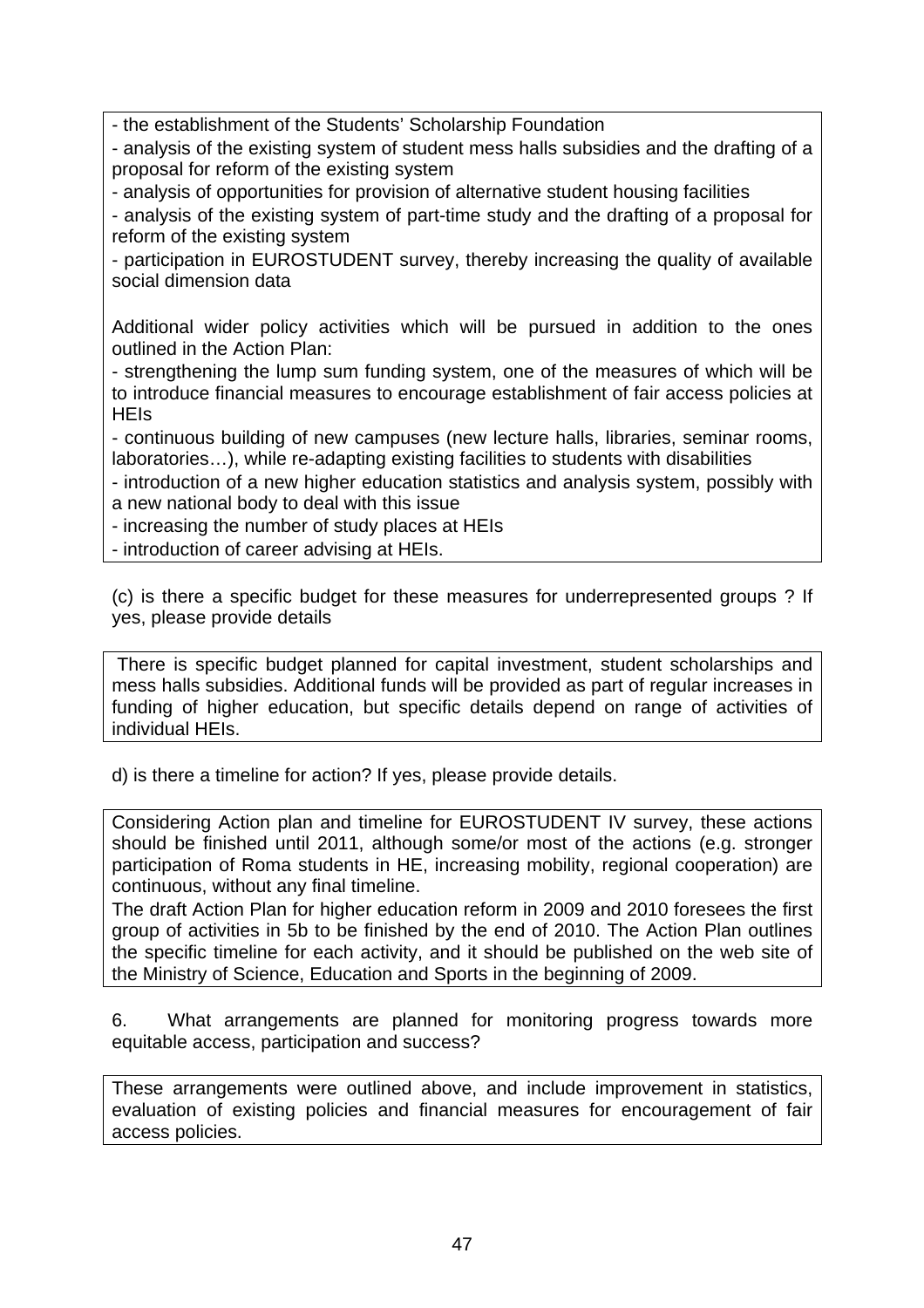#### **IV. INFORMATION ON THE NATIONAL RESPONSIBILITY FOR THE PREPARATION, IMPLEMENTATION AND EVALUATION OF THE NATIONAL STRATEGIES**

Please indicate which authority or other actor is responsible for the preparation, implementation and evaluation of the national strategy and describe the way in which the various stakeholders are involved. Did your country designate (a)contact point(s) for the national strategy? If so, please add the coordinates of the national contact point(s).

In the preparation of this document the results and recommendations from a conference organized by Institute for the Development of Education (an NGO) were used. The conference was held on November 26, 2008 with participation from members of the academic community, civil society, governmental representatives, experts, students with disabilities, national minorities and other stakeholders.

Mostly, Ministry of Science, Education and Sport is responsible for preparation of long-term and short-term strategies on national level, but also all stakeholders (universities, faculties, academies…) can individually set and design their own strategy considering question of underrepresented groups in HE.

Different contact points or persons responsible will be designated for different actions in this strategy.